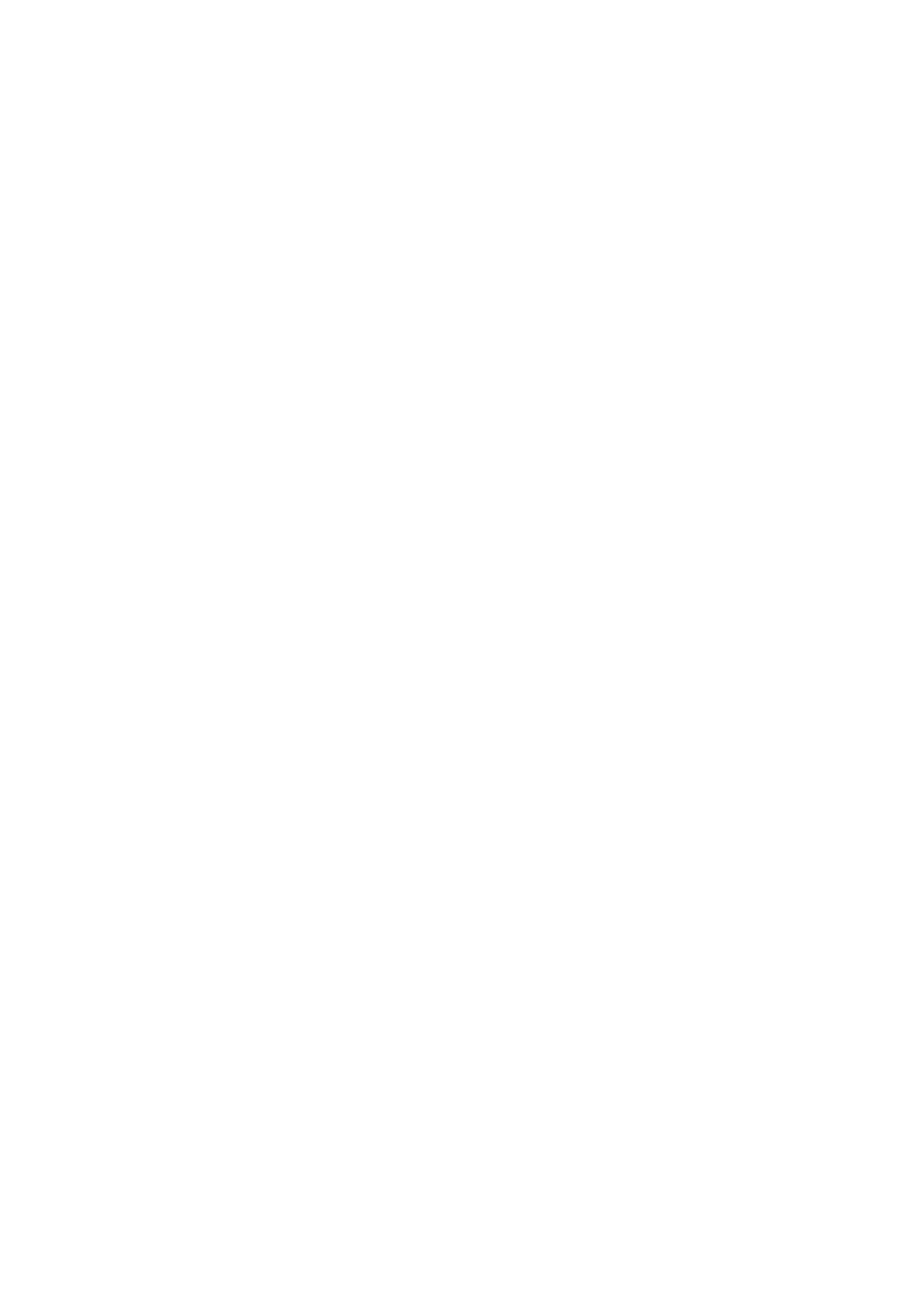# **Document Verification**

|  | ARUP |
|--|------|
|  |      |

| Job title                      |        |                     | Scale of Housing Growth in Selby                                                                                                      | <b>Job</b> number                                                                                                                     |                       |  |  |  |  |  |
|--------------------------------|--------|---------------------|---------------------------------------------------------------------------------------------------------------------------------------|---------------------------------------------------------------------------------------------------------------------------------------|-----------------------|--|--|--|--|--|
|                                |        |                     |                                                                                                                                       | 218606-00                                                                                                                             |                       |  |  |  |  |  |
| <b>Document title</b>          |        | <b>Final Report</b> |                                                                                                                                       |                                                                                                                                       | <b>File reference</b> |  |  |  |  |  |
| Document ref                   |        | 218606-00           |                                                                                                                                       |                                                                                                                                       |                       |  |  |  |  |  |
| <b>Revision</b>                | Date   | <b>Filename</b>     | Selby Report ISSUE 181111.docx                                                                                                        |                                                                                                                                       |                       |  |  |  |  |  |
| <b>18 Nov</b><br>Issue<br>2011 |        | <b>Description</b>  |                                                                                                                                       | In place of this text, record a summary of revisions since the last<br>version (these will be transferred into the DV sheet for you). |                       |  |  |  |  |  |
|                                |        |                     | Prepared by                                                                                                                           | Checked by                                                                                                                            | Approved by           |  |  |  |  |  |
|                                |        | Name                | Fiona Boden, Tom<br><b>Bridges</b>                                                                                                    | Tom Bridges,<br>Nicole Harrison                                                                                                       | Tom Bridges           |  |  |  |  |  |
|                                |        | Signature           |                                                                                                                                       |                                                                                                                                       |                       |  |  |  |  |  |
| Rev A                          | 22 Nov | <b>Filename</b>     |                                                                                                                                       | Selby report 221111 correct version.docx                                                                                              |                       |  |  |  |  |  |
|                                | 2011   | <b>Description</b>  | With client comments                                                                                                                  |                                                                                                                                       |                       |  |  |  |  |  |
|                                |        |                     | Prepared by                                                                                                                           | Checked by                                                                                                                            | Approved by           |  |  |  |  |  |
|                                |        | Name                | Fiona Boden, Tom<br><b>Bridges</b>                                                                                                    | Tom Bridges,<br>Nicole Harrison                                                                                                       | Tom Bridges           |  |  |  |  |  |
|                                |        | Signature           |                                                                                                                                       |                                                                                                                                       |                       |  |  |  |  |  |
| Rev B                          | 29 Nov | <b>Filename</b>     | Selby report 291111.docx                                                                                                              |                                                                                                                                       |                       |  |  |  |  |  |
|                                | 2011   | <b>Description</b>  | With client comments                                                                                                                  |                                                                                                                                       |                       |  |  |  |  |  |
|                                |        |                     | Prepared by                                                                                                                           | Checked by                                                                                                                            | Approved by           |  |  |  |  |  |
|                                |        | Name                | Fiona Boden, Tom<br><b>Bridges</b>                                                                                                    | Tom Bridges,<br>Nicole Harrison                                                                                                       | Tom Bridges           |  |  |  |  |  |
|                                |        | Signature           |                                                                                                                                       |                                                                                                                                       |                       |  |  |  |  |  |
| Rev C                          | 30 Nov | <b>Filename</b>     | Selby report 301111 ISSUE.docx                                                                                                        |                                                                                                                                       |                       |  |  |  |  |  |
|                                | 2011   | <b>Description</b>  | In place of this text, record a summary of revisions since the last<br>version (these will be transferred into the DV sheet for you). |                                                                                                                                       |                       |  |  |  |  |  |
|                                |        |                     | Prepared by                                                                                                                           | Checked by                                                                                                                            | Approved by           |  |  |  |  |  |
|                                |        | Name                | Fiona Boden, Tom<br><b>Bridges</b>                                                                                                    | Tom Bridges,<br>Nicole Harrison                                                                                                       | Tom Bridges           |  |  |  |  |  |
|                                |        | Signature           |                                                                                                                                       |                                                                                                                                       |                       |  |  |  |  |  |
|                                |        |                     |                                                                                                                                       | <b>Issue Document Verification with Document</b>                                                                                      | ✓                     |  |  |  |  |  |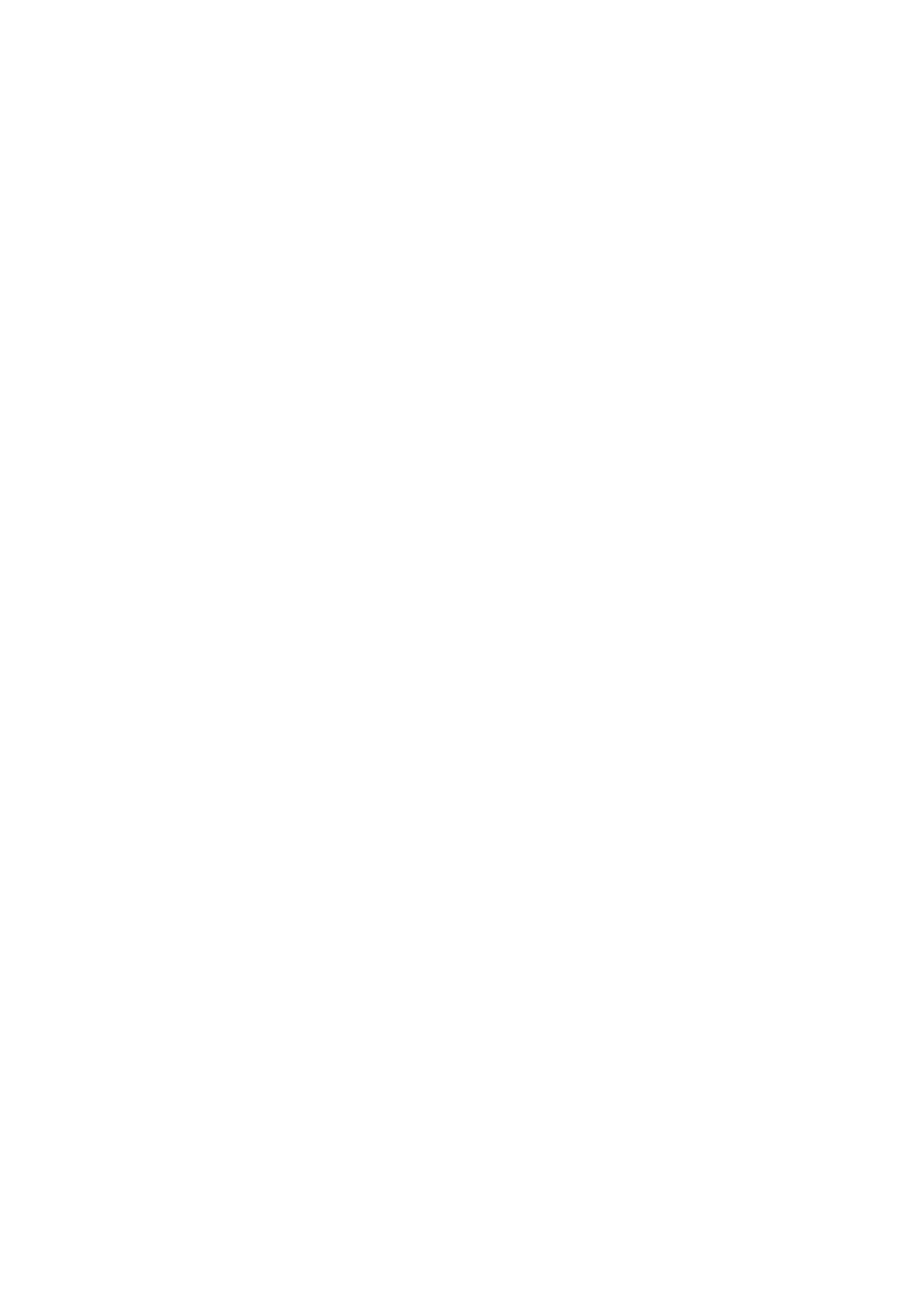# **Contents**

|   |     |                                                                               | Page         |
|---|-----|-------------------------------------------------------------------------------|--------------|
|   |     | Scale of Housing Growth in Selby District - Summary of Main Conclusions i     |              |
| 1 |     | <b>Introduction</b>                                                           | 1            |
|   | 1.1 | Objectives of the Paper                                                       | $\mathbf{1}$ |
|   | 1.2 | Evidence                                                                      | $\mathbf{1}$ |
|   | 1.3 | Structure of the Paper                                                        | $\mathbf{2}$ |
| 2 |     | <b>Policy Context</b>                                                         | 3            |
|   | 2.1 | Introduction                                                                  | 3            |
|   | 2.2 | <b>Current Policy</b>                                                         | 3            |
|   | 2.3 | Emerging Policy: Draft National Planning Policy Framework 8                   |              |
|   | 2.4 | Government Commitment to Housing Growth                                       | 9            |
|   | 2.5 | Conclusions                                                                   | 10           |
| 3 |     | <b>Recent Evidence on Population, Migration and Household Growth 11</b>       |              |
|   | 3.1 | Introduction                                                                  | 11           |
|   | 3.2 | <b>Population Projections</b>                                                 | 11           |
|   | 3.3 | <b>Household Projections</b>                                                  | 13           |
|   | 3.4 | <b>Recession and Migration</b>                                                | 17           |
|   | 3.5 | Conclusions                                                                   | 18           |
| 4 |     | <b>Cross-Boundary Issues</b>                                                  | 20           |
|   | 4.1 | Introduction                                                                  | 20           |
|   | 4.2 | Growth Projections in Surrounding Authorities                                 | 20           |
|   | 4.3 | Functional Relationships Between Selby and Neighbouring<br><b>Authorities</b> | 23           |
|   | 4.4 | Conclusions                                                                   | 25           |
| 5 |     | <b>Recent Evidence on Deliverability of Housing Growth</b>                    | 27           |
|   | 5.1 | Introduction                                                                  | 27           |
|   | 5.2 | Completions                                                                   | 27           |
|   | 5.3 | <b>House Prices</b>                                                           | 31           |
|   | 5.4 | Housing Affordability                                                         | 33           |
|   | 5.5 | <b>Identified Housing Land Availability</b>                                   | 35           |
|   | 5.6 | Conclusions                                                                   | 36           |
| 6 |     | <b>Overall Analysis and Interpretation of the Most Appropriate</b>            |              |
|   |     | <b>Planned Scale of Future Household Growth in Selby</b>                      | 37           |
|   | 6.1 | Overview                                                                      | 37           |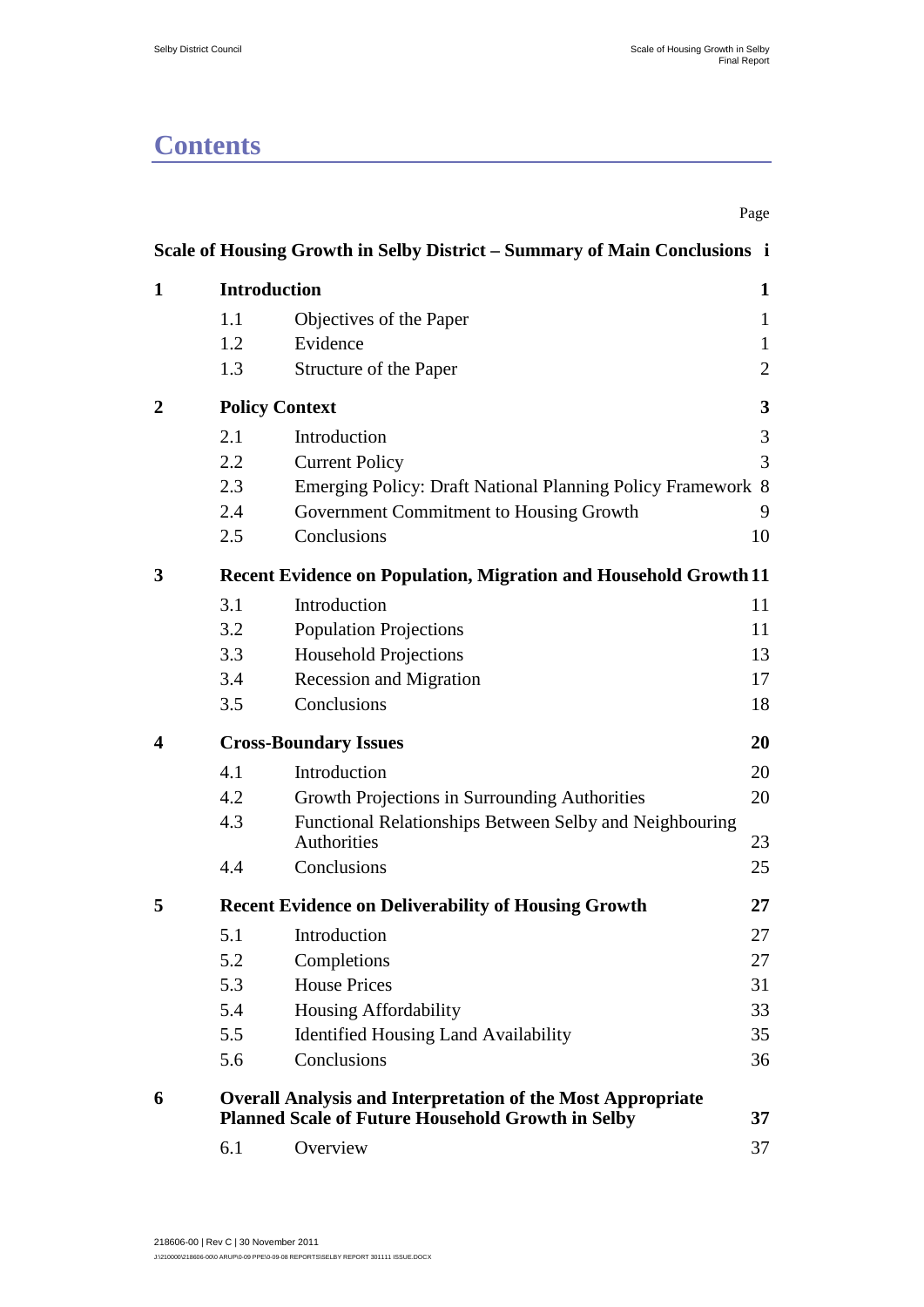#### 6.2 [Conclusions on Main Factors Influencing Housing Growth](#page--1-2)  [Requirements](#page--1-2) 37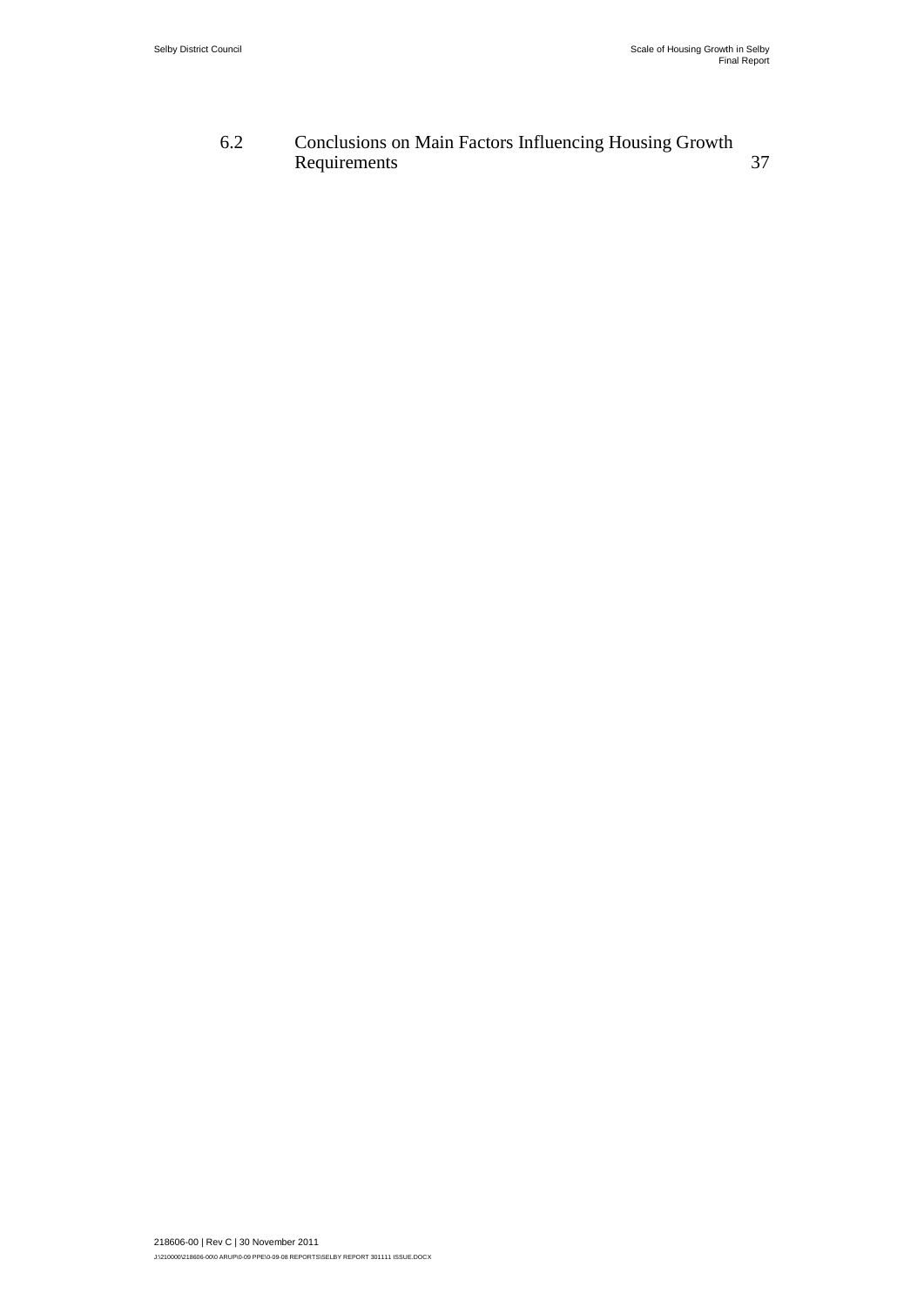## <span id="page-6-0"></span>**Scale of Housing Growth in Selby District – Summary of Main Conclusions**

#### **Introduction**

This report considers the evidence on the appropriate levels of population and housing growth that should be identified in the Selby Core Strategy. It assesses whether the housing growth requirements set out in the Regional Spatial Strategy (RSS) are still appropriate in light of the available evidence on population and household projections, housing markets, and the economy.

#### **Evidence**

Table 1 sets out the main sources of evidence on projected household growth in Selby District. The table includes our assessment of the robustness of each source of evidence as a basis for identifying housing growth requirements. In doing so, it takes into account past, current and likely future economic, migration and housing market trends.

The CLG household projections reflect ONS population projections and projections on average household size. A major factor in the population projections are forecasts of future migration trends, which in turn are influenced by assumptions on the economy. Generally the CLG household projections reflect the trends over the five years previous to the base-year.

Other relevant evidence is provided by the Strategic Housing Market Assessments (SHMAs), information on housing land supply (including the Strategic Housing Land Availability Assessment), data on housing completions, and data on housing market trends.

### **Conclusions**

We conclude that the 2004 based CLG household projections provide the most robust and appropriate basis for identifying future housing growth requirements in Selby District. The 2004 based household projections are for 450 net additional dwellings per annum. This conclusion is based on the recent evidence on economic and migration trends and forecasts, the housing market, and housing completions.

We conclude that the most recent (2008-based) CLG household projections do not provide the most robust basis for identifying future housing growth requirements in Selby District. The 2008 based projections are for 550 net additional dwellings per annum. The trends over the five years preceding 2008 were of strong economic growth and substantial net international migration. More recent economic and migration trends have been very different and likely future trends are very different as a result of the recession and the forecasts of a slow recovery.

In reaching this conclusion we are mindful that PPS3 states that Local Planning Authorities should take into account the *"Government's latest published household projections and the needs of the regional economy, having regard to economic growth forecasts."* Our view is that most recent economic forecasts (including from the Yorkshire and Humber Regional Econometric Model), which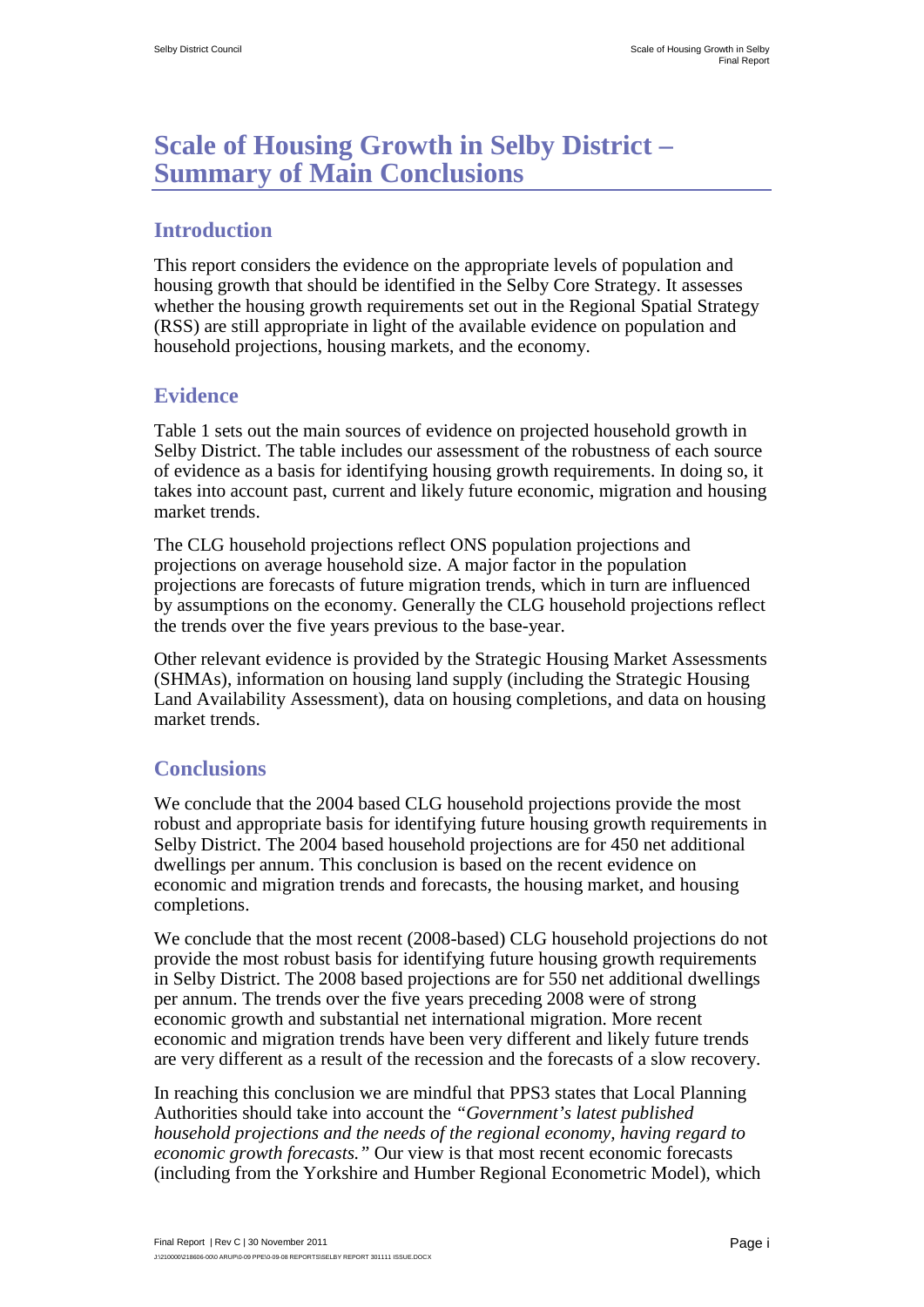indicate a slow recovery to pre-recession levels of employment and economic growth, mean there is a reasonable case for not using the 2008 based forecasts.

This view is supported by the fact that the North Yorkshire Strategic Housing Market Assessment produced recently (September 2011) sets out a scenario for Selby based on up-to-date economic forecasts of only 403 net additional dwellings per annum, even using 2008-based household projections.

Evidence on past housing completions provides further weight to the conclusion that the 2004 based household projections form the most appropriate basis for identifying future requirements. The average housing completion rate between 2003/4 and 2010/11 was 465 per annum, broadly in line with the 2004 based household projections of 450 net additional dwellings per annum. The 2008 based projections are for 550 net additional dwellings per annum, but annual completions only exceeded 500 the three years from 2005/6 to 2007/8 which were at the height of the housing market boom.

Evidence on cross-boundary trends is that there is likely to be under provision of housing against identified housing needs in some surrounding districts. However an important policy principle of the draft Core Strategy is to achieve a better housing-jobs alignment by increasing Selby's economic self containment, and reducing the already high levels of out commuting from the district. Therefore we conclude that it is appropriate for Selby to plan to meet its own housing requirements, but not those of other districts.

The recent evidence on house prices is that housing market trends in Selby district that are broadly in line with neighbouring authorities. There is some evidence that there is a stronger market for market housing at the lower levels of the market. However average house prices in Selby District are still falling. The evidence is that any housing market recovery is likely to be weak in the next few years. Depending on the most recent evidence on the deliverability of housing land, there may be a case for planning for a slightly lower level of housing growth in the first five years of the plan, with this compensated for by slightly higher levels of housing growth thereafter.

**Therefore, we conclude that an appropriate level of planned housing growth for Selby District is 450 net additional dwellings per annum for the plan period.**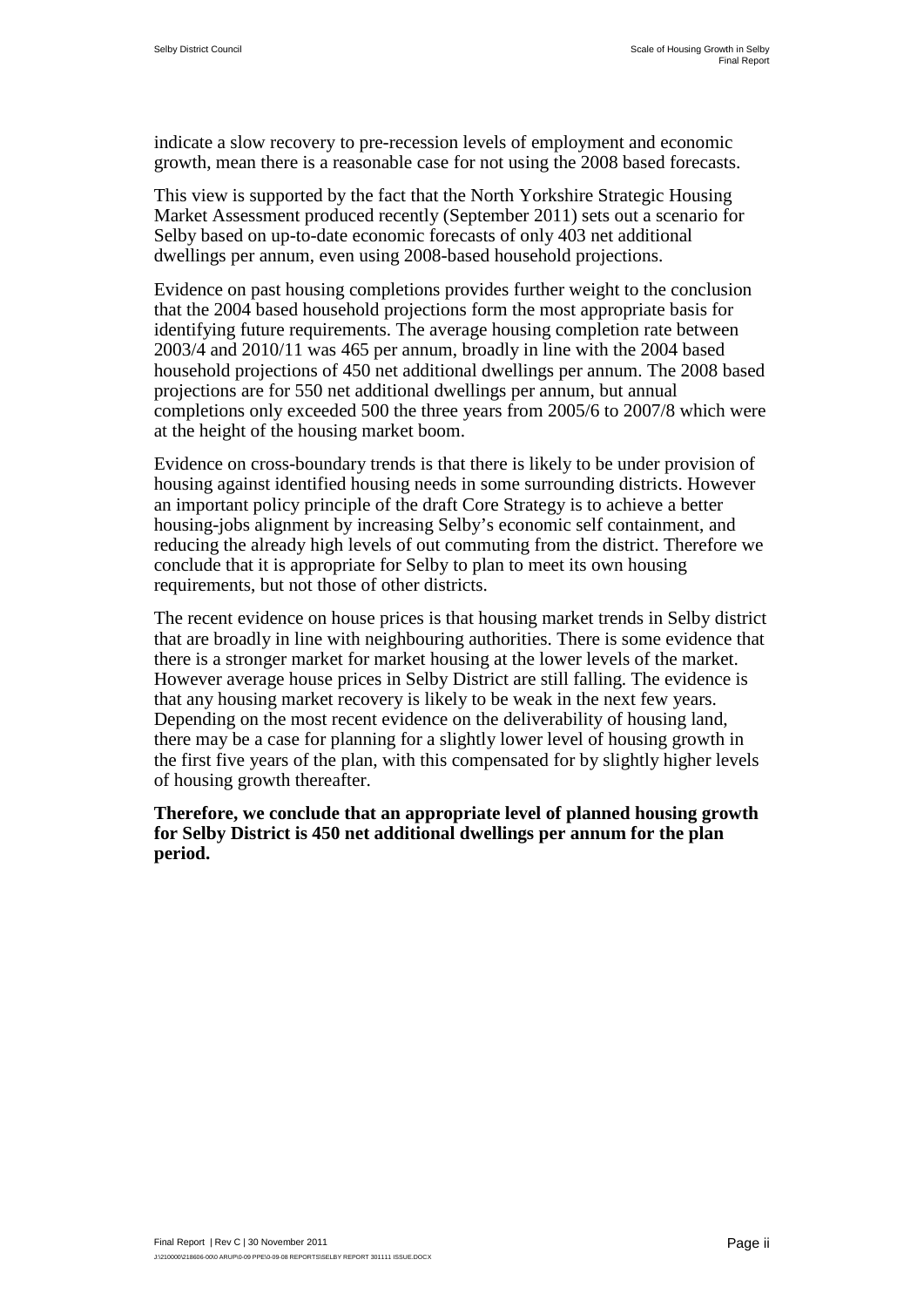#### **Table 1. Evidence sources on future household growth in Selby District, and assessment of their robustness**

| Option                     | <b>Annual net</b><br>additional<br>dwellings* | <b>Assessment of Robustness</b>                                                                                                                                                                                                                                                                                                                                                                                                                                                  |
|----------------------------|-----------------------------------------------|----------------------------------------------------------------------------------------------------------------------------------------------------------------------------------------------------------------------------------------------------------------------------------------------------------------------------------------------------------------------------------------------------------------------------------------------------------------------------------|
| 2003<br>based<br>household | 356                                           | This projection was based on a time of lower economic growth and this lower figure was therefore produced against a<br>$\bullet$<br>backdrop of economic conditions potentially more in-line with those currently experienced compared to those in the years<br>preceding 2008.                                                                                                                                                                                                  |
| projections                |                                               | The relevance to recent market conditions is indicated by the fact that completions in 2008/09 and 2009/10 were below this<br>$\bullet$<br>figure, whilst in 2010/11 360 net additional dwellings were delivered.                                                                                                                                                                                                                                                                |
|                            |                                               | As market conditions begin to improve the evidence is that this figure will be too low, as it is below the longer-term average<br>$\bullet$<br>for completions in the district.                                                                                                                                                                                                                                                                                                  |
|                            |                                               | The 2003 household projections were only produced at a regional level. Therefore a calculation based on the 2004 household<br>$\bullet$<br>projections has been carried out; this is based on applying the proportional increase in the regional figure between 2003 and<br>2004 to each district. For this reason we believe that it may be appropriate to express this figure as a range, such as 346-366<br>(plus or minus 10 homes per annum) to take account of this issue. |
| North<br>Yorkshire         | 403                                           | This projection is based on the use of 2008 population and household projections which have been modelled to take into<br>$\bullet$<br>consideration the impact of economic conditions and the most recent economic forecasts on future growth and change.                                                                                                                                                                                                                       |
| $SHMA -$<br>Scenario 3     |                                               | The relevance of this figure to market completions is evidenced by the level of completions in Selby between 2008 and 2010,<br>$\bullet$<br>which were below this figure, in each of the three monitoring years. Furthermore, the decrease in the number of completions<br>since the start of the recession reflects the strength of the relationship between the economy and housing growth.                                                                                    |
|                            |                                               | However, this figure is below the long term completion rate in the district of 465 net additional dwellings between 2003 and<br>$\bullet$<br>2010.                                                                                                                                                                                                                                                                                                                               |
| <b>RSS</b>                 | 440                                           | The RSS figure was based on the 2004 based household projections and additional modelling undertaken to inform the<br>$\bullet$<br>development of these figures. This additional modelling (using the Chelmer model) is discussed in section 2.2.2 of this<br>report. Ultimately this modelling meant that a housing target was produced for 2008-2026, which in Selby's case was<br>midway between lower Chelmer results and the 2004 based projection.                         |
|                            |                                               | The RSS figure is below the long term average for completions in the district of 465 net additional dwellings per annum.<br>$\bullet$                                                                                                                                                                                                                                                                                                                                            |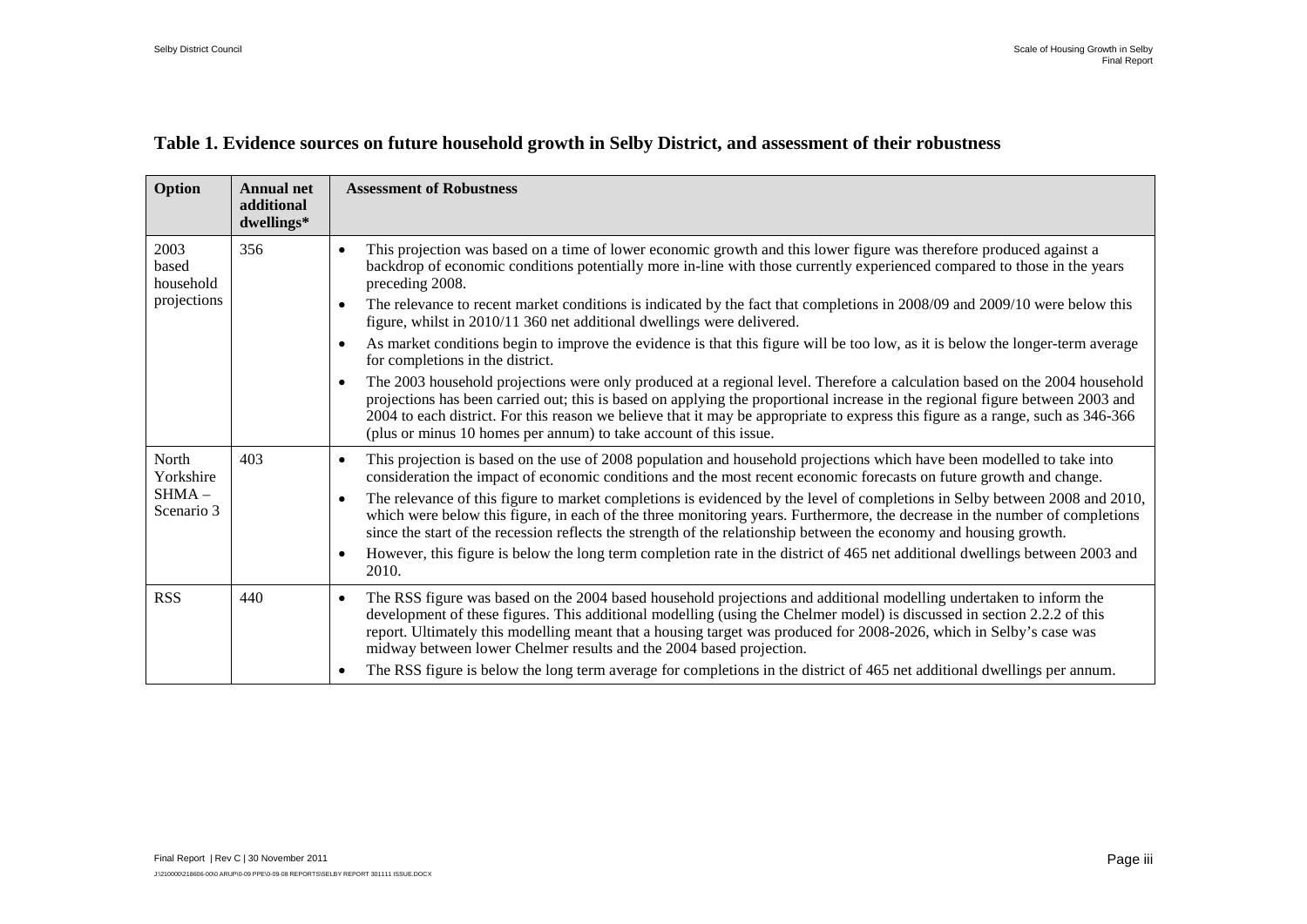| Option                         | <b>Annual net</b><br>additional<br>dwellings* | <b>Assessment of Robustness</b>                                                                                                                                                                                                                                                                                                                                                                                                           |  |  |  |  |                                                                                                                                                                                                                                                                                                                                                                                                                                                                                                                                                                                                             |
|--------------------------------|-----------------------------------------------|-------------------------------------------------------------------------------------------------------------------------------------------------------------------------------------------------------------------------------------------------------------------------------------------------------------------------------------------------------------------------------------------------------------------------------------------|--|--|--|--|-------------------------------------------------------------------------------------------------------------------------------------------------------------------------------------------------------------------------------------------------------------------------------------------------------------------------------------------------------------------------------------------------------------------------------------------------------------------------------------------------------------------------------------------------------------------------------------------------------------|
| 2004<br>based                  | 450                                           | This approach uses the 2004 based household projections and as such is largely consistent with the target for housing growth<br>$\bullet$<br>set out in the RSS.                                                                                                                                                                                                                                                                          |  |  |  |  |                                                                                                                                                                                                                                                                                                                                                                                                                                                                                                                                                                                                             |
|                                |                                               | This target would be above the average achieved in the district since the onset of the recession in 2008 (287 net additional<br>$\bullet$<br>dwellings on average between 2008 and 2010), although this would be below that of 465 net additional dwellings completed<br>between 2003/04 and 2010.                                                                                                                                        |  |  |  |  |                                                                                                                                                                                                                                                                                                                                                                                                                                                                                                                                                                                                             |
|                                |                                               | The economic and migration trends in the five years previous to the base year of 2004 are more in line with those in the<br>period previous to late 2011 compared to the 2008 or 2006 based projections.                                                                                                                                                                                                                                  |  |  |  |  |                                                                                                                                                                                                                                                                                                                                                                                                                                                                                                                                                                                                             |
|                                |                                               | Evidence on recent housing market trends and completions indicates that it could be challenging to deliver this level of<br>$\bullet$<br>completions in the short term, and therefore it would be appropriate to consider how this figure would be phased within the<br>plan period.                                                                                                                                                      |  |  |  |  |                                                                                                                                                                                                                                                                                                                                                                                                                                                                                                                                                                                                             |
| 2006<br>based                  | 500                                           | The 2006 based projections are based on a more buoyant economic climate than either the 2003 based or 2004 based<br>$\bullet$<br>household projections. This would explain the increase in the annual figure between the 2003, 2004 and 2006 figures.                                                                                                                                                                                     |  |  |  |  |                                                                                                                                                                                                                                                                                                                                                                                                                                                                                                                                                                                                             |
| household<br>projections       |                                               |                                                                                                                                                                                                                                                                                                                                                                                                                                           |  |  |  |  | A figure of 500 net additional dwellings in the short to medium term would appear to represent a significant increase on<br>$\bullet$<br>completion levels between 2008 and 2010, which provide an average of 287 net additional dwellings per annum. As this<br>represents only 57% of the 500 homes a year figure and in light of the economic forecasts from the REM it would appear<br>unlikely to meet this requirement in the short to medium term. Annual completions in excess of 500 were only achieved in<br>the three years between 2005/6 and 2007/8, at the height of the housing market boom. |
|                                |                                               | This figure is also above the long term average for completions in the district. Furthermore, between 2003 and 2010 this<br>$\bullet$<br>target was only reached (and exceeded in all instances) in three monitoring years), which may also raise questions in regards<br>to its applicability.                                                                                                                                           |  |  |  |  |                                                                                                                                                                                                                                                                                                                                                                                                                                                                                                                                                                                                             |
| North<br>Yorkshire<br>$SHMA -$ | 519                                           | This scenario has been developed in the North Yorkshire SHMA using the 2008 based household and population projections<br>$\bullet$<br>for Selby. As they are based on the 2008 data they have been developed on the basis of strong economic performance,<br>including high levels of public sector spending.                                                                                                                            |  |  |  |  |                                                                                                                                                                                                                                                                                                                                                                                                                                                                                                                                                                                                             |
| scenario 1                     |                                               | Analysis of the recent economic performance and economic forecasts indicates that this scale of growth during this period is<br>$\bullet$<br>unlikely to be achieved in the plan period. This is illustrated by the scale of growth projected to occur within authorities such<br>as Leeds, which has driven employment growth in the City Region over the last decade.                                                                   |  |  |  |  |                                                                                                                                                                                                                                                                                                                                                                                                                                                                                                                                                                                                             |
|                                |                                               | A figure of 519 net additional dwellings is significantly greater than the long term average for the area of 365 net additional<br>$\bullet$<br>dwellings between 2003 and 2010. It is also significantly greater than the average between 2008 and 2010 when 287 net<br>additional dwellings were completed. This would suggest that that in the short term this is not deliverable in the district as a<br>result of market conditions. |  |  |  |  |                                                                                                                                                                                                                                                                                                                                                                                                                                                                                                                                                                                                             |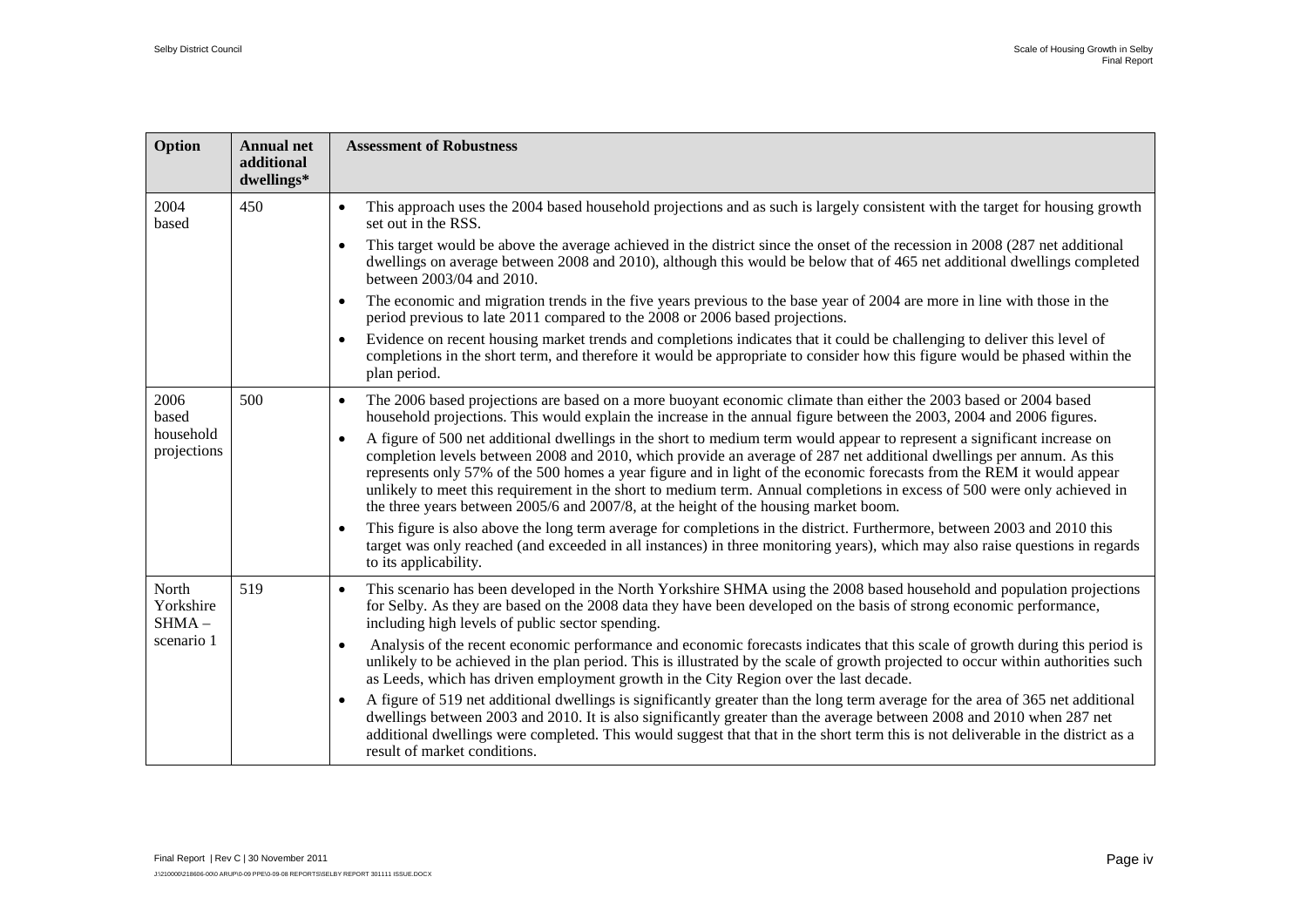| Option                   | <b>Annual net</b><br>additional<br>dwellings* | <b>Assessment of Robustness</b>                                                                                                                                                                                                                                                                                                                                                                                                                                                                                                                                                                           |
|--------------------------|-----------------------------------------------|-----------------------------------------------------------------------------------------------------------------------------------------------------------------------------------------------------------------------------------------------------------------------------------------------------------------------------------------------------------------------------------------------------------------------------------------------------------------------------------------------------------------------------------------------------------------------------------------------------------|
| 2008<br>based            | 550                                           | The most recently published household projections would provide a higher housing growth target for Selby of 550 dwellings<br>$\bullet$<br>per annum when compared with the other housing projections that have been produced.                                                                                                                                                                                                                                                                                                                                                                             |
| household<br>projections |                                               | When compared to past completion rates of 465 net additional dwellings between 2003 and 2010 it is clear that this 2008<br>based figure of 550 net additional dwellings per annum would represent a significant step change in housing delivery for<br>Selby District.                                                                                                                                                                                                                                                                                                                                    |
|                          |                                               | In the short term based on an analysis of recent completions and forecast economic growth from the REM it appears unlikely<br>$\bullet$<br>that it will be possible to deliver this level of housing growth in the district.                                                                                                                                                                                                                                                                                                                                                                              |
|                          |                                               | By providing a higher housing target more land will need to be allocated for residential development through the Local Plan.<br>$\bullet$<br>If this figure cannot be reached then this will potentially make it more difficult to focus development in the desired locations.<br>This could have subsequent knock-on impacts for example in making it difficult to create the appropriate critical mass of<br>development to make public transport services to new development viable. As such this may make it difficult for the council<br>and stakeholders to realise their aspirations for the area. |
| Selby<br><b>SHMA</b>     | 710                                           | This figure is taken from the Selby SHMA (2009) and represents the gross annual requirement for market housing in the<br>$\bullet$<br>district. Furthermore, this document also set out a requirement for 409 affordable homes per annum during the plan period.<br>This study therefore concluded that there was an overall requirement for 1,119 gross dwellings per annum in the district.                                                                                                                                                                                                             |
|                          |                                               | In establishing the requirement for affordable housing it seems appropriate to use gross figures; it would appear less<br>$\bullet$<br>appropriate in establishing the overall figure for housing growth in the district in this context. This is because other figures<br>such as the RSS and household projections are based on net requirements. Therefore these figures should not be directly<br>compared as they are providing/measuring different information.                                                                                                                                     |
|                          |                                               | A figure such as 710 net additional dwellings would represent a significant step change in housing delivery within the<br>$\bullet$<br>authority. Based on analysis of past completions this figure has only been met/exceeded in a single monitoring year between<br>2003 and 2010. Furthermore, this is also significantly above the long term average of 465 net additional dwellings per<br>annum, achieved between 2003 and 2010.                                                                                                                                                                    |
|                          |                                               | Such a step change in housing delivery appears particularly unlikely to be achieved in the short term in light of average<br>$\bullet$<br>completions between 2008 and 2010 (287 net additional dwellings) and forecast economic growth.                                                                                                                                                                                                                                                                                                                                                                  |
|                          |                                               | This would require a significant increase in the amount of land allocated for housing growth. Based on the results of the<br>$\bullet$<br>SHLAA there is sufficient available land to deliver 22,318 homes by 2026 in the district and therefore there would appear to<br>be sufficient land to meet this requirement (710 net additional dwellings over a 15 year plan period would create a<br>requirement for 10,650 net additional dwellings over this period).                                                                                                                                       |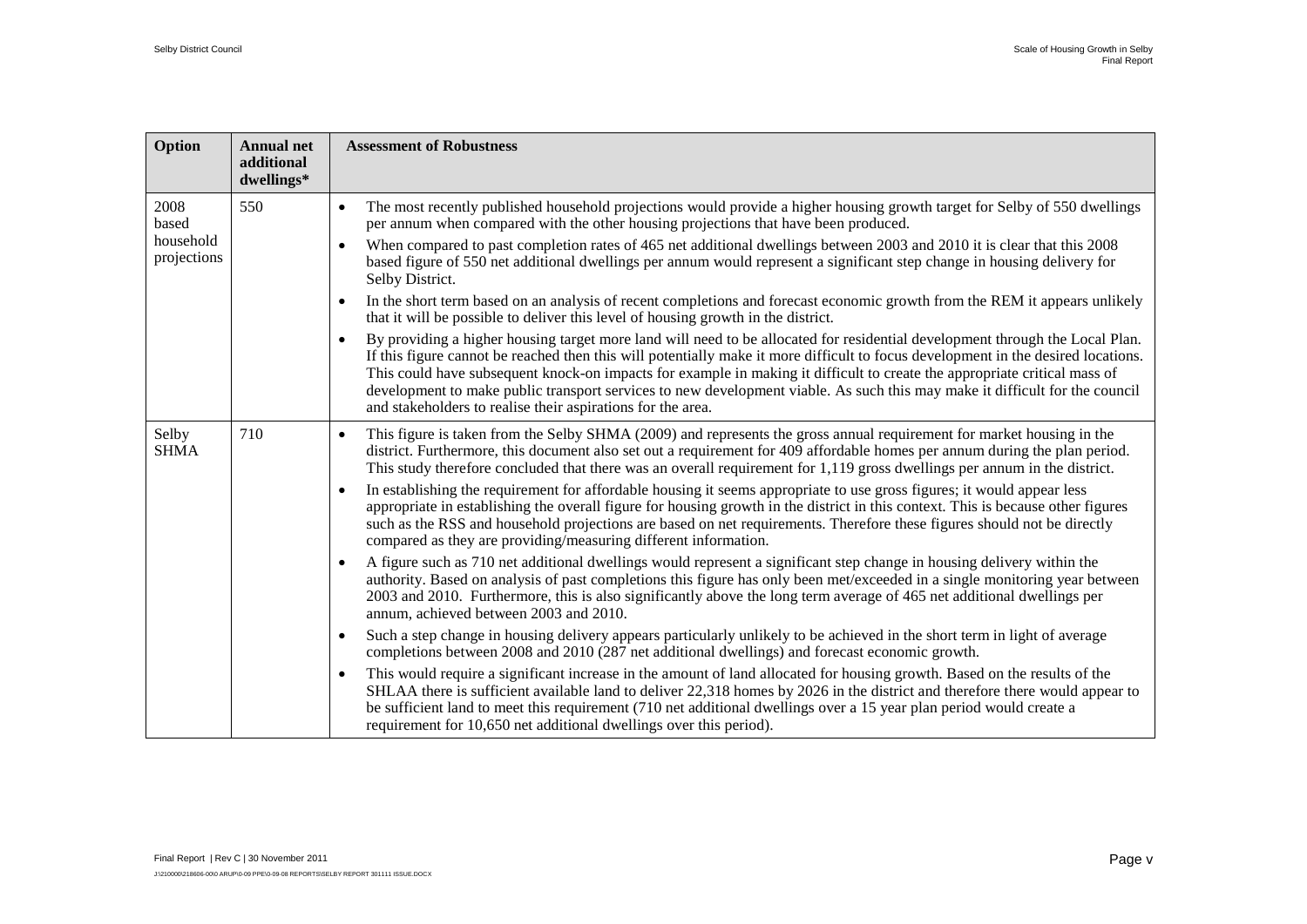# <span id="page-11-0"></span>**1 Introduction**

## <span id="page-11-1"></span>**1.1 Objectives of the Paper**

The role of this paper is to consider the levels of population and household growth that should form the basis of planned future housing provision in Selby District. The main questions are:

- Are RSS figures still appropriate for Selby? Is there sufficient sound robust evidence to defend the approach of relying on RSS figures?
- How has the recession and public sector cuts, or other factors, altered the outlook to 2026? What is the effect of the recession on the RSS estimates and on population and household projections?
- How is the population projected to change within the District and what is the impact that this will have on the need for the number of households?
- How will housing growth in surrounding authorities such as Leeds and York create needs and pressures on the housing market in Selby?
- What levels of growth should Selby be seeking to accommodate?
- Should growth be phased?
- What are the consequences of alternative housing provision for Selby District?

## <span id="page-11-2"></span>**1.2 Evidence**

The review is based on a number of sources, including:

- A review of the evidence base for the Yorkshire and Humber Plan;
- Office for National Statistics (ONS) population and Communities and Local Government (CLG) household projections including the components of these in terms of natural increase, domestic and international migration;
- Evidence on the effect of the recession on projections for population and household growth, including the Regional Econometric Model forecasts for future employment growth and change (almost all sources, including official sources, still predate the recession); and
- A review of the housing market in Selby as set out in the Selby Strategic Housing Market assessment (SHMA) and North Yorkshire SHMA;
- Data on trends in the housing market in terms of housing completions, house prices, affordability and housing capacity.

Given recent and current changes in national planning policy and the economy, the paper takes a fresh and evidence-based look at the issues for Selby as far as possible to assist Selby District Council (SDC) in progressing the Core Strategy. Specifically the report has been developed to address concerns of the Inspector during the Examination in Public regarding the level of housing growth in the District as set out in the Submission Draft Core Strategy. It is important to stress that, particularly in the context of uncertainty, there is no "right or wrong" answer to the question of appropriate levels of future growth. Professional judgements are needed based on the evidence.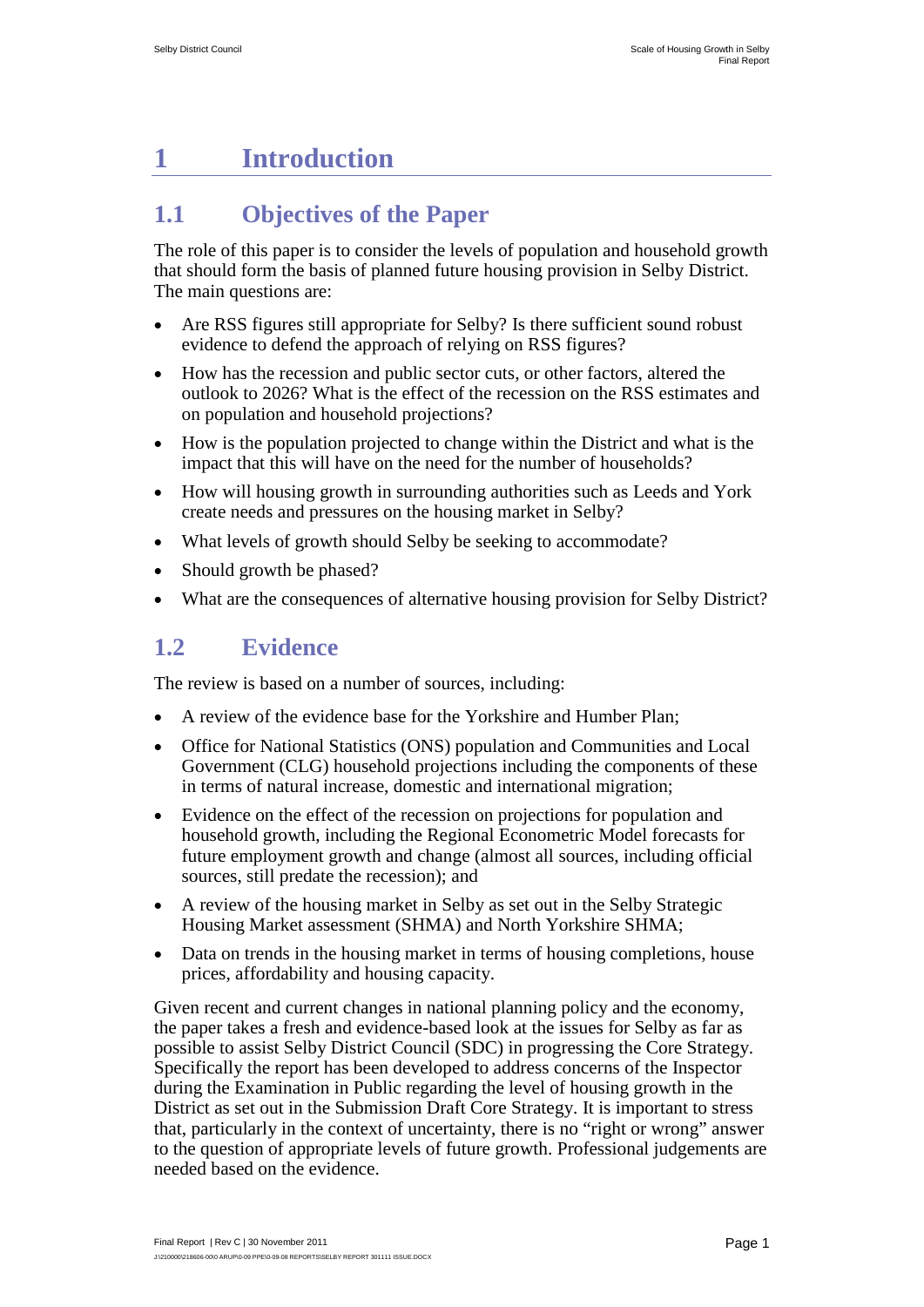## <span id="page-12-0"></span>**1.3 Structure of the Paper**

The report has been structured around the main considerations in establishing the appropriate level of housing growth for Selby District. An Executive Summary has been provided at the beginning of the report setting out the main conclusions of the work. Chapter 2 sets out the current policy context. Chapters 3 reviews the most recent evidence on household and population growth projections, and the relevant Strategic Housing Market Assessments. Chapter 4 examines cross boundary relationships, including information on the current scale of growth being planned for in surrounding districts. Chapter 5 considers the evidence on housing completions and house prices. Chapter 6 considers the implications of the evidence set out in the proceeding chapters and sets out different options on the level of growth to be delivered in the district.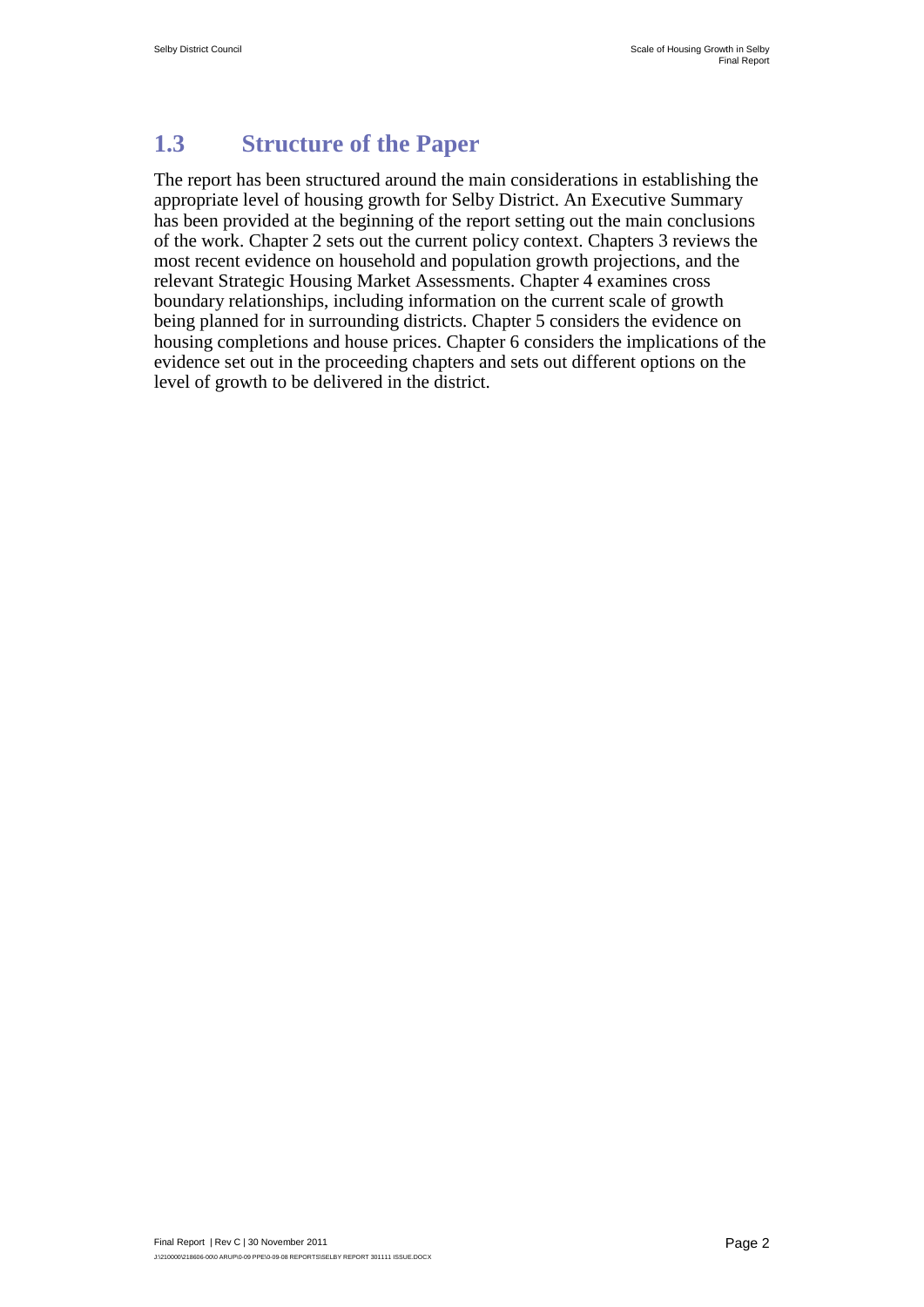# <span id="page-13-0"></span>**2 Policy Context**

## <span id="page-13-1"></span>**2.1 Introduction**

This section reviews current and emerging policy on establishing appropriate levels of housing growth. It reviews:

- Planning Policy Statement 3 (PPS3) Housing:
- The Regional Spatial Strategy, including the process by which housing targets were established;
- The draft National Planning Policy Framework (NPPF); and
- Planning for Growth.

## <span id="page-13-2"></span>**2.2 Current Policy**

## **2.2.1 Planning Policy Statement 3 Housing (PPS3)**

PPS 3, published in July 2010, sets out the Government's current housing policy. The Government's main housing policy goal is to ensure that everyone has the opportunity of living in a decent home, which they can afford, in a community where they want to live. To achieve this, the Government is seeking:

- To achieve a wide choice of high quality homes, both affordable and market housing, to address the requirements of the community;
- To widen opportunities for home ownership and ensure high quality housing for those who cannot afford market housing, in particular those who are vulnerable or in need;
- Increasing the supply of housing; and
- To create sustainable, inclusive, mixed communities in all areas, both urban and rural.

PPS 3 suggests that the level of housing provision should be determined taking a strategic, evidence-based approach that takes into account relevant local, subregional, regional and national policies and strategies achieved through widespread collaboration with stakeholders.

It also says that in determining the local, sub-regional and regional level of housing provision, Local Planning Authorities should take into account evidence of current and future levels of need and demand for housing and affordability levels based upon:

- Local and sub-regional evidence of need and demand, set out in Strategic Housing Market Assessments and other relevant market information such as long term house prices;
- The Government's latest published household projections and the needs of the regional economy, having regard to economic growth forecasts;
- Local and sub-regional evidence of the availability of suitable land for housing using Strategic Housing Land Availability Assessments;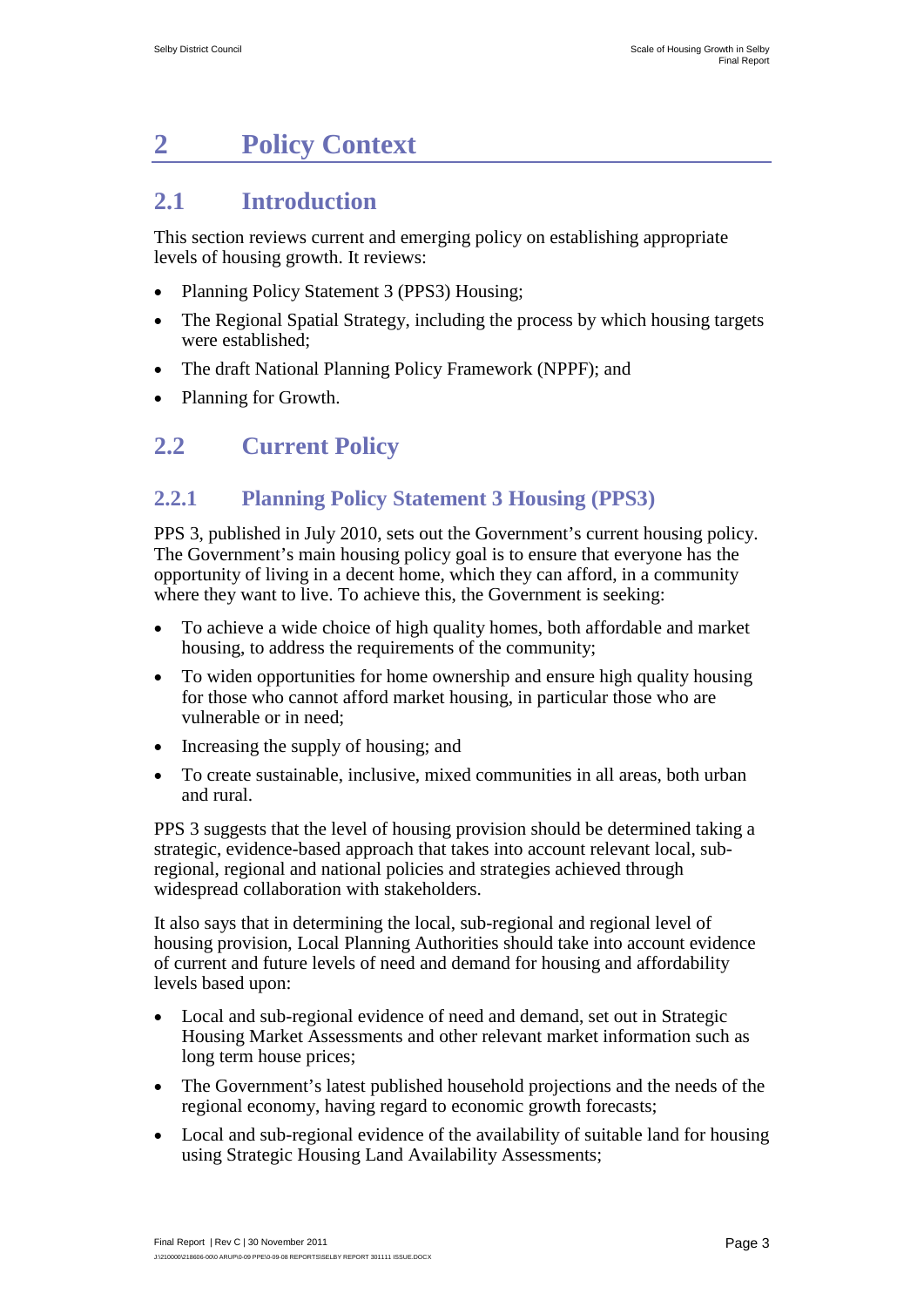- The Government's overall ambitions for affordability across the housing market, including the need to improve affordability and increase housing supply; and
- A Sustainability Appraisal of the environmental, social and economic implications, including costs, benefits and risks of development, including considering the most sustainable pattern of housing growth.

Having established requirements Local Planning Authorities should identify sufficient specific deliverable sites to deliver housing in the first five years. Local Planning Authorities should also identify a further supply of specific, developable sites for years 6 to 10 and, where possible, for years 11 to15.

#### **2.2.2 Regional Spatial Strategy (RSS)**

#### **Context**

The Government will revoke Regional Spatial Strategies (RSSs), including the Yorkshire and Humber Plan published in May 2008, through the enactment of the Localism Bill. The RSS is considered here because the evidence base remains relevant to the consideration of future growth scenarios and because it informs policy in the draft Core Strategy. Furthermore, the RSS remains as part of the Development Plan.

#### **Settlement Strategy**

The overall aim of the RSS as set out in Policy YH1 is to manage growth and change to achieve sustainable development. The first tier are the Regional Cities: Bradford, Hull, Leeds and Sheffield. The second tier is the 11 Sub Regional Cities and Towns, including York. Principal Towns are the third tier of the RSS settlement hierarchy. Selby Town is the only designated Principal Town in Selby District; one of 32 Principal Towns in the Yorkshire and Humber Region. Principal Towns are the third tier of the RSS settlement hierarchy. Policy YH5 states that Principal Towns should be the main local focus for employment, shopping, leisure, health, education and cultural facilities.

The RSS also sets out policies on Local Service Centres (YH6). Tadcaster and Sherburn in Elmet are defined as the two Local Service Centres in the Selby District Core Strategy. The RSS policy YH6 seeks to maintain and enhance the character of Local Service Centres and their roles, viability and diversification as economic and service hubs. This includes retaining and improving local services and facilities and meeting locally generated needs for market and affordable housing (as opposed to housing growth being dispersed across smaller settlements).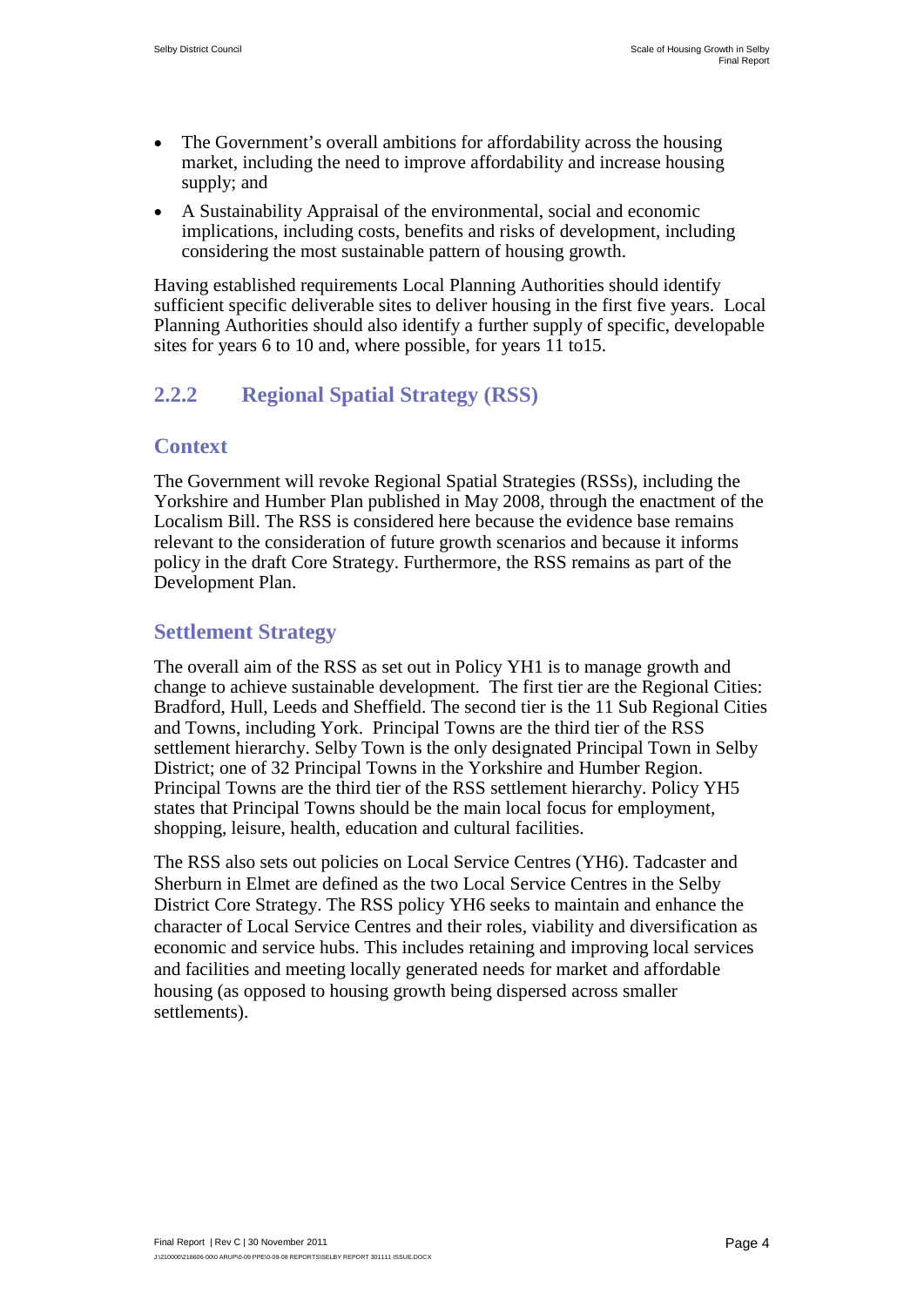

**Figure 2.1: Yorkshire and Humber Plan, Key Diagram**

*Source: Government Office for Yorkshire and Humber (2008) The Yorkshire and Humber Plan* 

#### **Housing Growth**

Policy H1 of the RSS is to achieve an appropriate level and distribution of housing growth. This took into account strong economic growth within the Leeds Sub Region (which includes Selby). The housing growth requirements are set out in Table 2.1. For Selby the requirement was to provide 390 net additional dwellings in the period to 2008, and 440 net additional dwellings per annum thereafter.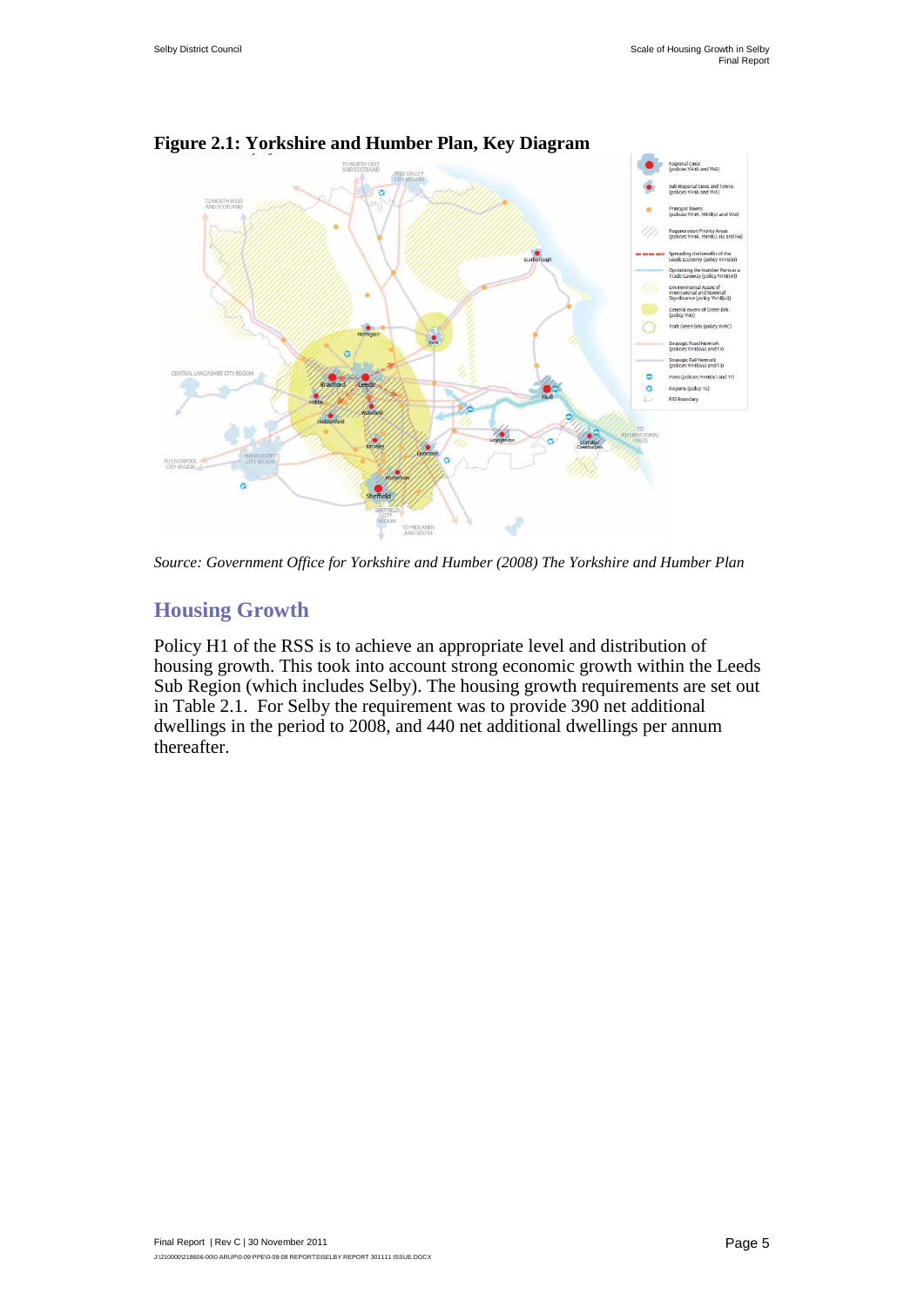| <b>Local Authority</b>      | $2004 - 8$ | $2008 - 2026$ |
|-----------------------------|------------|---------------|
| <b>East Riding</b>          | 1150       | 1150          |
| Kingston upon Hull          | 280        | 880           |
| <b>North East Lincs</b>     | 310        | 510           |
| North Lincs                 | 550        | 750           |
| <b>Humber</b>               | 2290       | 3290          |
| Craven                      | 250        | 250           |
| Hambleton                   | 320        | 280           |
| Harrogate                   | 390        | 390           |
| Richmondshire               | 200        | 200           |
| Ryedale                     | 230        | 200           |
| Scarborough                 | 430        | 560           |
| <b>Selby</b>                | 390        | 440           |
| York                        | 640        | 850           |
| <b>North Yorkshire</b>      | 2850       | 3170          |
| Barnsley                    | 840        | 1015          |
| Doncaster                   | 855        | 1230          |
| Rotherham                   | 750        | 1160          |
| Sheffield                   | 1025       | 1425          |
| <b>South Yorkshire</b>      | 3470       | 4830          |
| <b>Bradford</b>             | 1560       | 2700          |
| Calderdale                  | 500        | 670           |
| <b>Kirklees</b>             | 1060       | 1700          |
| Leeds                       | 2260       | 4300          |
| Wakefield                   | 1170       | 1600          |
| <b>West Yorkshire</b>       | 6550       | 10970         |
| <b>Yorkshire and Humber</b> | 15,160     | 22,260        |

**Table 2.1: RSS Annual average net additions to the dwelling stock 2004 – 2026. Source: Yorkshire and Humber Plan, 2008.**

*Source: Government Office for Yorkshire and Humber (2008) The Yorkshire and Humber Plan* 

These housing requirements reflected a range of evidence and debate around the scale and distribution within the region and the outturn of the Public Examination which took place in 2006. The sources of evidence and the analysis that followed it included:

- CLG 2004-based household projections (Government's estimates of the number of additional household by region and local authority); and
- Modelling to consider relationships with the economy through the use of a regional econometric forecasting model and other models.

The main issues in identifying the housing growth requirements were:

- Analysis in support of the draft plan up to the submission for examination was the 1996-based CLG household projections;
- Following the examination the Panel Chair recommended increases in housing requirements to take into account more recent household projections; and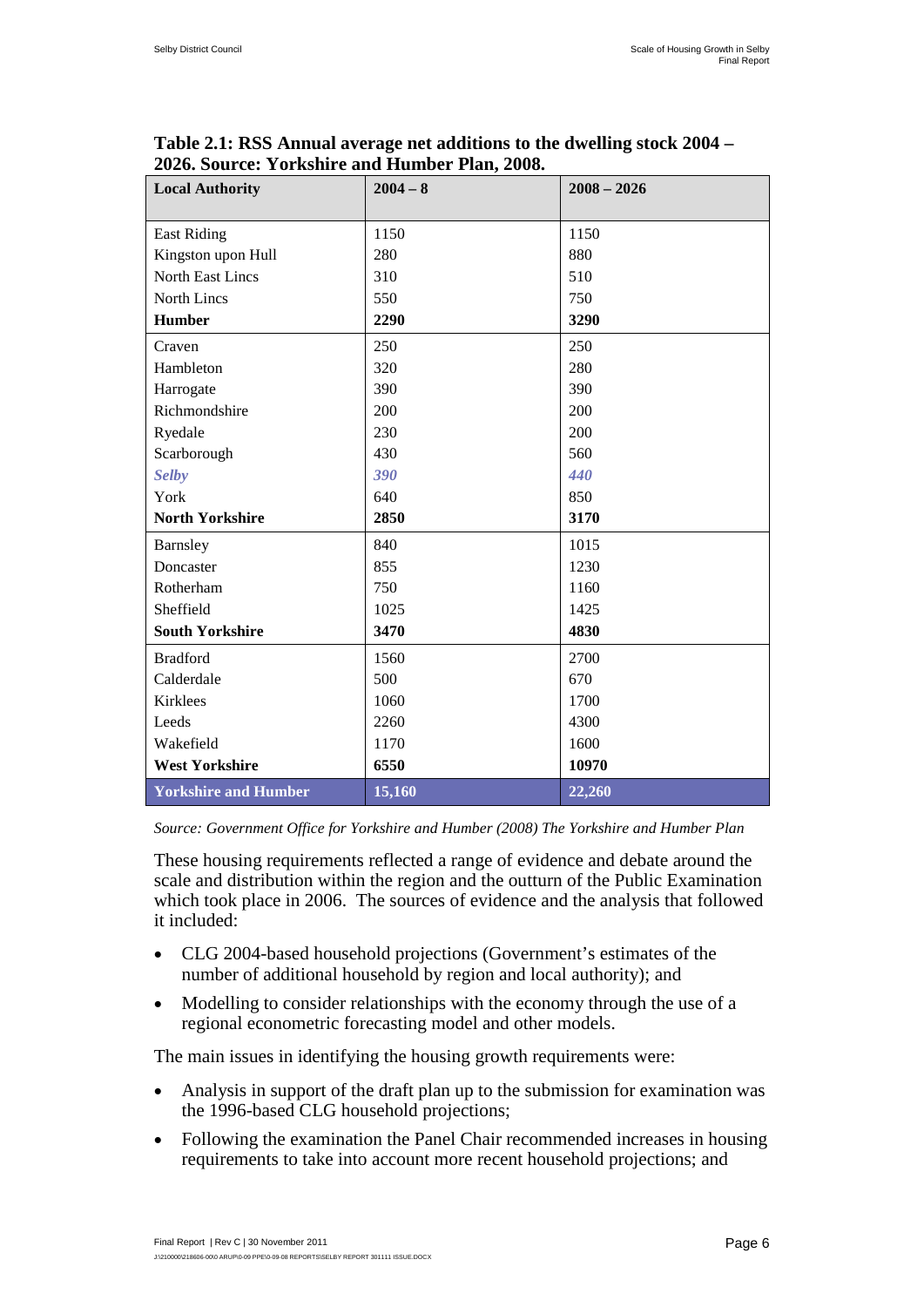• After the examination, 2004-based projections became available, indicating a higher level of household growth than suggested by the Panel Chair.

The Government Office for Yorkshire and Humber commissioned consultants to consider the implications of the 2004-based projections<sup>[1](#page-0-0)</sup>. This was done using the original Chelmer distribution model. The results are shown in Table 2.2 for the period 2001 - 2021.

| Table 2.2: 2004-Based Housing Distribution Run Results for the period 2001 |  |  |
|----------------------------------------------------------------------------|--|--|
| - 2021 Annual averages                                                     |  |  |

| Yorkshire and<br><b>Humberside</b> | <b>Run of 2004</b><br>based hhd<br>projections | <b>RSS Original</b><br><b>Chelmer Run</b> | <b>Difference</b> |  |
|------------------------------------|------------------------------------------------|-------------------------------------------|-------------------|--|
|                                    | <b>Annual Net</b>                              | <b>Annual Net</b>                         |                   |  |
|                                    | <b>Change</b>                                  | Change                                    |                   |  |
| <b>South Yorkshire</b>             |                                                |                                           |                   |  |
| <b>Barnsley</b>                    | 1,147                                          | 887                                       | 261               |  |
| Doncaster                          | 1,108                                          | 724                                       | 384               |  |
| Rotherham                          | 950                                            | 588                                       | 362               |  |
| <b>Sheffield</b>                   | 2,356                                          | 1,269                                     | 1,087             |  |
| <b>West Yorkshire</b>              |                                                |                                           |                   |  |
| <b>Bradford</b>                    | 2,852                                          | 2,080                                     | 772               |  |
| Calderdale                         | 801                                            | 413                                       | 388               |  |
| <b>Kirklees</b>                    | 2,099                                          | 1,266                                     | 833               |  |
| Leeds                              | 4,178                                          | 2,255                                     | 1,923             |  |
| Wakefield                          | 1,958                                          | 1,227                                     | 731               |  |
|                                    |                                                |                                           |                   |  |
| <b>North Yorkshire</b>             |                                                |                                           |                   |  |
| Craven                             | 241                                            | 171                                       | 70                |  |
| <b>Hambleton</b>                   | 350                                            | $\overline{223}$                          | 126               |  |
| Harrogate                          | 920                                            | 520                                       | 400               |  |
| Richmondshire                      | 325                                            | 164                                       | 161               |  |
| <b>Ryedale</b>                     | 172                                            | 102                                       | 70                |  |
| Scarborough                        | 445                                            | 272                                       | 173               |  |
| <b>Selby</b>                       | 488                                            | 385                                       | 103               |  |
| York                               | 1,134                                          | 676                                       | 458               |  |
| <b>Humber</b>                      |                                                |                                           |                   |  |
| <b>East Riding</b>                 | 2,127                                          | 1,528                                     | 599               |  |
| Kingston-upon-Hull                 | 645                                            | 146                                       | 499               |  |
| <b>North East Lincolnshire</b>     | 364                                            | 206                                       | 158               |  |
| <b>North Lincolnshire</b>          | 642                                            | 360                                       | 281               |  |
|                                    |                                                |                                           |                   |  |
| <b>Total</b>                       | 25,300                                         | 15,462                                    | 9,837             |  |

*Source: Options for Revised Housing Figures in the Draft Yorkshire and Humber RSS, Government Office for Yorkshire and Humber, June 2007, NLP*

The results in Table 2.2 suggest a requirement for higher provision than the Yorkshire and Humber Plan, particularly in the period to 2008. Model results summarised in Table 2.2 also suggested that additional requirements were concentrated in particular locations including York, Harrogate and the East Riding. Whilst the final RSS did not seek to meet these projections in full, the

<span id="page-17-0"></span><sup>&</sup>lt;sup>1</sup> Options for Revised Housing Figures in the Draft Yorkshire and Humber RSS, Government Office for Yorkshire and Humber, June 2007, NLP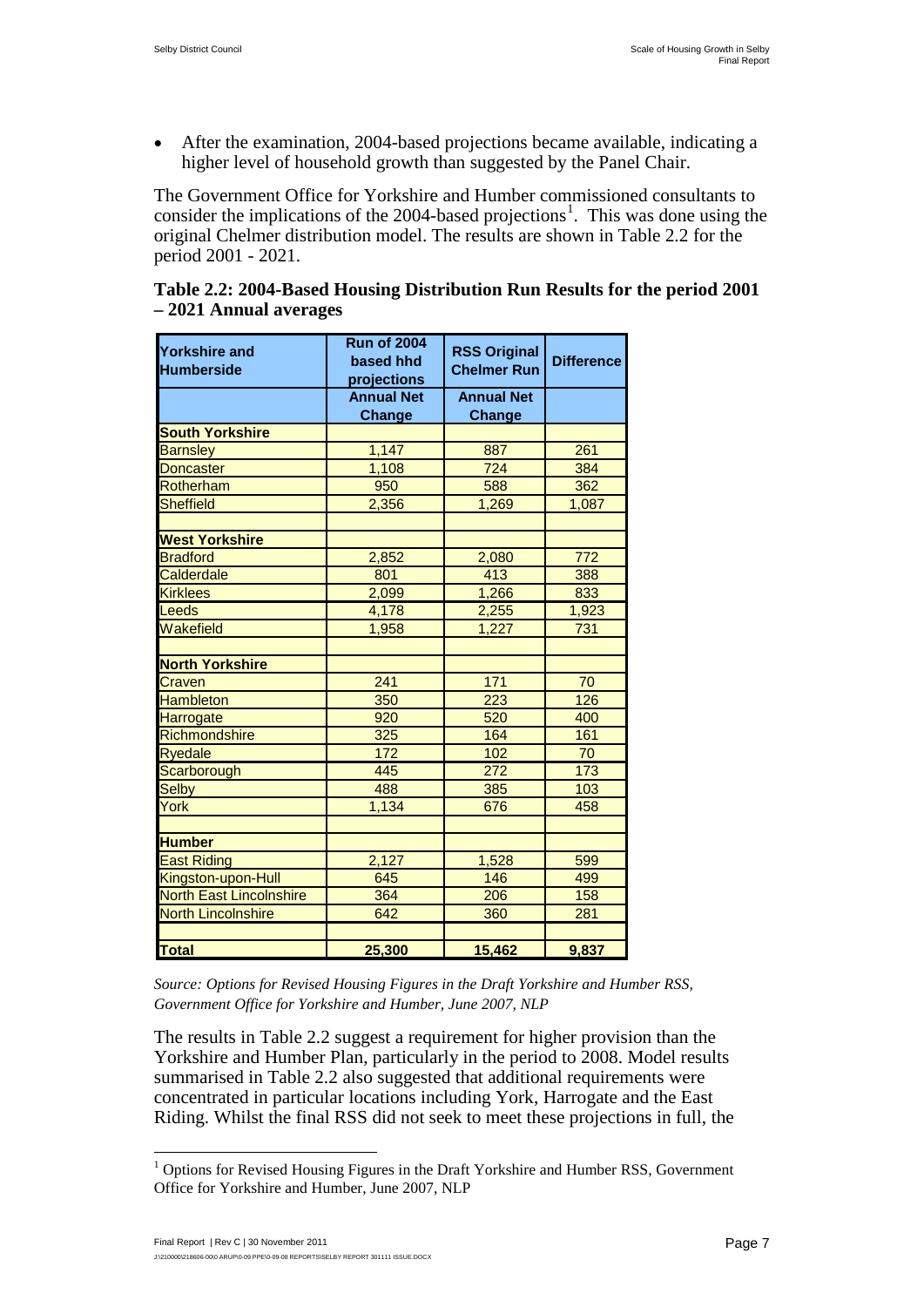overall housing requirements were increased, including in Selby District. A full breakdown and comparison of these different housing projections, including the figure set out in the RSS, is set out in Table 1.

One of the main policy principles of the RSS was to focus housing growth in the main urban areas. For example, in Bradford where the final allocation exceeds the expected household growth predicted by the modelling work. It should be noted that this approach to spatial distribution was developed initially on the basis of lower housing growth requirements than those in the final version of the RSS. The approach was also developed in the context of rapid economic growth, substantial public spending on housing and regeneration, and significant housing development (particularly of apartments) in inner urban areas. The context has changed significantly in the past 2-3 years.

#### <span id="page-18-0"></span>**2.3 Emerging Policy: Draft National Planning Policy Framework**

Consultation on the Draft National Planning Policy Framework (NPPF) closed on the  $17<sup>th</sup>$  October 2011. It is estimated that the final NPPF will be published by April 2012 at the latest. This will replace current national policy as set out in the Planning Policy Statements (PPSs) and Planning Policy Guidance (PPG).

The Draft NPPF places an emphasis on sustainable development and that within the Local Plan:

*"Objectively assessed development needs should be met, unless the adverse impacts of doing so would significantly and demonstrably outweigh the benefits, when assessed against the policies in this Framework taken as a whole*."

The Framework requires Local Plans to plan positively for the development and infrastructure requirements in the area to meet objectives, principles and policies within the Framework. The Government's objectives for housing are clearly set out in the Framework and focus on significantly increasing the delivery of new homes. This can be achieved by:

- *"increasing the supply of housing;*
- *delivering a wide choice of high quality homes that people want and need;*
- *widening opportunities for home ownership; and*
- *creating sustainable, inclusive and mixed communities, including through the regeneration and renewal of areas of poor housing."*

Paragraph 28 specifically relates to the housing requirements for the evidence base for the Local Plan. This requires local planning authorities (LPAs) to undertake a Strategic Housing Market Assessment (SHMA) and Strategic Housing Land Availability Assessment (SHLAA) in order to have a clear understanding of housing requirements. The Framework requires LPAs to work with neighbouring authorities where housing markets cross borders in the production of the SHMA. As part of this LPAs should identify the scale and mix of housing and the range of tenures that the local population is likely to require over the plan period which:

• *"meets household and population projections, taking account of migration and demographic change;*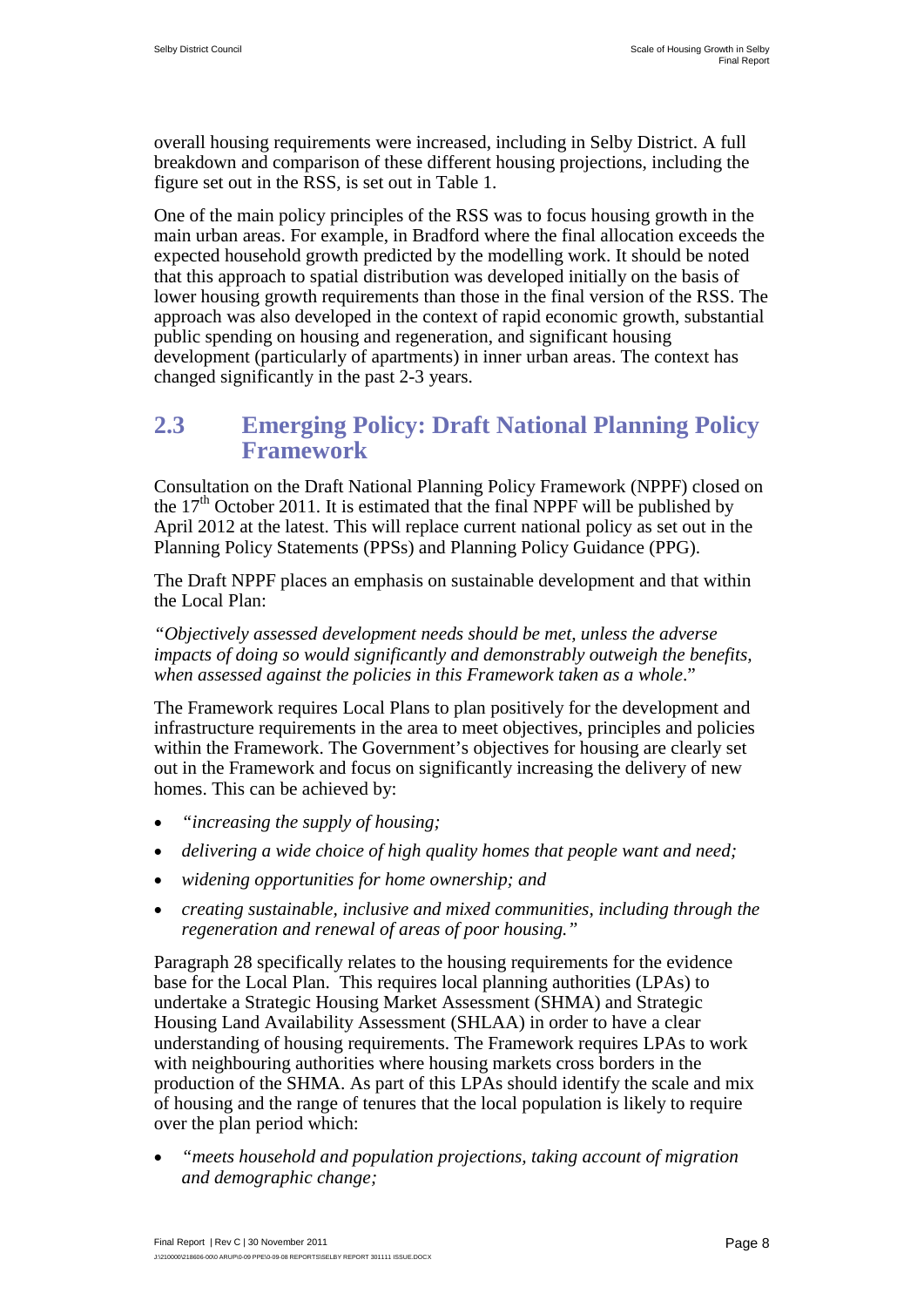- *addresses the need for all types of housing, including affordable housing and the needs of different groups in the community (such as families with children, older people, disabled people, service families and people wishing to build their own homes); and*
- *caters for housing demand and the scale of housing supply necessary to meet this demand."*

The Framework states the need to meet household and population projections but (unlike PPS3) does not specify that these must be those produced most recently. The NPPF emphasises the need for LPAs to establish realistic assumptions about the availability, suitability and the likely economic viability of housing land to meet the identified requirement for housing over the plan period. The NPPF specifies that LPAs identify 20% headroom in the 5-year land supply (the equivalent to requiring 6 years of land supply). It should be stressed, that this requirement for 20% headroom, relates to land supply *per se*, and does not require the overall housing numbers to increase.

Four tests of Soundness for Local Plans are set out within the Draft NPPF. These require Local Plans to be: *positively prepared, justified, effective* and *consistent with national policy.* This means that Plans need to represent the most appropriate development strategy to meet objectively assessed development needs and be deliverable over the plan period.

## <span id="page-19-0"></span>**2.4 Government Commitment to Housing Growth**

The commitment to housing growth in set out in the Government's Planning for Growth document published in March 2011. This emphasised the need to promote labour market mobility by increasing the supply of housing by providing support to the housebuilding industry. Paragraph 1.27 set out how low levels of housing completions and limits on land supply can create barriers to mobility and place high costs on firms seeking to locate in the country. In this sense the document outlines the need to facilitate housing growth to enhance the country's economic performance. Paragraph 2.8 states that:

*"The Government will make radical changes to the planning system to support job creation and growth. By creating a planning system, supported by powerful financial incentives, that makes the right land available in the right place for development, it will deliver commercial development, vital infrastructure and housing that the country needs."*

The messages of this document, including these proposed changes to the planning system were reinforced in a letter from the Chief Planner to LPA Chief Planning  $Officers<sup>2</sup>$  $Officers<sup>2</sup>$  $Officers<sup>2</sup>$ . This stated that:

"*Local planning authorities should therefore press ahead without delay in preparing up-to-date development plans, and should use that opportunity to be proactive in driving and supporting the growth that this country needs. They should make every effort to identify and meet the housing, business and other development needs of their areas, and respond positively to wider opportunities for growth, taking full account of relevant economic signals such as land prices. Authorities should work together to ensure that needs and opportunities that* 

<span id="page-19-1"></span><sup>&</sup>lt;sup>2</sup> CLG, Letter to Chief Planning Officers, Planning for Growth,  $31<sup>st</sup>$  March 2011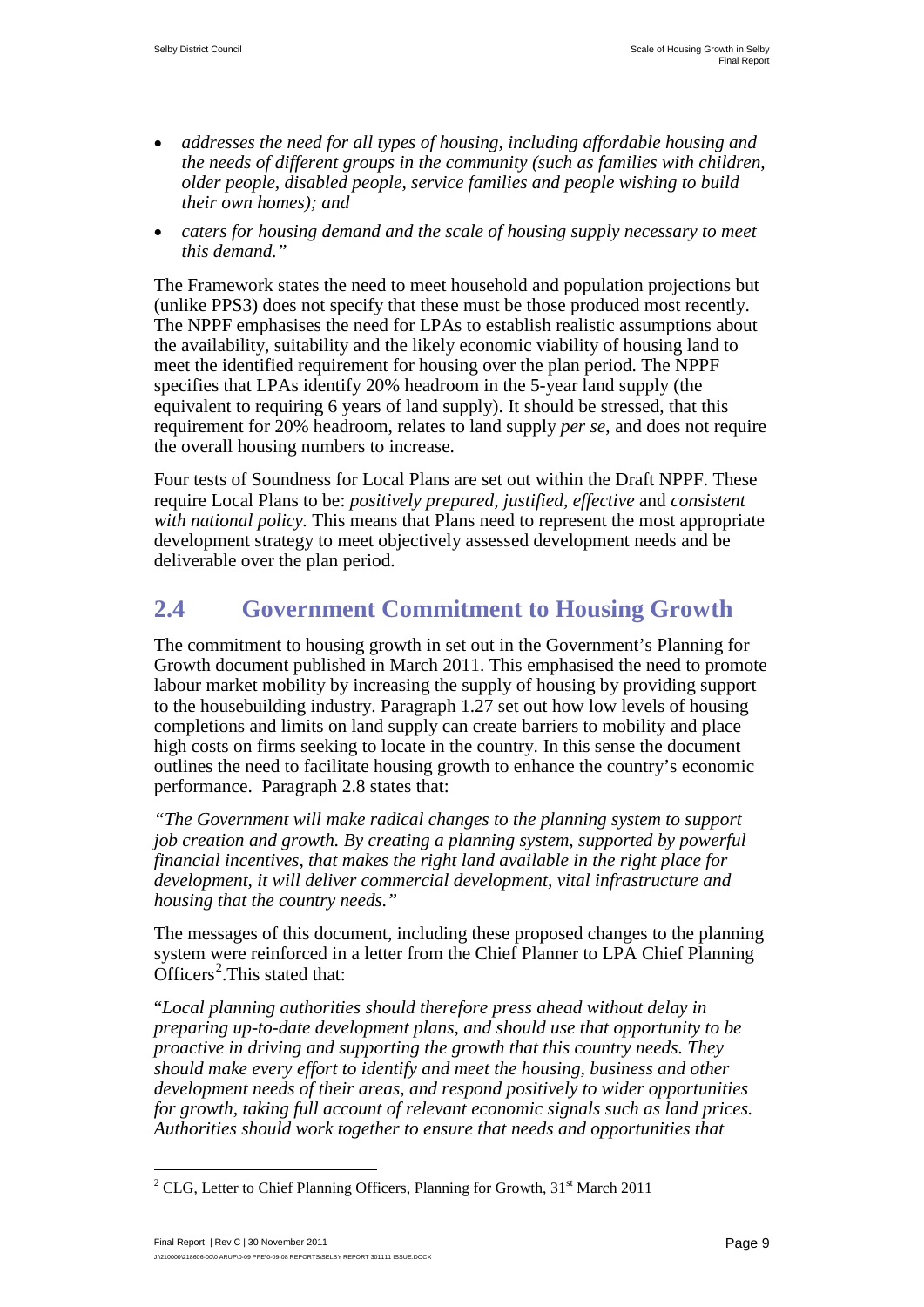*extend beyond (or cannot be met within) their own boundaries are identified and accommodated in a sustainable way, such as housing market requirements that cover a number of areas, and the strategic infrastructure necessary to support growth."*

## <span id="page-20-0"></span>**2.5 Conclusions**

The Government has made a clear commitment to deliver housing growth, as an identified mechanism of helping to promote economic growth, as well as meeting the changing needs of a growing population. The importance of housing growth is set out within recent published documents and specifically both the draft NPPF and 'Planning for Growth'.

The Government's intention to revoke RSS will mean that the LPAs are responsible for determining housing targets within their own areas. The RSS for Yorkshire and Humber provided a housing target of 440 net additional dwellings per annum to be completed in Selby district between 2008 and 2026. This target arose from additional work undertaken on behalf of the Government Office and was based on a combination of the use of the Chelmer distribution model (385 net additional dwellings per annum in the district) and the CLG 2004-based household projections (488 net additional dwellings per annum in the district). Both of these figures represent annual averages between 2001 to 2021 and this explains the difference in the 2004 based figures shown in table 1 (which represent the period between 2006 and 2026). The CLG projections and the Chelmer work represented modelling inputs to the RSS process; the outcome of which was a target of 440 net additional dwellings per annum between 2008 and 2026. Paragraph 12.5 in the RSS states in relation to the establishment of housing targets that:

*"The figures are not derived directly from one mathematical model or set of projections. Rather they are the result of the range of evidence and debate that has been considered through the process of preparing the Plan and latest evidence about household growth in the region"*

The draft NPPF makes clear the need for local authorities to objectively assess development needs and for these to be met within an area. This also places a requirement on LPAs to identify 20% headroom in the 5-year land supply (the equivalent to requiring 6 years of land supply). Whilst the Framework states the need to use household projections to identify a housing target, it does not specify that these should be the most recent projections.

This represents a departure in the draft NPPF from PPS3, which states that the most recent projections should be used. PPS 3 suggests that the level of housing provision should be determined taking a strategic, evidence-based approach that takes into account relevant local, sub-regional, regional and national policies and strategies achieved through widespread collaboration with stakeholders.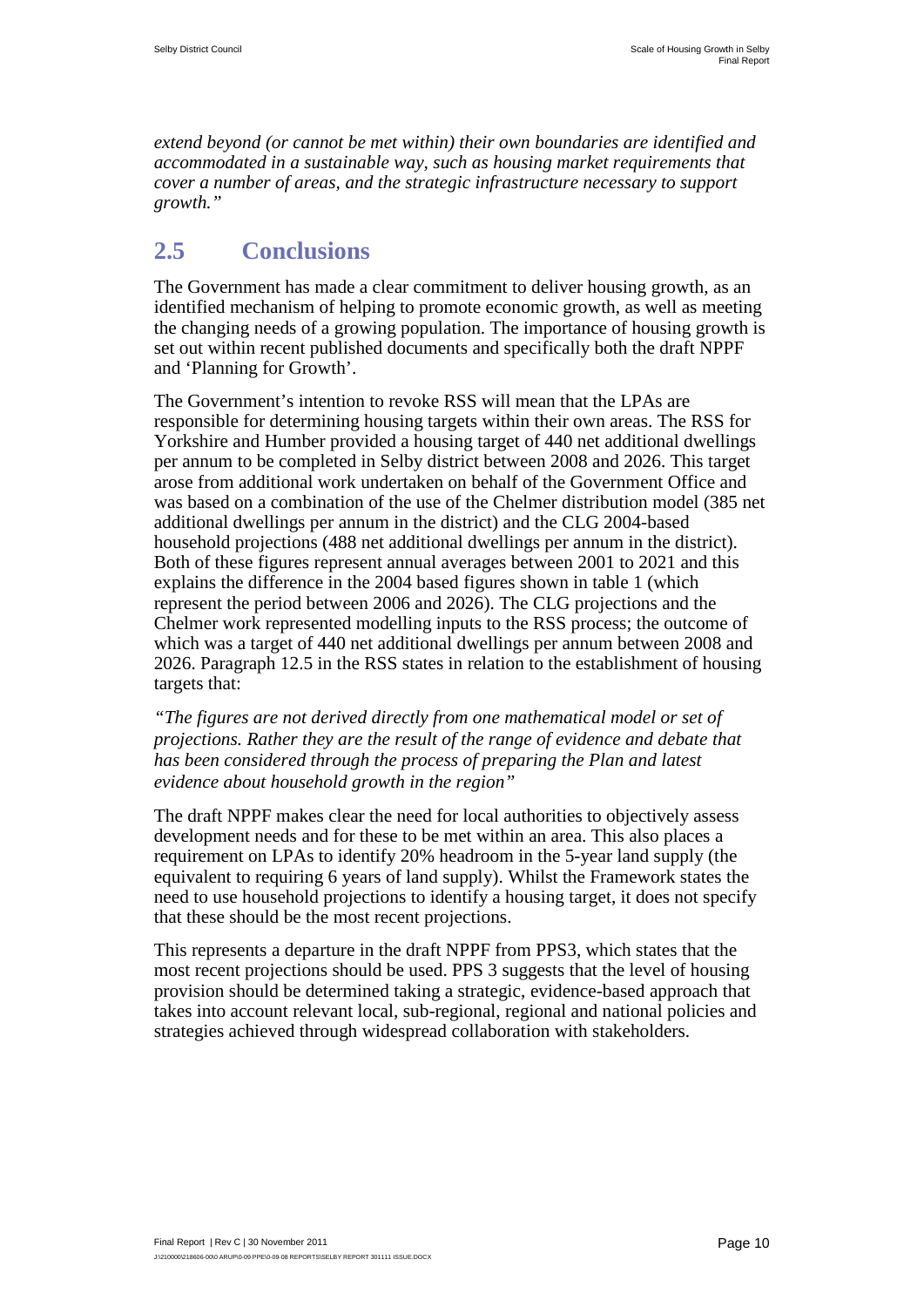## <span id="page-21-0"></span>**3 Recent Evidence on Population, Migration and Household Growth**

## <span id="page-21-1"></span>**3.1 Introduction**

This chapter considers the evidence in relation to population and housing projections. It shows the variation that exist in relation to the forecast growth in the number of people and households in the future. The section reviews:

- The most recent, 2008-based, ONS population projections;
- ONS Midyear population estimates;
- CLG household projections, including a comparison of 2003, 2004, 2006 and 2008 based projections;
- The North Yorkshire and Selby District Strategic Housing Market Assessments; and
- The link between economic conditions and migration.

This range of evidence has been analysed to show the range of evidence that exists on how the population is projected to change in the future

## <span id="page-21-2"></span>**3.2 Population Projections**

The 2008-based population projections<sup>[3](#page-19-1)</sup> suggest an increase of over  $18,000$ persons in the 20-year period 2011 to 2031 or just over 900 persons per annum in Selby District.

The projections are based on an assumption that the major component of growth will be migration, particularly international migration, as shown in Figure 3.1. The majority of migrants are typically of child bearing age and therefore it is assumed that the high levels of net in-migration forecast for the region will drive an increase in natural change that is not reflected fully in the historic trends.

The accession of additional countries into the EU, and increasing numbers of overseas students have been the main components of additional migration.

<span id="page-21-3"></span> <sup>3</sup> *Source: ONS (2010) sub national population projections*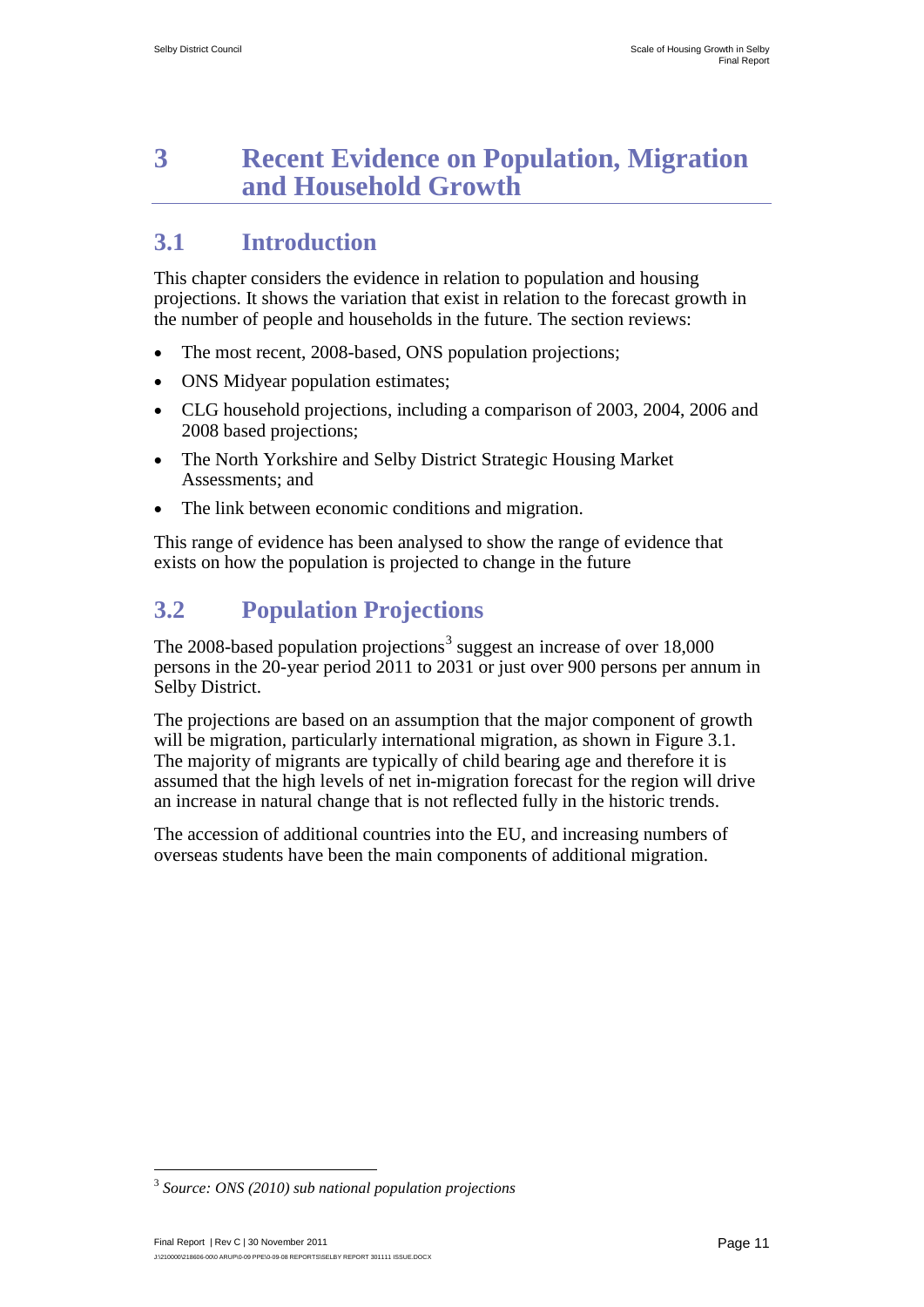

**Figure 3.1: Components of forecast population growth in Selby district, 2008- 2033** 

*Source: ONS (2010) sub national population projections, Arup analysis*

Analysis of the 2009/10 mid-year sub national population estimates indicates there has been a slowdown in migration since 2007/08 in Selby, with the figure halving, see figure 3.2. This is in contrast to data for the Yorkshire and Humber region as a whole which saw net migration continuing to increase between 2007 and 2010. Between 2008 and 2009 net migration into Selby was 305 people (in the previous year this numbered over 1,000).

This estimated population change contrasts significantly with the population projections, which for this year showed net migration of 500 people. Similarly, the 2009-10 projections overestimate the net migration by approximately a third (the projections show an increase of 1,100 people with the estimates showing 430 people). This would appear to undermine the population projections as growth has been overestimated. This also raises questions in regards to the ability of areas to achieve these levels of growth in later years if there are questions surrounding the accuracy of short term estimates.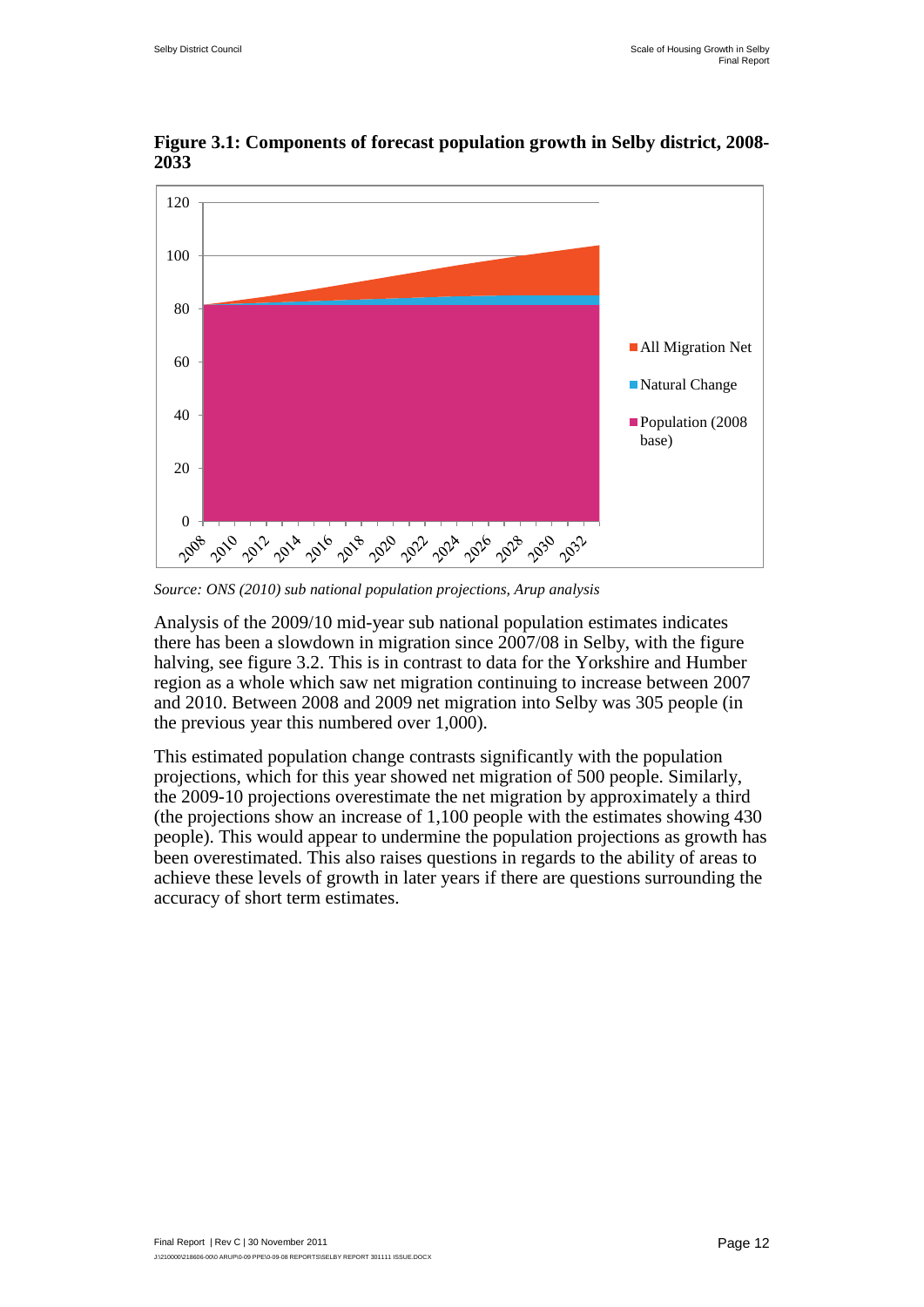

**Figure 3.2: Components of population change in Selby District, 2007-08 to 2009-10, based on midyear population estimates** 

*Source: ONS (2011) Mid Year Population Estimates, Arup analysis* 

## <span id="page-23-0"></span>**3.3 Household Projections**

The CLG household projections are based on projecting forward trends observed over the previous 5 years. Household growth is a reflection of both population growth and household size. The household forecasts are based on the ONS population forecasts, and projected average household size. Over the past 15-20 years CLG projections have been generally revised upwards, reflecting actual observed trends which in turn reflected smaller households and economic growth.

Table 3.1 compares the latest available 2008-based household projections with the former RSS housing allocations for the period 2008 - 2026. These suggest an increase in household formation, relative to the 2004 projections and a requirement in excess of 27,000 dwellings per annum for the region as a whole.

For Selby District the 2008-based projections suggest that the requirement increases to 550 dwellings per annum. This figure also represents an increase on the 2006 based projections, which showed the requirement to be 500 dwellings per annum between 2006 and 2026, see table 3.2. Projected household growth is also well in excess of RSS provision for many of the districts surrounding Selby, including East Riding, Harrogate and Ryedale, as shown in table 3.1.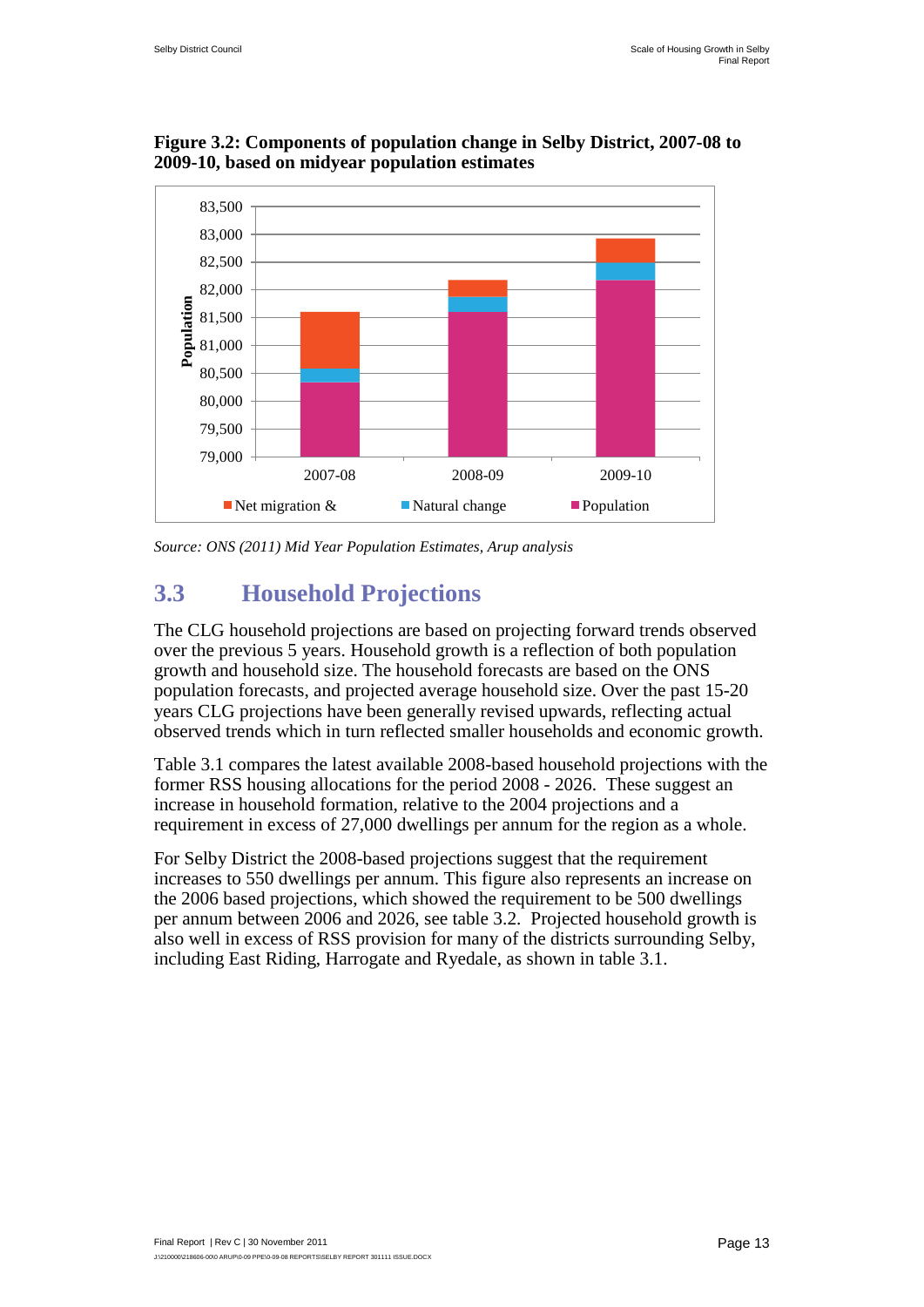| Local<br><b>Authority</b>      | 2008    | 2026    | <b>Change</b><br>$2008 -$<br>2026 | <b>Annual</b><br>average<br>2008-<br>2026 | Per<br>annum<br><b>RSS</b><br>allocation<br>2008-2026 | $%$ of<br>Projecti<br>on target<br>met by<br>the RSS |
|--------------------------------|---------|---------|-----------------------------------|-------------------------------------------|-------------------------------------------------------|------------------------------------------------------|
| East Riding of<br>Yorkshire    | 144,000 | 183,000 | 39,000                            | 2,167                                     | 1,150                                                 | 53                                                   |
| Kingston upon<br>Hull, City of | 115,000 | 144,000 | 29,000                            | 1,611                                     | 880                                                   | 55                                                   |
| North East<br>Lincolnshire     | 67,000  | 75,000  | 8,000                             | 444                                       | 510                                                   | 115                                                  |
| North<br>Lincolnshire          | 68,000  | 83,000  | 15,000                            | 833                                       | 750                                                   | 90                                                   |
| York                           | 84,000  | 107,000 | 23,000                            | 1,278                                     | 850                                                   | 67                                                   |
| Craven                         | 24,000  | 30,000  | 6,000                             | 333                                       | 250                                                   | 75                                                   |
| Hambleton                      | 37,000  | 42,000  | 5,000                             | 278                                       | 280                                                   | 101                                                  |
| Harrogate                      | 67,000  | 82,000  | 15,000                            | 833                                       | 390                                                   | 47                                                   |
| Richmondshire                  | 20,000  | 24,000  | 4,000                             | 222                                       | 200                                                   | 90                                                   |
| Ryedale                        | 23,000  | 27,000  | 4,000                             | 222                                       | 200                                                   | 90                                                   |
| Scarborough                    | 49,000  | 57,000  | 8,000                             | 444                                       | 560                                                   | 126                                                  |
| <b>Selby</b>                   | 33,000  | 43,000  | 10,000                            | 556                                       | 440                                                   | 79                                                   |
| Barnsley                       | 96,000  | 114,000 | 18,000                            | 1,000                                     | 1,015                                                 | 102                                                  |
| Doncaster                      | 122,000 | 136,000 | 14,000                            | 778                                       | 1,230                                                 | 158                                                  |
| Rotherham                      | 106,000 | 121,000 | 15,000                            | 833                                       | 1,160                                                 | 139                                                  |
| Sheffield                      | 230,000 | 284,000 | 54,000                            | 3,000                                     | 1,425                                                 | 48                                                   |
| <b>Bradford</b>                | 192,000 | 243,000 | 51,000                            | 2,833                                     | 2,700                                                 | 95                                                   |
| Calderdale                     | 86,000  | 105,000 | 19,000                            | 1,056                                     | 670                                                   | 63                                                   |
| Kirklees                       | 167,000 | 200,000 | 33,000                            | 1,833                                     | 1,700                                                 | 93                                                   |
| Leeds                          | 334,000 | 436,000 | 102,000                           | 5,667                                     | 4,300                                                 | 76                                                   |
| Wakefield                      | 139,000 | 165,000 | 26,000                            | 1,444                                     | 1,600                                                 | 111                                                  |

#### **Table 3.1: ONS/CLG 2008-based household projections and RSS net additional dwellings allocations**

It is relevant to consider household projections based on years prior to 2008. The 2008-based projections reflect the trends of the 5 years up to 2008, which were of rapid economic growth, substantial public spending, and increases in net inward migration. The projections based on previous years, such as those from 2003 and 2004, reflect less buoyant economic conditions and lower levels of net inward migration in the preceding 5 years. A comparison of these different figures is shown in table 3.2.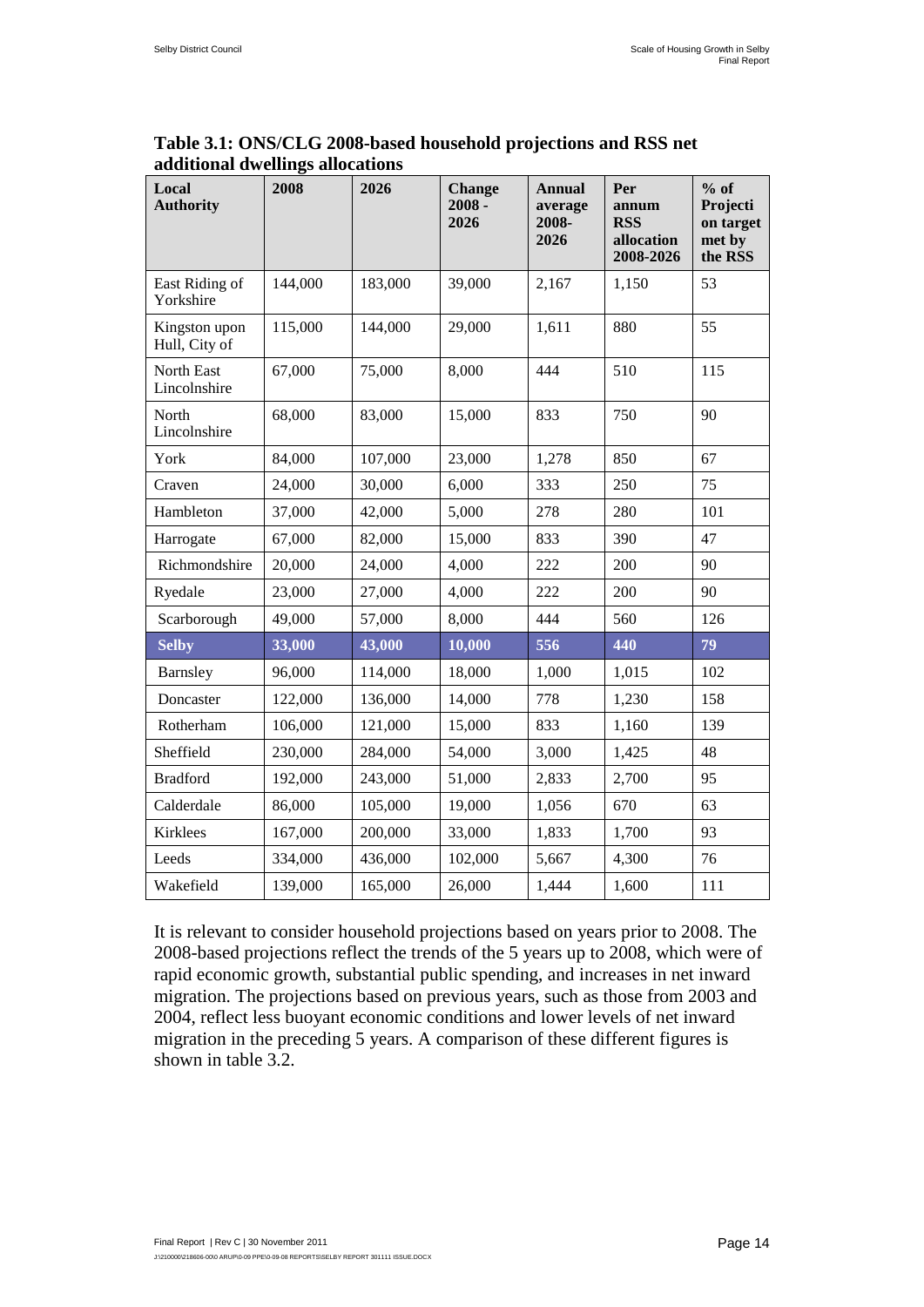|                                                                    | 2003 based<br><b>Projections</b><br><b>Forecast</b><br>Annual<br>Average<br><b>Household</b><br>Growth | 2004 based<br><b>Projections</b><br><b>Forecast</b><br><b>Annual</b><br>Average<br>Household<br>Growth | 2006 based<br><b>Projections</b><br><b>Forecast</b><br><b>Annual</b><br>Average<br>Household<br>Growth | 2008 based<br><b>Projections</b><br><b>Forecast Annual</b><br>Average<br>Household<br>Growth |
|--------------------------------------------------------------------|--------------------------------------------------------------------------------------------------------|--------------------------------------------------------------------------------------------------------|--------------------------------------------------------------------------------------------------------|----------------------------------------------------------------------------------------------|
| Projected annual<br>household growth in<br>Selby district, 2006-26 | 356                                                                                                    | 450                                                                                                    | 500                                                                                                    | 550                                                                                          |

#### **Table 3.2: Comparison of different average annual household growth projections for Selby District between 2006 and 2026**

*Source: CLG household projections*

*Note: the 2003 household projections were only produced at a regional level. Therefore a calculation based on the 2004 household projections has been carried out. The 2003 household projections predicted a 17,700 annual increase in households in Yorkshire and the Humber up to 2026. The 2004 household projections predicted an annual increase of 22,000 households in the region up to 2026. The district level 2003 household projections have been calculated by using 79% of the 2004 district household projections.*



**Figure 3.3: Comparison of household growth projections in Selby district, 2006-2026**

#### *Source: CLG household projections*

0

100

*Note: see note above on the basis used for the calculation of the 2003 based projections.* 

2003 2004 2006 2008

**Base year for household projections** 

The levels of forecast household growth within Selby and other surrounding authorities have varied significantly over time with the publication of revised household growth figures. Figure 3.3 shows the different levels of forecast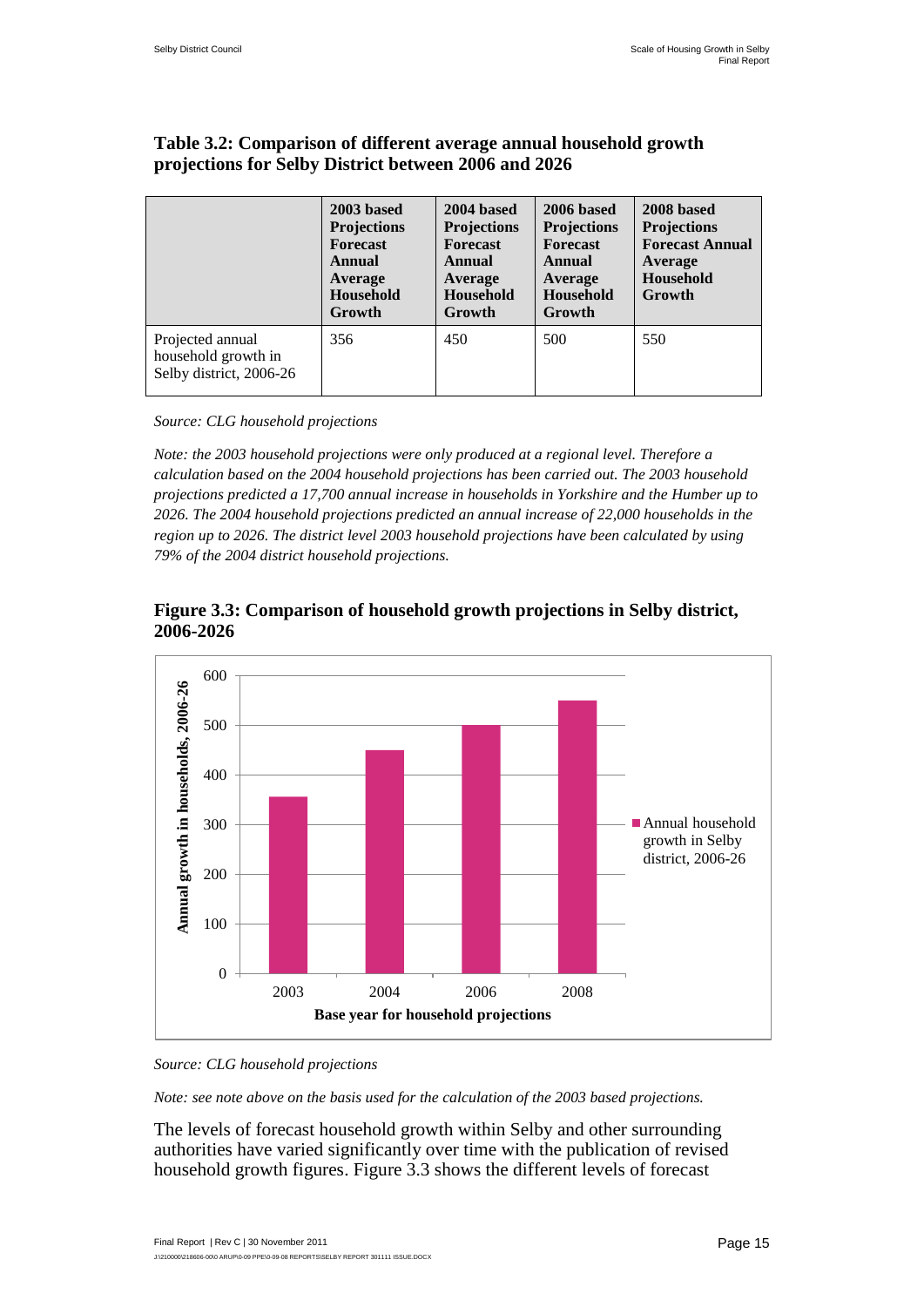household growth within Selby. This indicates how significantly the household projections have changed from the 2003, 2004, 2006 and 2008 based data. In determining the appropriate level of growth to plan for it will be important to consider the range of annual figures provided by this data.

In compiling the figures set out in table 3.2 and figure 3.3 it is important to remember that these were the annual averages for the period 2006 to 2026. These years were picked as the basis for this comparison as these were common years for which data was published in all four data sets (the household projections do not publish figures for at annual intervals, for example the 2008-based projections contains figures in five year intervals between 2008 and 2033). This made it possible to make a direct comparison between the different data sets. Using different base years for the projections would/ can produce different annual averages. For example, using the 2004-based projections shown in table 2.2 generates an average of [4](#page-21-3)88 homes for Selby District between 2001 and 2021<sup>4</sup>.

A comparison of long term trends and forward projections in household formation is provided in Figure 3.4 below. It shows a marginal increase in the rate of household formation after the early 2000s for Selby, York and Leeds, relative to past trends. This is thought, ultimately, to reflect the higher birth rates associated with the increase in younger international migrants in these districts.



**Figure 3.4: 2008 based household projections (thousands) Selby and selected Yorkshire districts 1991 – 2033**

*Source: CLG (2010) Table 406 Household projections by district, Arup analysis* 

<span id="page-26-0"></span><sup>&</sup>lt;sup>4</sup> Options for Revised Housing Figures in the Draft Yorkshire and Humber RSS, Government Office for Yorkshire and Humber, June 2007, NLP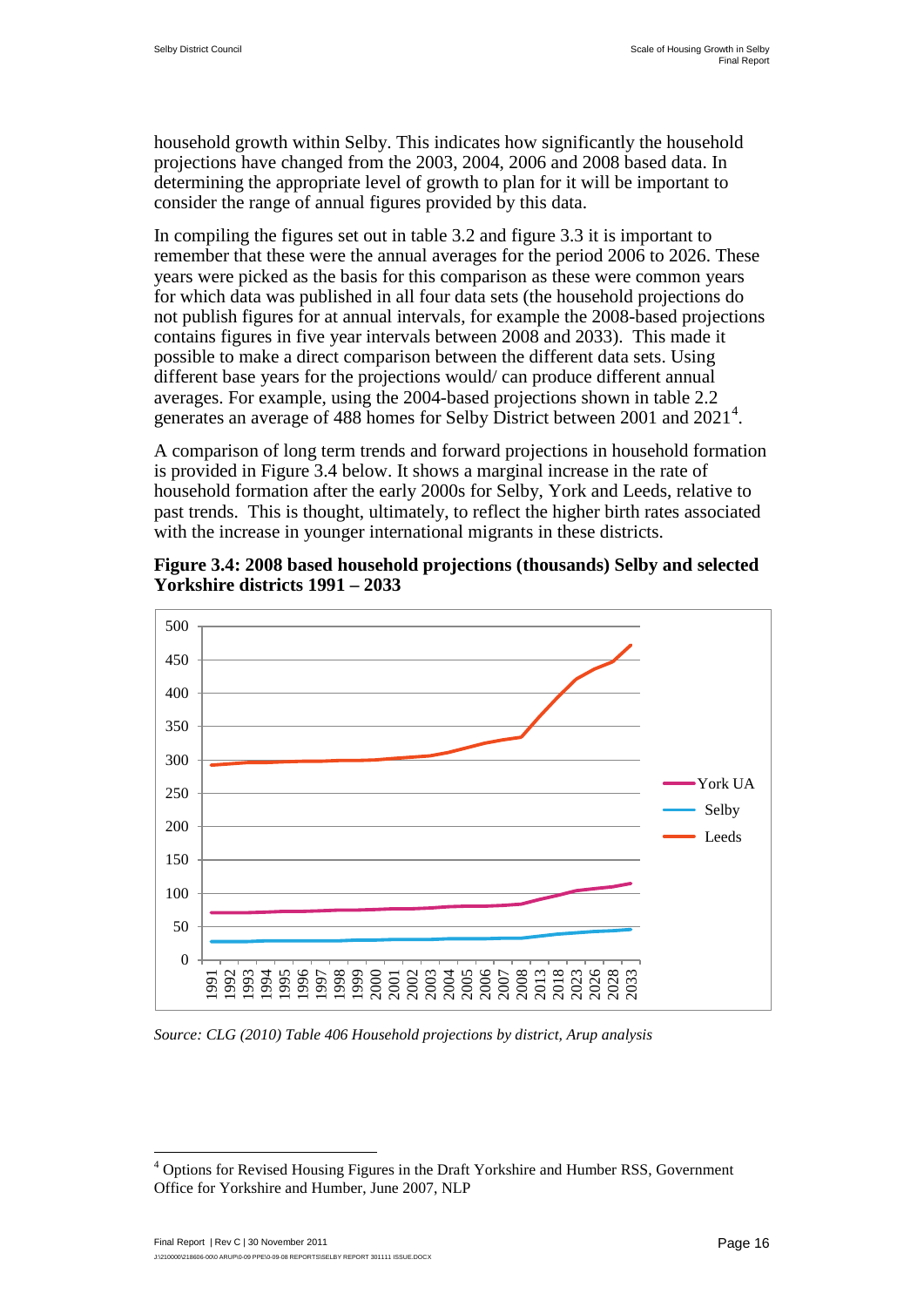## <span id="page-27-0"></span>**3.4 Recession and Migration**

An important consideration in identifying housing growth requirements will be making the most appropriate assumptions on future economic change and migration. This is because the major factor influencing population growth trends, which subsequently impact on household growth, is migration. Migration is driven mainly by employment and economic growth; therefore in times of economic success there will be higher levels of migration, which would be likely to lead to a rising population and household numbers.

In addition to the recent recession, there have been three recessions in the past 40 or so years - 1975/6, 1981/2 and 1993. These show up clearly on the bar chart (Figure 3.5) below, which plots the annual growth in GDP from 1970 to 2007. Net immigration (in thousands) is shown as a graph over the same period. In previous recessions there were impacts on migration, but these were not permanent. However it should be noted that the current recession is more severe than the previous ones, and the recovery is forecast to be weaker.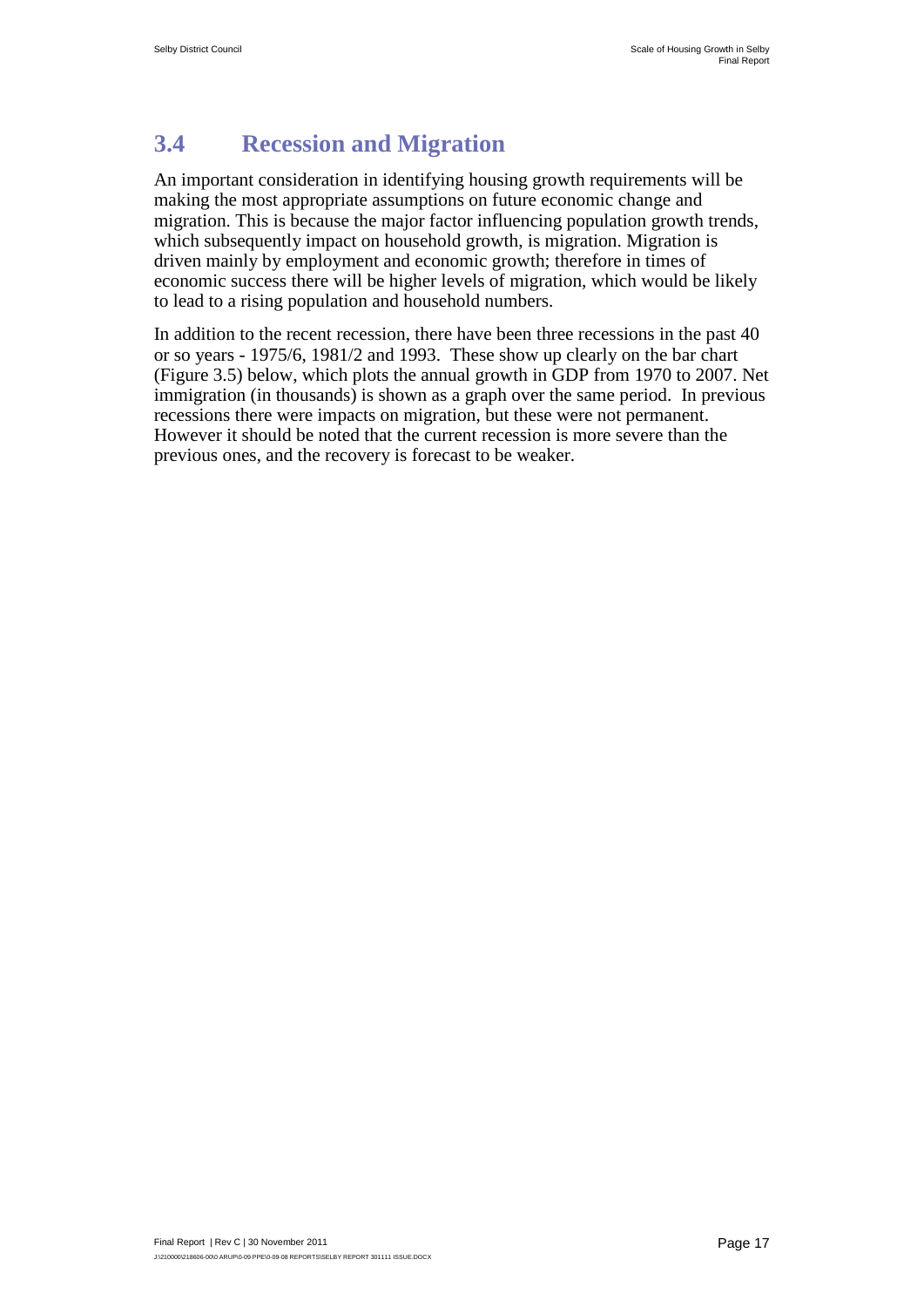

**Figure 3.5: The relationship between economic growth and migration (UK)**

## <span id="page-28-0"></span>**3.5 Conclusions**

There are substantial differences in the CLG household projections for Selby District with different base years. These differences reflect the significant variations in population trends in the five years preceding the base years, which in turn reflect major differences in migration and economic trends. We therefore believe that the 2003 and 2004-based figures are more appropriate than the 2008 based figures, which we believe are likely to overstate the requirements. This is because the five years prior to 2008 were a period of rapid growth in the economy, public spending, and net inward migration. The current circumstances are very different, and are likely to remain so with low economic growth, public spending and net inward migration for the next five years. We therefore believe there is a potential case for using the 2003 or 2004 based data, for fuller analysis see Table 1 and section [6.2.1](#page--1-3) for more detailed analysis.

Because the Selby SHMA projections of market need are not commensurate with any other projections of housing growth requirements, we would urge caution in using this evidence to inform planned housing growth requirements.

It is important to stress that using the most recent household projections it is not necessarily the most appropriate basis for identifying housing requirements for Selby District. The NPPF does not require the most recent household projections to be used. The NPPF states LPAs should identify housing growth requirements for their areas in a way that *"meets household and population projections, taking account of migration and demographic change."*

However, as the NPPF is only currently at draft stage LPAs should comply with PPS3. PPS3 states that Local Planning Authorities should take into account the *"Government's latest published household projections and the needs of the regional economy, having regard to economic growth forecasts."* Our view is that most recent economic forecasts<sup>[5](#page-26-0)</sup>, which indicate a slow recovery to pre-recession levels of employment and economic growth, mean there is a reasonable case for

<span id="page-28-1"></span> <sup>5</sup> Yorkshire and Humber, Regional Econometric Model, 2011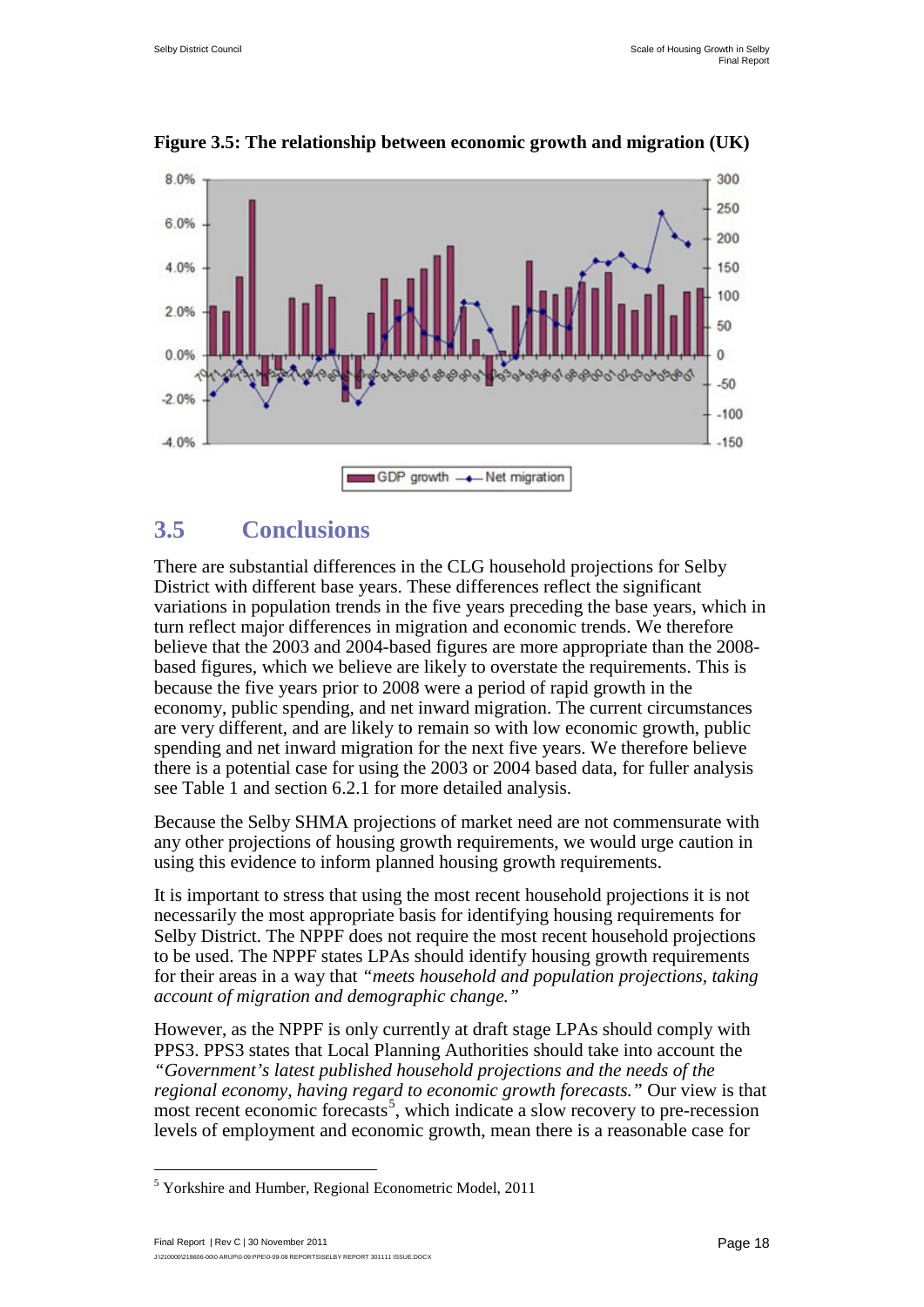not using the 2008 based forecasts as the basis for identifying future housing requirements.

An important consideration will be what is the most plausible view of future economic growth and migration trends. This will need to take into account recent changes to the economy, and the current economic outlook, which provides a very different context to that for the 5 years which the 2008-based projections reflect. However, evidence from previous recessions is that reductions in net inward migration are not permanent. However, previous recessions were less severe with faster recoveries than the current one.

So although this section has considered the differences, further sections consider these other influencing factors in order to determine which evidence presents the most robust case for SDC.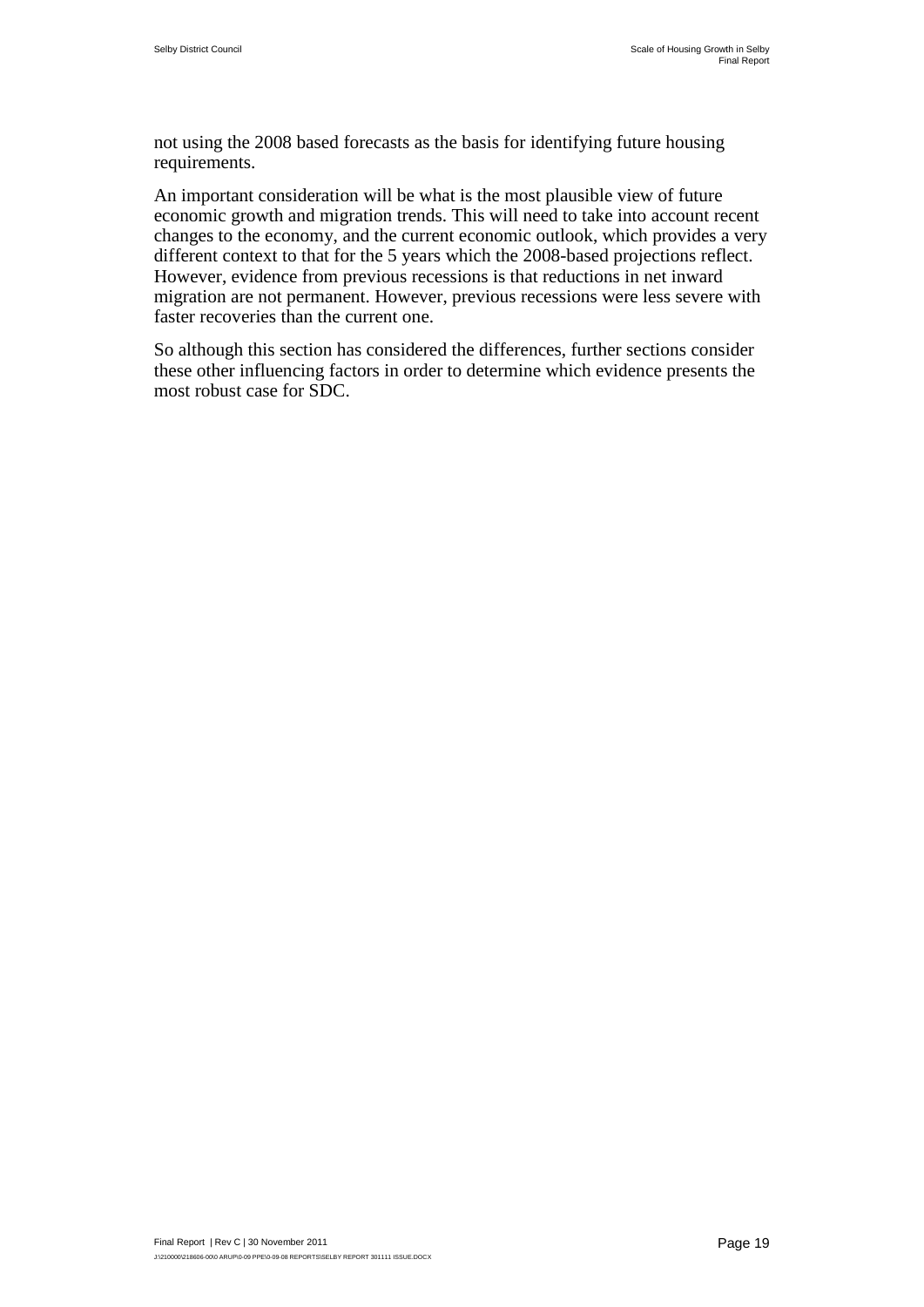# <span id="page-30-3"></span><span id="page-30-0"></span>**4 Cross-Boundary Issues**

## <span id="page-30-1"></span>**4.1 Introduction**

This section considers the impact of relevant trends and policies in surrounding districts to Selby, and the functional relationships between Selby and surrounding districts.

Previous studies<sup>[6](#page-28-1)</sup> have identified the strong inter-relationships between Selby District and the surrounding districts. Selby is part of the Leeds City Region, and the York Sub Area. The District has strong functional relationships with the cities of York and Leeds, and also important links with East Riding, Hull and the Humber, and Wakefield. These functional relationships are manifested through large commuting flows, strong economic influences, and coherent housing markets that cut across the district's boundaries. This chapter considers the commuter and economic relationships to consider the potential implications for housing growth requirements. Chapter 5 considers housing market relationships in the context of deliverability.

In the context of the impending revocation of the RSS, there is an important need for LPAs to take into account cross-boundary issues, and to cooperate with neighbouring LPAs accordingly. This is emphasised in the draft NPPF.

## <span id="page-30-2"></span>**4.2 Growth Projections in Surrounding Authorities**

#### **4.2.1 Introduction**

Table 4.1 shows a comparison of household projections and housing deliver forecasts. Figures shown are the 2003, 2004, 2006, 2008 household projections as established by ODPM/DCLG; the adopted Yorkshire and Humber Regional Spatial Strategy Housing Forecasts (May 2008); and latest forecast for housing delivery as defined by the Local Authority itself as a consequence of the RSS housing forecasts being revoked.

The 2003 projected household growth data produced by the ODPM gave the Yorkshire and Humber Region an average annual change of 17,700 net additional dwellings between 2003 and 2026. Arup have carried out some analysis to provide a district wide figure based on the 2003 projections as this data set was only produced at a regional level. The analysis is explained in the table below.

### **4.2.2 Assumptions**

To provide a consistent comparison of housing projections a base year and an end year has been chosen. The base year and end year was chosen as it is referenced in each projection. The base year chosen is 2006; the end year chosen is 2026. Accordingly the 2008 household projection (CLG) has been 'back-cast' to show a 2006 figure. To ensure a like for like comparison the Yorkshire and Humber

<sup>6</sup> Arup (2011) York Sub-Area Study, York and North Yorkshire Sub Regional Local Authorities The Northern Way (2009) City Relationships: economic linkages in Northern city regions, Leeds City Region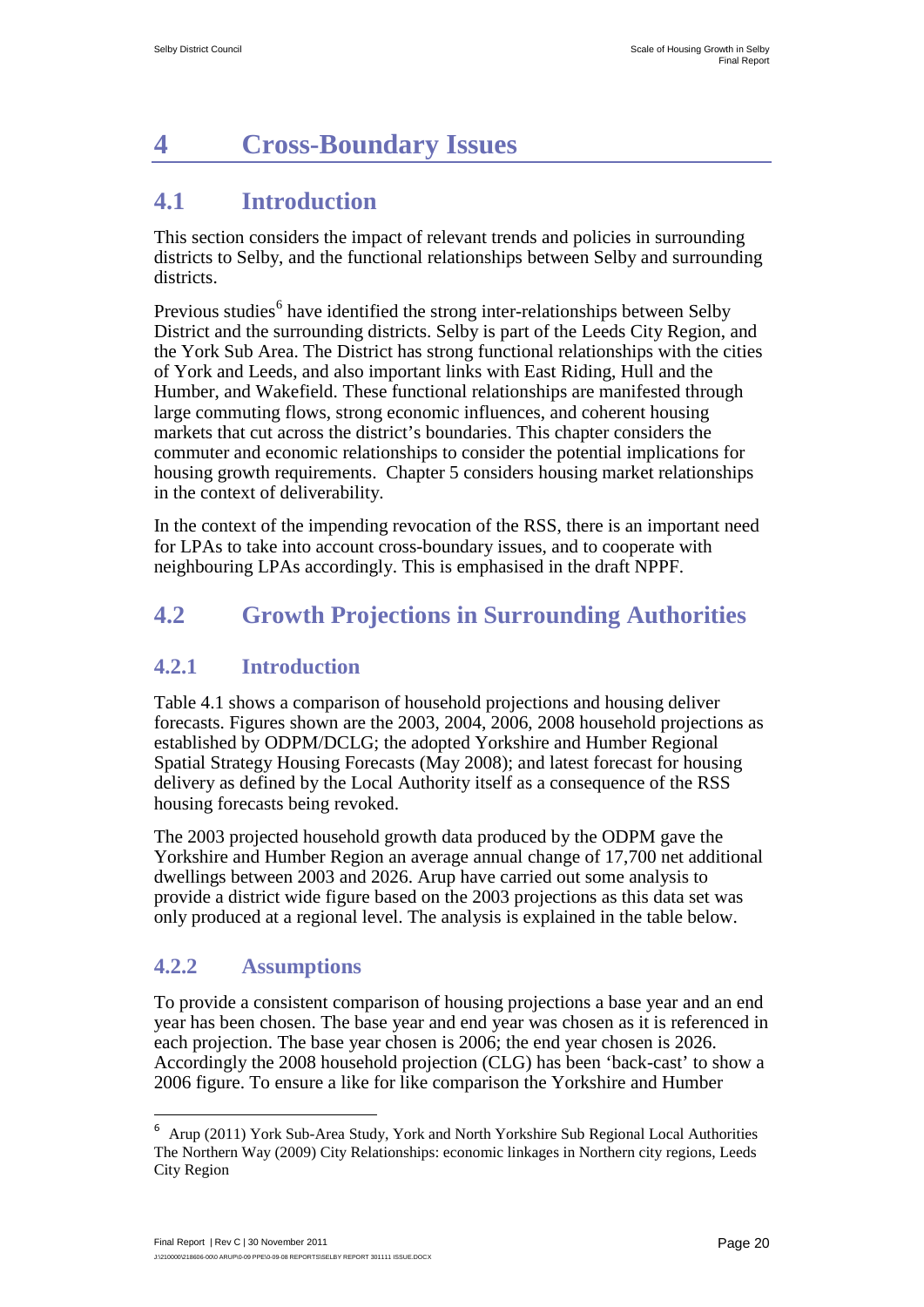Regional Spatial Strategy annual average net additions to the dwelling stock have been calculated for the years 2006 to 2026.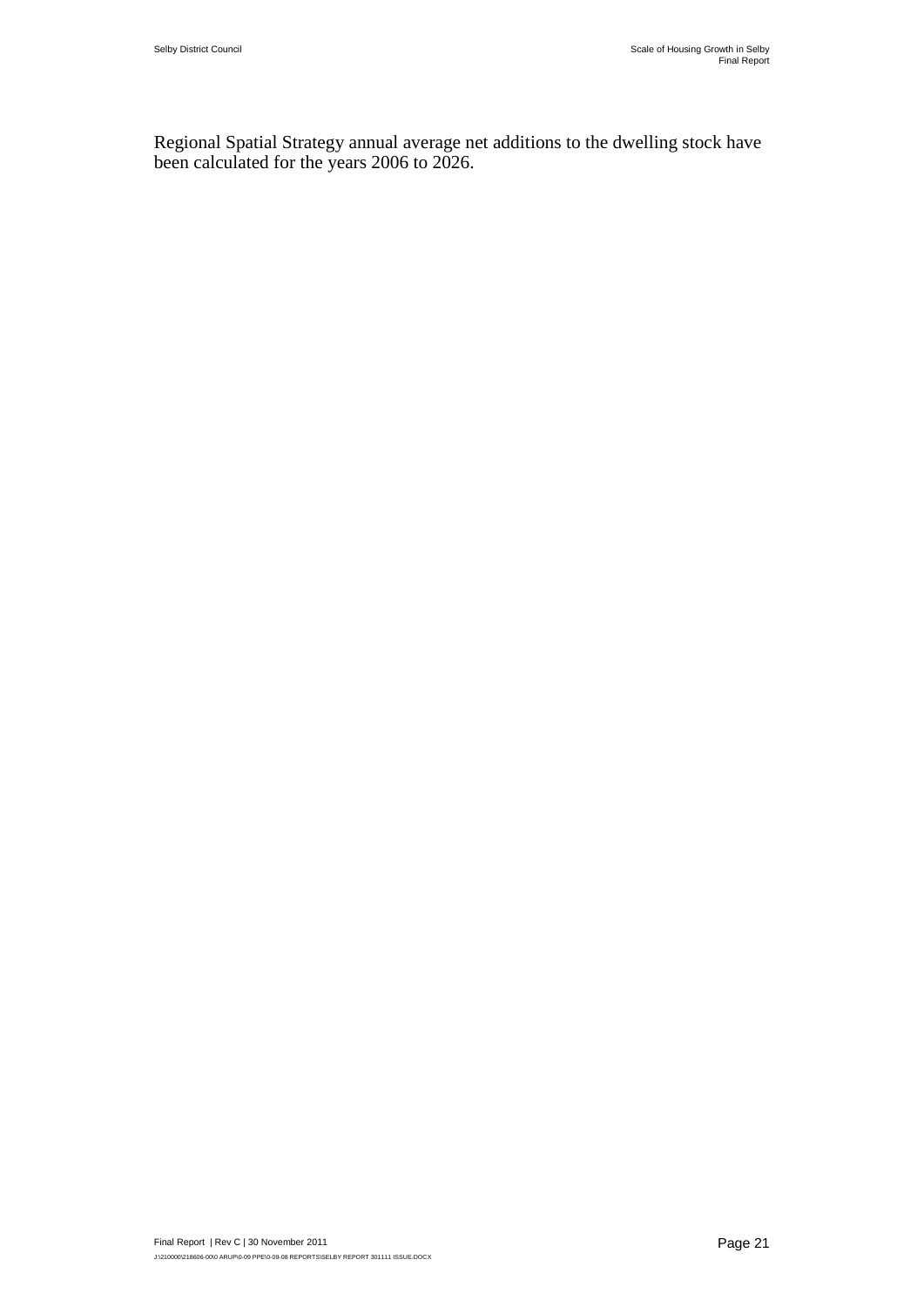| Local<br><b>Authority</b> | 2003 Projected<br>Household<br>Growth (2006)<br>to $2026$ <sup>*</sup> | 2003<br><b>Projections</b><br>Forecast<br>Annual<br>Average<br>Household<br>Growth | 2004<br>Projected<br><b>Househol</b><br>d Growth<br>$(2006 \text{ to }$<br>2026 | 2004<br>Projectio<br>ns<br>Forecast<br>Annual<br>Average<br><b>Househol</b><br>d Growth | 2006<br>Projected<br><b>Househol</b><br>d Growth<br>$(2006$ to<br>2026 | 2006<br>Projectio<br><b>ns</b><br><b>Forecast</b><br>Annual<br>Average<br>Househol<br>d Growth | 2008<br><b>Projected</b><br><b>Househol</b><br>d Growth<br>$(2006$ to<br>2026 | 2008<br><b>Projections</b><br>Forecast<br>Annual<br>Average<br>Household<br>Growth | <b>RSS</b><br>Annual<br><b>Allocati</b><br>on<br>$(2008 -$<br>2026) | <b>RSS</b><br>Annual<br>Allocat<br>ion<br>$(2006 -$<br>$2026$ <sup>7</sup> | <b>Adopted or</b><br><b>Emerging</b><br>Core<br><b>Strategy</b><br>annual<br>average<br>housing<br>allocation |
|---------------------------|------------------------------------------------------------------------|------------------------------------------------------------------------------------|---------------------------------------------------------------------------------|-----------------------------------------------------------------------------------------|------------------------------------------------------------------------|------------------------------------------------------------------------------------------------|-------------------------------------------------------------------------------|------------------------------------------------------------------------------------|---------------------------------------------------------------------|----------------------------------------------------------------------------|---------------------------------------------------------------------------------------------------------------|
| City of York              | 15,800                                                                 | 790                                                                                | 20,000                                                                          | 1,000                                                                                   | 28,000                                                                 | 1,400                                                                                          | 26,000                                                                        | 1,300                                                                              | 850                                                                 | 829                                                                        | $635/850^{8}$                                                                                                 |
| Doncaster                 | 15,010                                                                 | 751                                                                                | 19,000                                                                          | 950                                                                                     | 21,000                                                                 | 1,050                                                                                          | 15,000                                                                        | 750                                                                                | 1230                                                                | 1,193                                                                      | $1,230^9$                                                                                                     |
| East Riding               | 37,130                                                                 | 1,857                                                                              | 47,000                                                                          | 2,350                                                                                   | 51,000                                                                 | 2,550                                                                                          | 42,000                                                                        | 2,100                                                                              | 1,150                                                               | 1,150                                                                      | $1,500^{10}$                                                                                                  |
| Harrogate                 | 14,220                                                                 | 711                                                                                | 18,000                                                                          | 900                                                                                     | 23,000                                                                 | 1,150                                                                                          | 16,000                                                                        | 800                                                                                | 390                                                                 | 390                                                                        | $390^{11}$                                                                                                    |
| Leeds                     | 52,140                                                                 | 2,607                                                                              | 66,000                                                                          | 3,300                                                                                   | 113,000                                                                | 5,650                                                                                          | 102,000                                                                       | 5,100                                                                              | 4,300                                                               | 4,096                                                                      | $4,300^{12}$                                                                                                  |
| Ryedale                   | 3,950                                                                  | 198                                                                                | 5,000                                                                           | 250                                                                                     | 7,000                                                                  | 350                                                                                            | 5,000                                                                         | 250                                                                                | 200                                                                 | 203                                                                        | $200^{13}$                                                                                                    |
| Selby                     | 7,110                                                                  | 356                                                                                | 9,000                                                                           | 450                                                                                     | 10,000                                                                 | 500                                                                                            | 11,000                                                                        | 550                                                                                | 440                                                                 | 435                                                                        | 44014                                                                                                         |
| Wakefield                 | 23,700                                                                 | 1,185                                                                              | 30,000                                                                          | 1,500                                                                                   | 32,000                                                                 | 1,600                                                                                          | 26,000                                                                        | 1,300                                                                              | 1,600                                                               | 1,157                                                                      | $1,600^{15}$                                                                                                  |

#### <span id="page-32-7"></span><span id="page-32-6"></span><span id="page-32-5"></span><span id="page-32-4"></span><span id="page-32-3"></span><span id="page-32-2"></span><span id="page-32-1"></span><span id="page-32-0"></span>**Figure 4.1: Household Projections for Selby and Surrounding Districts**

 $7$  RSS (2006 – 2026) - For direct comparison purposes the RSS annual housing allocation has been calculated for 2006 to 2026. This therefore features two years of the (2004-2008) allocation, and 18 years of the (2008 to 2026) requirement.

<sup>&</sup>lt;sup>8</sup> City of York Council Core Strategy Submission (Publication) Version, September 2011, sets out a housing delivery strategy of an average of 635 dwellings per year between 2011/12 and 2015/16; and an average of 855 dwellings per year between 2016/17 and 2030/31.<br><sup>9</sup> Doncaster Council Core Strategy 2011-2026 Submission Version, July 2011, sets out a target of 1.230 net additional dwellings pe

<sup>&</sup>lt;sup>10</sup> East Riding Council's Core Strategy Further Consultation, October 2011, aims to deliver 1,500 (gross) additional dwellings per annum between 2011- 2028.<br><sup>11</sup> Harrogate Council Adopted Core Strategy, February 2009, se 2007 and 2026.

<sup>&</sup>lt;sup>13</sup> Ryedale District Council, Ryedale Plan, Draft Core Strategy, Summer 2010, has been subject to a series of amendments during 2011. At a Special Council meeting on  $20<sup>th</sup>$ October 2011, the Council resolved that a target to deliver 200 net additional dwellings per annum up to 2026 will be included in the Submission (Publication) version of the Core Strategy to be consulted on in 2012.

<sup>&</sup>lt;sup>14</sup> Selby Submission Draft Core Strategy, May 2011, sets a target to deliver 440 dwellings per annum up to 2026. Given the planned revocation of RSS and more recent population and household projections, and the Government's Planning for Growth Agenda and the emerging NPPF, the Council has commissioned this study to review the evidence on the different options for a locally appropriate

<span id="page-32-8"></span><sup>&</sup>lt;sup>15</sup> Wakefield Metropolitan District Council, Adopted Core Strategy, April 2009 sets out a target to deliver 1600 net additional dwellings between 2008 and 2026.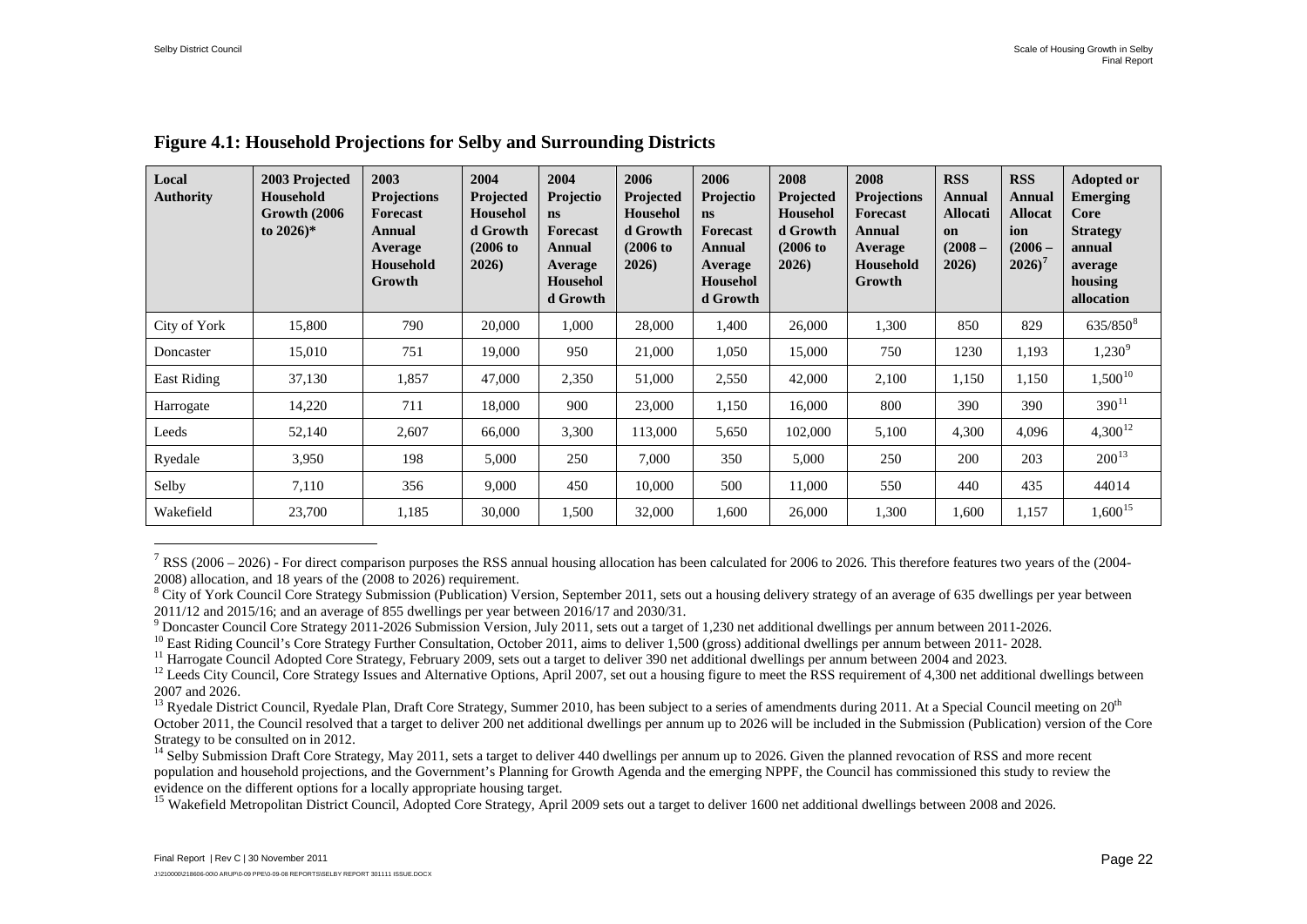#### **4.2.3 Analysis**

Comparison of the projections from 2003, 2004 and 2006 shows significant increase in total overall household growth (and annual growth) for each and every one of the Local Authorities. A comparison of the trend between the 2006 and 2008 projections show a reduction in total overall household growth (and annual growth) for all Local Authorities, except for Selby. It is not clear what the reasons for this area. It may be a statistical quirk as a result of the way in which national projections were stepped-down to local authority level.

Recent (separate) work by City of York Council, and East Riding of Yorkshire Council has led to revised approach to managing the level of housing supply in light of previous projections, recent delivery and short to medium term consequences of the global recession. Their current publicised housing delivery targets take account of this work and as such appear to be able to broadly meet the housing demand requirements.

It should be noted that the two authorities have come to slightly different conclusions on the most appropriate base-year household projections. East Riding has concluded that the most recent (2008-based projections) provide the most appropriate initial basis for identifying future housing requirements. However, they have set out that they believe this overestimates the level of household growth in the district, due to the impact of the economic climate on migration and thus forecast household growth. They have therefore set out a target that is in line with a past completions average (1,489 dwellings per annum between 2004 and 2008) and additional modelling work (1,434) for the district. York have concluded that, because the five year period prior to 2008 saw very rapid economic growth and substantial net inward migration in York, the 2008 based projections do not accurately reflect current and recent economic conditions and population trends.

The robust and up-to-date evidence base for Doncaster and Wakefield would suggest that housing delivery targets will broadly meet housing need. However, it seems unlikely that Harrogate and Leeds will meet the requirements suggested by any of the household projections.

### <span id="page-33-0"></span>**4.3 Functional Relationships Between Selby and Neighbouring Authorities**

#### **4.3.1 Commuting**

Selby's strategic geographic location between Leeds and York, two of the main economic drivers in the Yorkshire and Humber Region, means that it fulfils an important economic role as a residential base for commuters to these cities. Selby District has the highest level of out-commuting of any district in the Yorkshire and Humber region with almost half (49%) of the working population travelling to access employment outside of the local authority boundary<sup>16</sup>. The 2009 SHMA data suggests that the figure is now 59% of Selby's working population who are out-commuting. Levels of out-commuting are far greater than levels of incommuting to Selby district.

<span id="page-33-1"></span><sup>&</sup>lt;sup>16</sup> Selby District Council (2007) Travel to work patterns, Core Strategy Background Paper Number 1 (CS/CD22)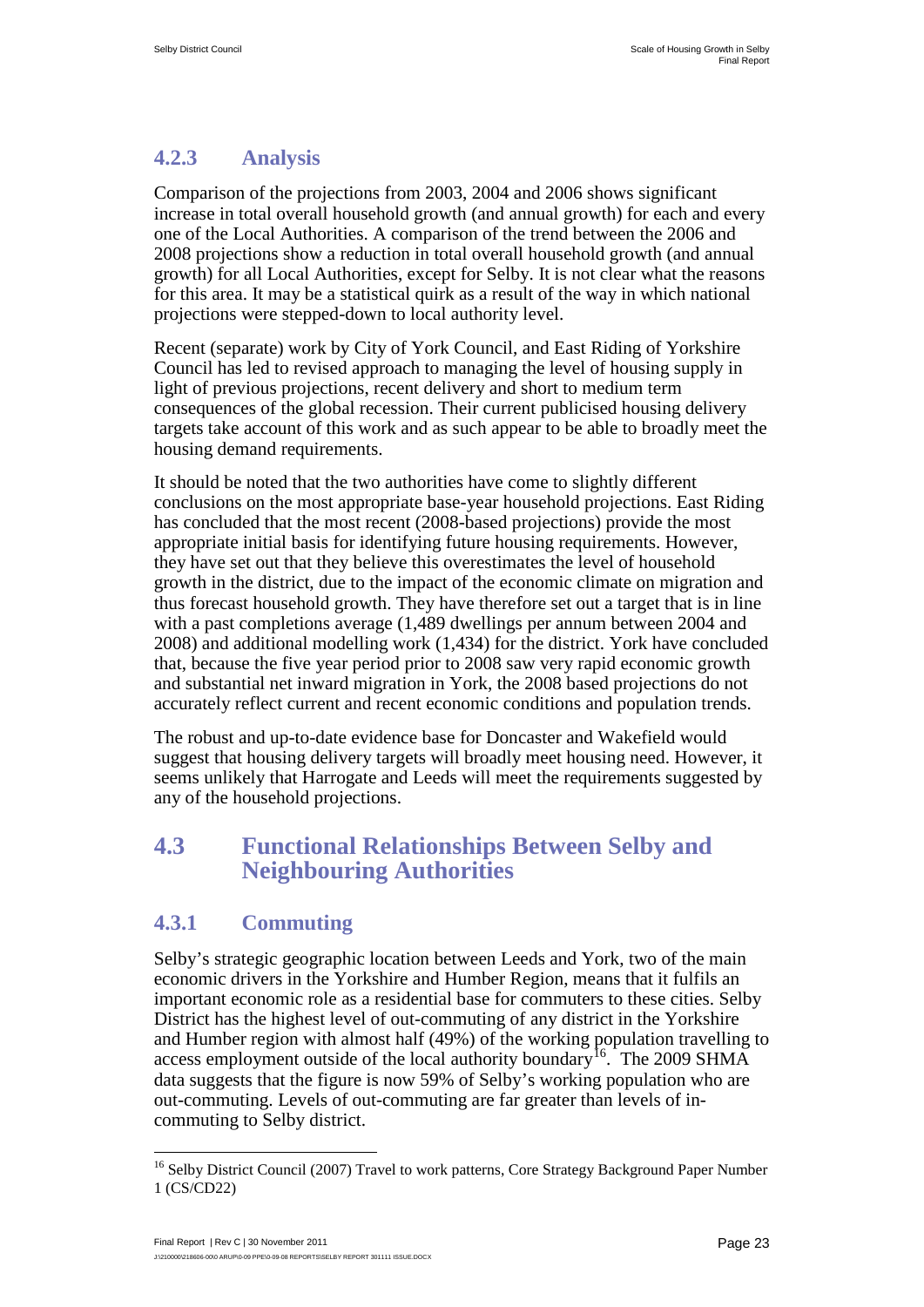There is a relationship between the level of out-commuting and the distance travelled to access employment. Selby residents have the longest average journey to work times of anywhere in North Yorkshire<sup>17</sup>. The breakdown of inflows and outflows into Selby district are set out in the table below.

**Table 4.2: Commuting patterns to and from Selby District (percentage of all journeys to work by Selby District's working population to and from Selby District), 2001** 

| <b>Local Authority</b> | <b>From Selby</b> | <b>To Selby</b> |
|------------------------|-------------------|-----------------|
| Leeds                  | 16%               | 1%              |
| York                   | 12%               | 2%              |
| Wakefield              | 8%                | 2%              |
| <b>East Riding</b>     | 3%                | 1%              |
| <b>Bradford</b>        | 1%                | 0%              |
| Kirklees               | 1%                | 0%              |
| Hambleton              | 1%                | 0%              |
| Harrogate              | 1%                | 0%              |
| Ryedale                | 1%                | 0%              |
| Doncaster              | 1%                | 1%              |
| Hull                   | 1%                | 0%              |

*Source: Selby District Council (2007) Travel to work patterns, Core Strategy Background Paper Number 1 (CS/CD22)*

*Note: Numbers in the table do not sum to 100% due to the number of people who live and work within Selby District (51% of journeys to work of Selby residents are within Selby district)* 

#### **4.3.2 Forecast Economic Change in Surrounding Areas**

Table 4.2 above shows that the Leeds, York and Wakefield are the most significant destinations for out-commuters from Selby. This highlights the importance of these areas as drivers of economic growth in the district and therefore their future economic growth and success is important to Selby. Figure 4.1 illustrates how the recession, from 2008 onwards impacted upon the number of FTE jobs in these places and when it is projected that they will reach prerecession levels of employment.

This data reveals that in absolute terms the most jobs will be lost in Leeds as a result of the recession, however the resiliency of the city to these effects is proved by the fact it is projected to be back to pre-recession levels of employment by 2017. The data shows that Leeds is projected to drive employment growth, with more than 400,000 jobs to be located within the local authority area by 2026. In contrast Wakefield is projected to have much lower levels of employment growth, with York projected to experience declining employment until 2022, with modest levels of growth anticipated to occur after this.

<span id="page-34-0"></span><sup>&</sup>lt;sup>17</sup> Rural Evidence Base for York and North Yorkshire - York and North Yorkshire Partnership Unit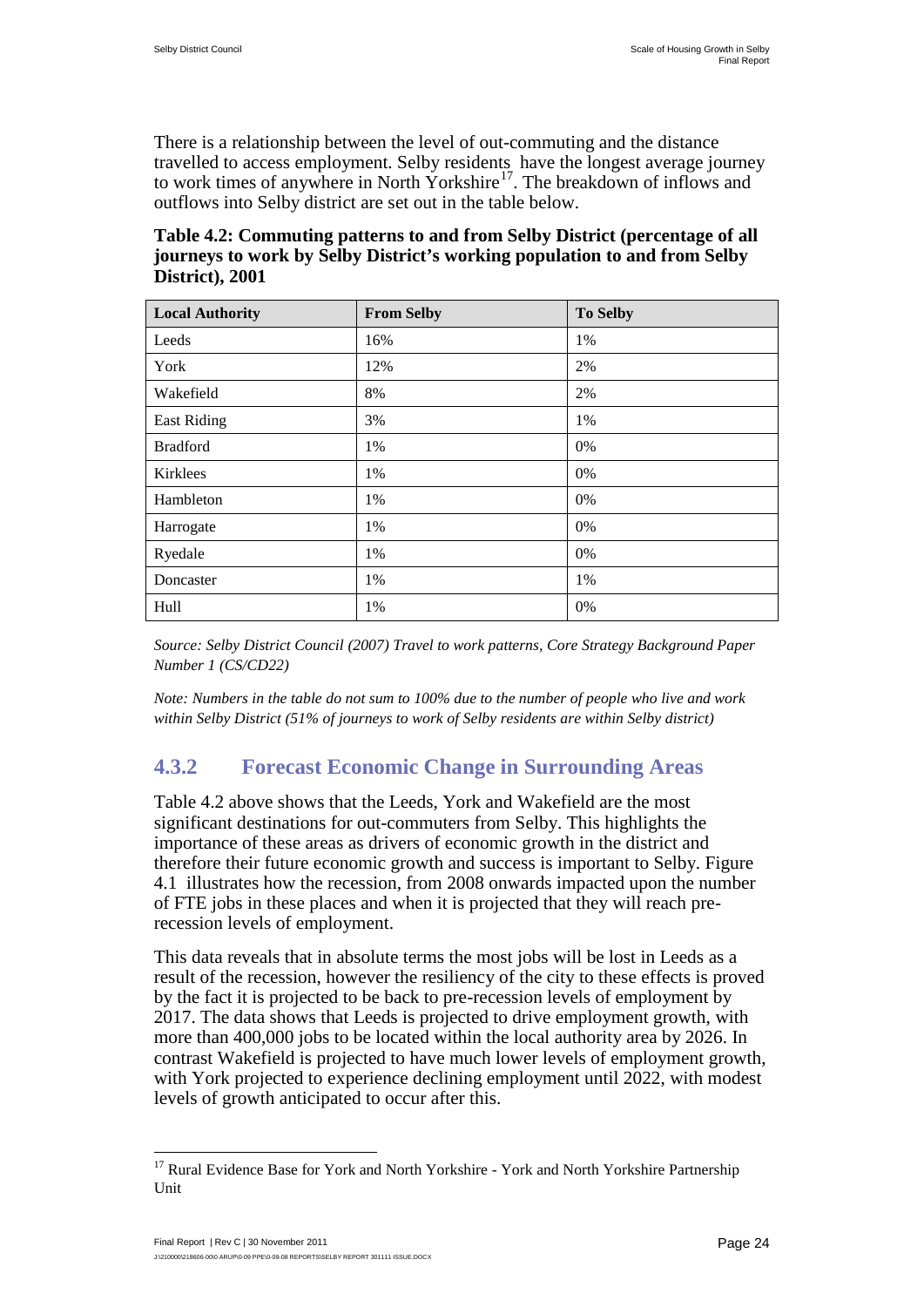

**Figure 4.1: Forecast employment growth in Leeds, York and Wakefield** 

## <span id="page-35-0"></span>**4.4 Conclusions**

Because Selby has strong functional relationships with surrounding districts, it is important to consider the evidence on projected household and economic changes across the wider area. In particular it is important to note:

- Significant population and household growth is forecast in surrounding areas, particularly Leeds, York, and Harrogate;
- There is evidence that emerging planning policy in some of these surrounding districts could lead to an under provision of housing (e.g. Leeds, Harrogate), and there are questions as to the deliverability in the short term of the identified housing land supply in some authorities (e.g. Leeds, York);
- Whilst economic recovery is likely to be soonest in cities such as York and Leeds, the most recent economic forecasts indicate employment will not recover to pre-recession levels by 2017; and
- Whilst the policy in the draft Core Strategy is for Selby to become more selfcontained economically and not to be an out-commuting location for other Districts, the trend of out-commuting is likely to continue at least in the short to medium term.

This raises the question whether Selby District should be planning to accommodate housing demand caused by potential under provision in surrounding authorities. It is clear there are strong functional relationships between Selby and these other local authority areas. Leeds and York in particular are important economic drivers for their surrounding authorities, including Selby, and are likely to remain so in the future. However there are three main reasons why it would be inappropriate for Selby District to accommodate additional housing growth as a result of potential under-provision by others. First, it would be contrary to the policy approach of the draft Core Strategy to increase Selby District's self containment economically. Second, it would be contrary to the overarching policy approach of the RSS to focus growth in the main urban areas. Third, other than the RSS there is no clear agreed sub-regional spatial strategy or approach between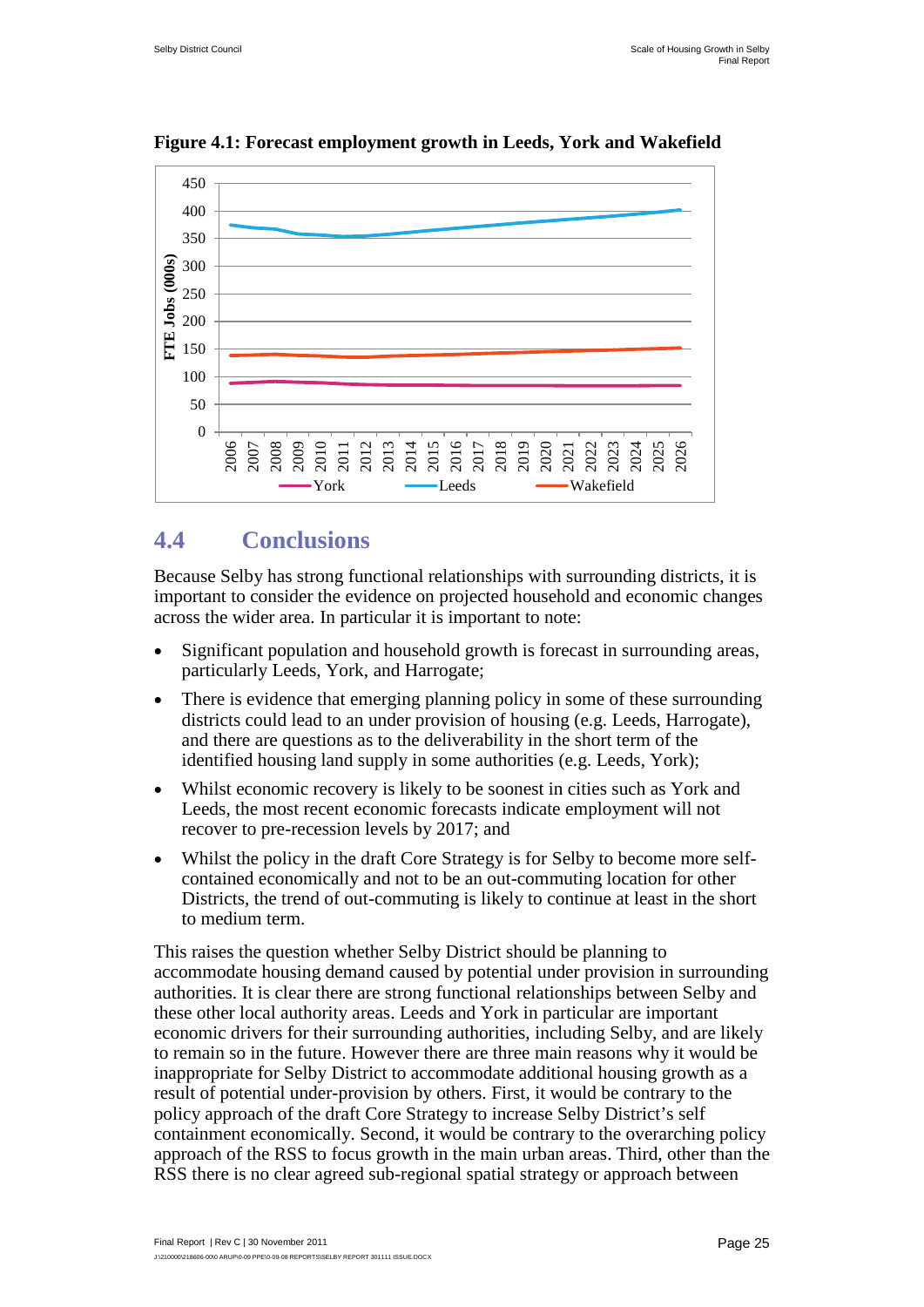local authorities in the Leeds City Region or the York Sub Area for dealing with cross-boundary housing market pressures.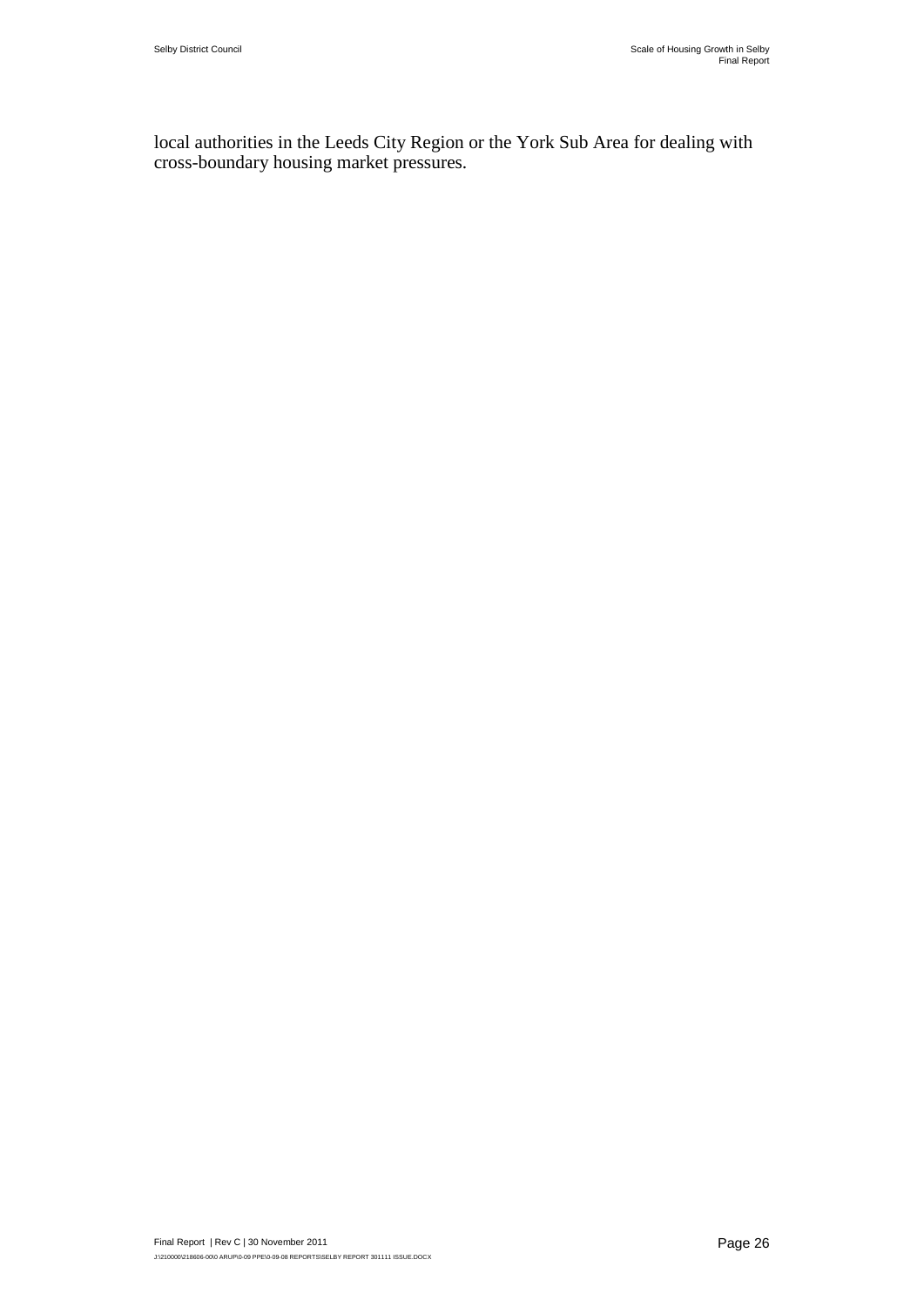# <span id="page-37-0"></span>**5 Recent Evidence on Deliverability of Housing Growth**

## <span id="page-37-1"></span>**5.1 Introduction**

Evidence of housing completion rates, house prices and affordability should be considered in relation to the deliverability of planned housing growth. Information on housing completions indicates the overall capacity for delivery and house prices trends and affordability provide some indication of the extent to which demand is being matched by supply. This is relevant to informing the identification of housing growth requirements because it provides evidence on housing market pressures, and deliverability and the capacity of the development market.

Overall the housing market in the past few years has been influenced by a number of national factors, including the availability of mortgage credit and of funding for affordable housing provision. Over the last decade housing completions have fallen in numbers relative to earlier periods, despite the strength of the market. Higher prices have also choked off and suppressed demand. There has also been a tendency towards the provision of smaller units in high density schemes, particularly for first time buyers.

## <span id="page-37-2"></span>**5.2 Completions**

Evidence on completions can inform judgements on the significance of housing market pressures and on the deliverability of planned housing growth, particular the ability to secure delivery of housing through development markets.

The annual average housing completions in Selby for the period 2003-2011 was 465 (Table 5.1). This average was met or exceeded in four of the years, with particular peaks in completion (i.e. over 500 units) between 2005/06 and 2007/08. These figures are taken from the authority's own data, which is based on site visits to monitor permissions and completions.

The SDC data records a higher rate of completions than shown in the CLG live Tables (Table 5.1). It should be noted that the authority's own data will be more accurate since the data is based on actual site visits, while the CLG figures are based on sign offs from SDC building control, which are less reliable and are known to under estimate completions (i.e. the figures do not include inspections from non SDC building control agencies). That said it is useful to consider the CLG data in order to compare trends across districts and at the national level since data for all districts will be subject to the constraints outlined above.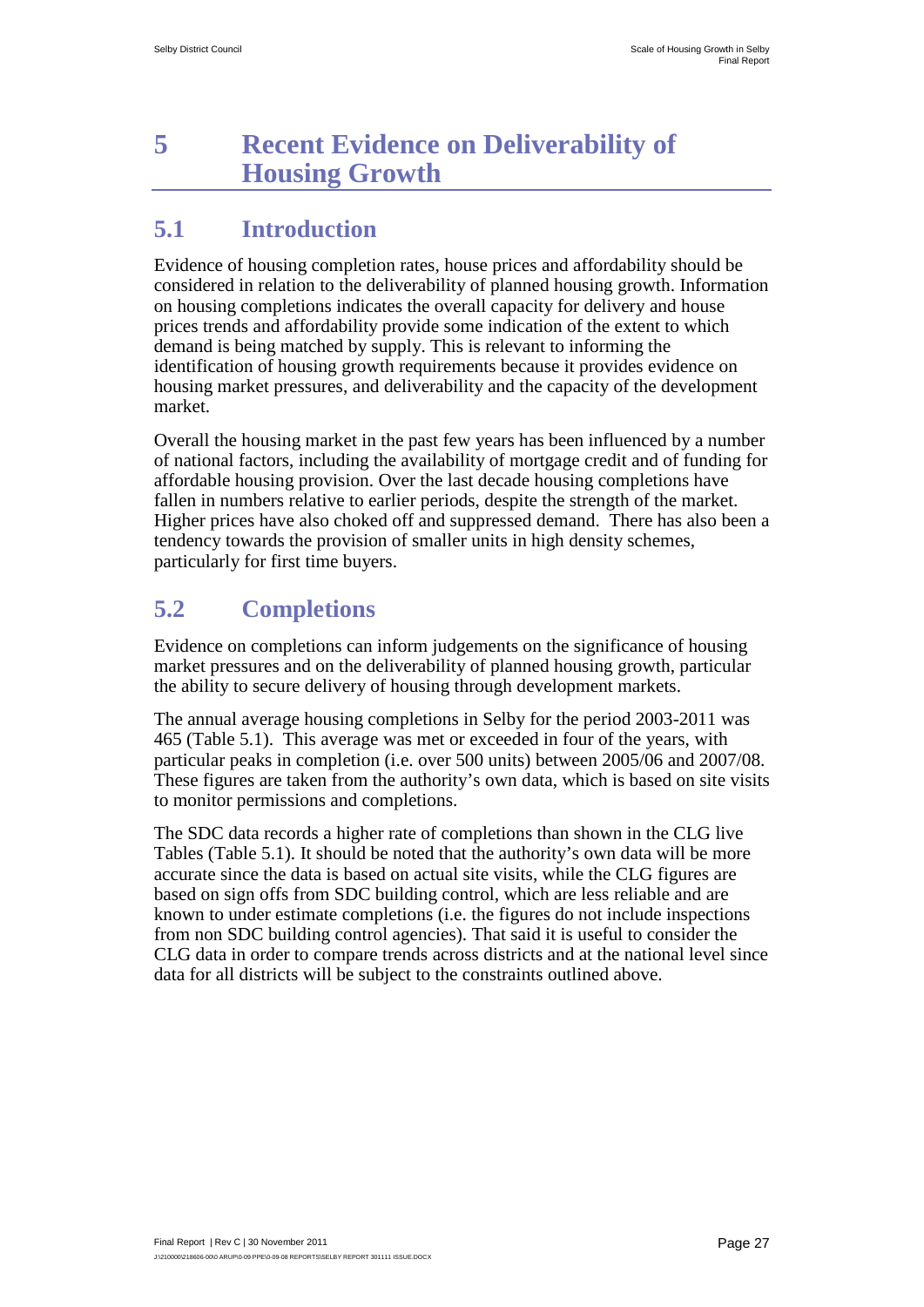| Year                     | <b>CLG Live Tables</b> | <b>SDC</b> Monitoring Data |
|--------------------------|------------------------|----------------------------|
| 2000/01                  | n/a                    | 389                        |
| 2001/02                  | n/a                    | 137                        |
| 2002/03                  | n/a                    | 33                         |
| 2003/04                  | n/a                    | 297                        |
| 2004/5                   | 360                    | 469                        |
| 2005/6                   | 430                    | 638                        |
| 2006/7                   | 820                    | 874                        |
| 2007/8                   | 540                    | 583                        |
| 2008/9                   | 230                    | 226                        |
| 2009/10                  | 260                    | 270                        |
| 2010/11                  | 360                    | 366                        |
| Average (2003/04 - 2011) | N/A                    | 465                        |

**Table 5.1: Comparison of completions data in Selby using CLG and SDC data**

*Sources: CLG (2011) Live Table 253 - House building: permanent dwellings started and completed, by tenure and district, 2004/05; SDC (2011) Housing Completions Monitoring Data*



**Figure 5.1: Housing completions, 2004/05 – 2010/11**

*Source: CLG (2010) Live Table 253 - Housebuilding: permanent dwellings started and completed, by tenure and district, 2004/05*

Data from the CLG live tables show that housing completions in Selby were below the regional average for Yorkshire and Humber between 2004 and 2005 and 2007 to 2010 (Figure 5.1). The rate went above that of the regional average in 2006 when there were 820 net additional dwellings completed in the district.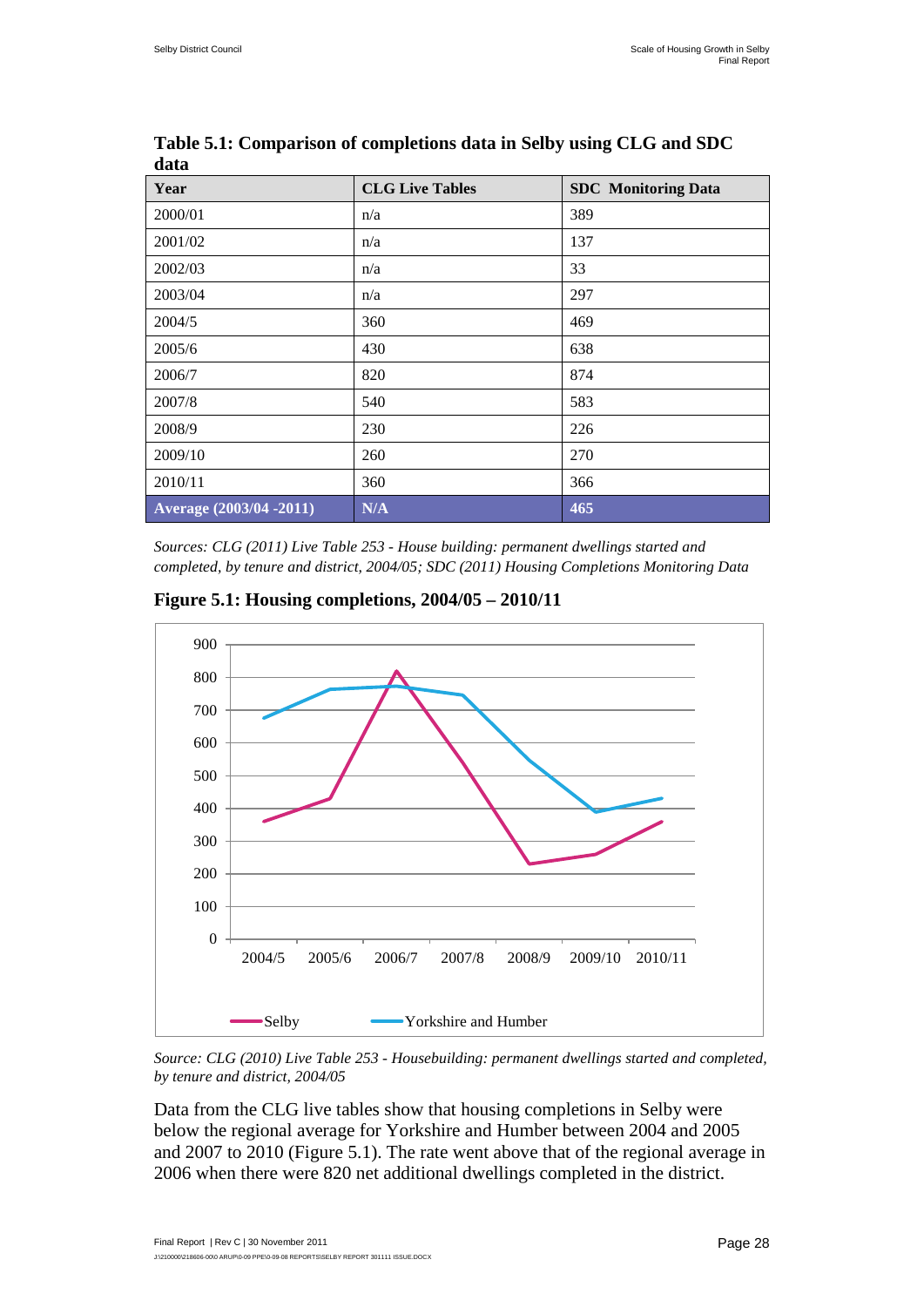Completions in Selby appear to be recovering at a faster rate than the average for Yorkshire and Humber.

A comparison of housing completions in Selby District and the RSS target for the district show that prior to the recession it was exceeding the target that it had been set. The impact of the recession and credit crunch can be seen to have been significant with the number of net additional dwellings in the district that have been completed falling significantly.

**Figure 5.2: Comparison of housing completions in Selby and RSS target, 2004/05 – 2010/11**



*Source: SDC (2011) Housing Completions Monitoring Data; GOYH (2008) Yorkshire and Humber Plan*

The CLG Live Table data allows comparison to be made across the districts surrounding Selby with regards to housing completions and the RSS targets. However, the analysis needs to be treated with caution, given the constraints associated with the CLG Live Table data (as outlined above). Nevertheless the data provides a general indication of trends in the wider area. According to the CLG Live Table data, almost without exception, the districts reviewed failed to meet their RSS targets over this period (Figure 5.3).

The exception to this was Leeds, which between 2004 and 2008 exceeded its RSS targets. However, this should be viewed in light of the increase in its target in 2008 from 2,260 to 4,400, with the authority seeking to over deliver in earlier years to help build development capacity to meet the step change required.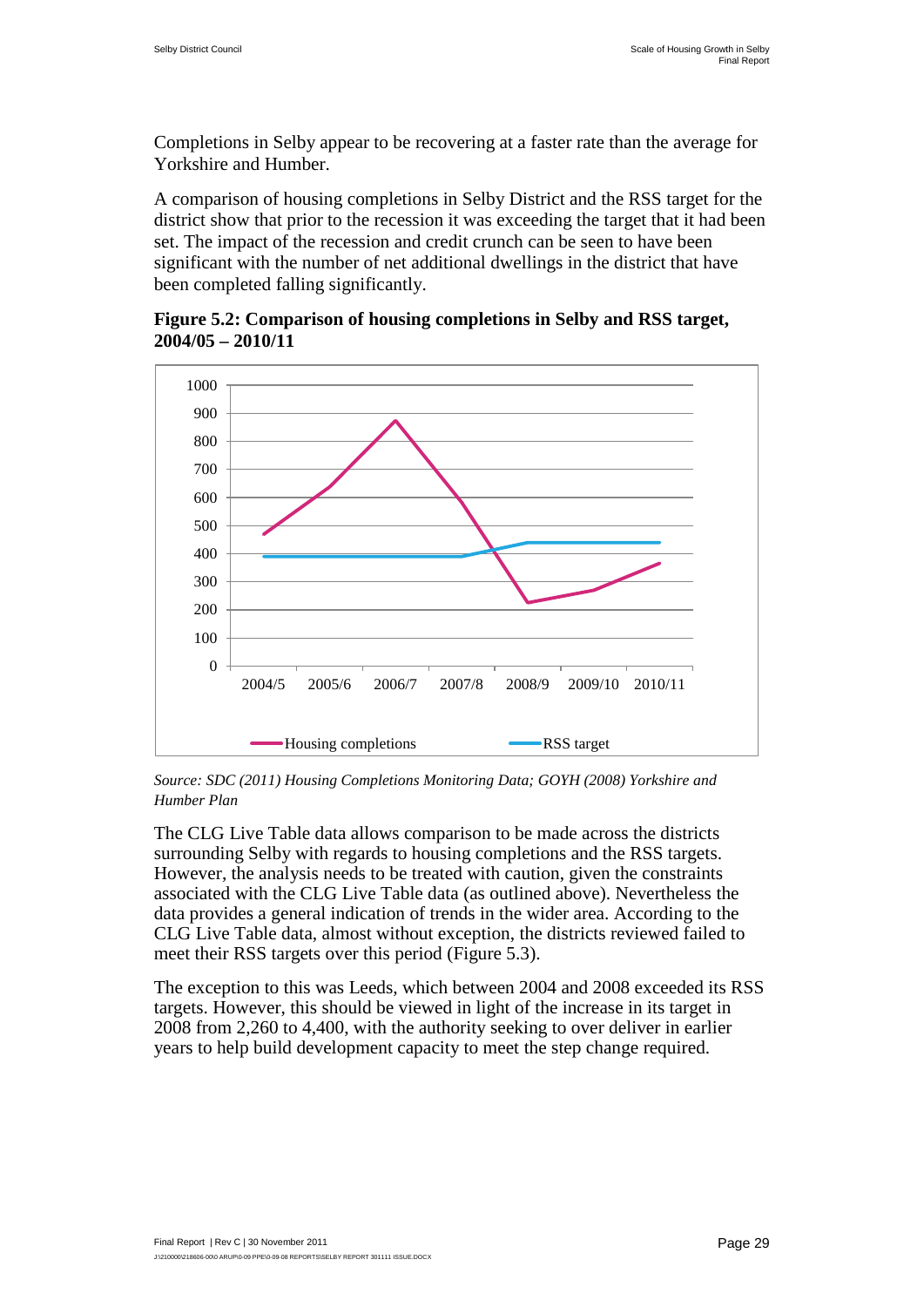#### **Figure 5.3: Housing completions compared to RSS targets, 2004/05-2010/11**









#### East Riding of Yorkshire Doncaster





#### Wakefield Leeds







Harrogate *Source: CLG (2011) Live Table 253 - House building: permanent dwellings started and completed, by tenure and district, 2004/05; GOYH (2008) Yorkshire and Humber Plan*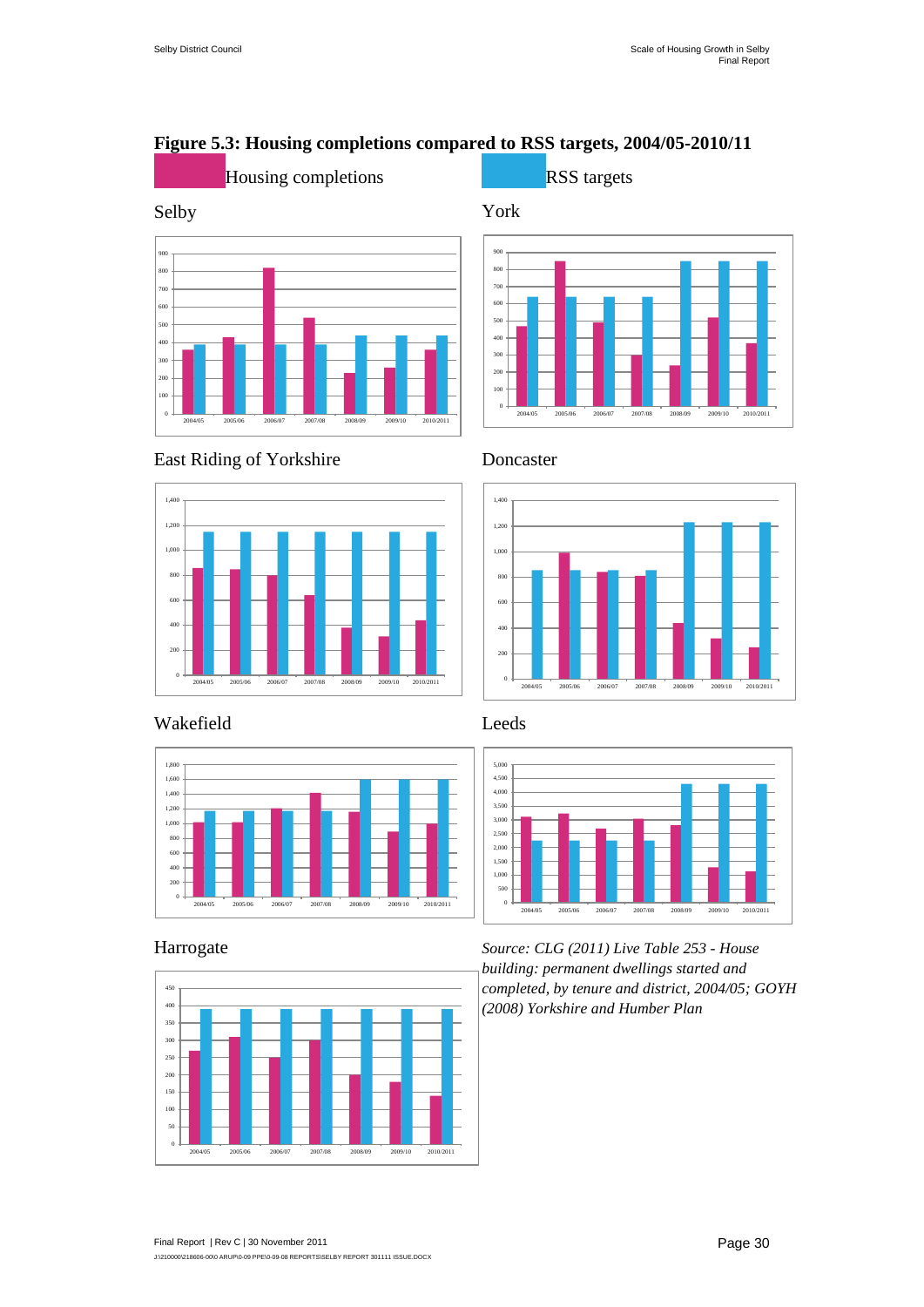## <span id="page-41-0"></span>**5.3 House Prices**

Evidence on house price trends can help inform the assessment of levels of market demand, and deliverability.

Mean house price in Selby have been consistently below the English average since 1996. In contrast lower quartile house prices have been in-line with the English average between 1996 and 2010.

House prices in the district rose between 1996 and 2007, with the recession and the credit crunch leading to falling house prices not only within Selby but across the country during 2008 and 2009 (source: CLG). However, whilst the mean house price for Yorkshire and Humber and England increased in 2010, the price continued to fall in Selby, indicating the scale of the impact on the market. Consequently, this has led to the gap between house prices in Selby and England widening and in 2010 mean house prices was more than £60,000 less in the district (source: CLG house price data).

Mean and lower quartile house prices increased by 170% and 193% respectively in Selby District between 1996 and 2010. This was a lower rate of change than the English averages, which grew by 228% and 205% respectively.



**Figure 5.4: Mean house prices in Selby and England, 1996-2010** 

*Source: CLG (2011) Live Table 585 - Housing market: mean house prices based on Land Registry data, by district, from 1996*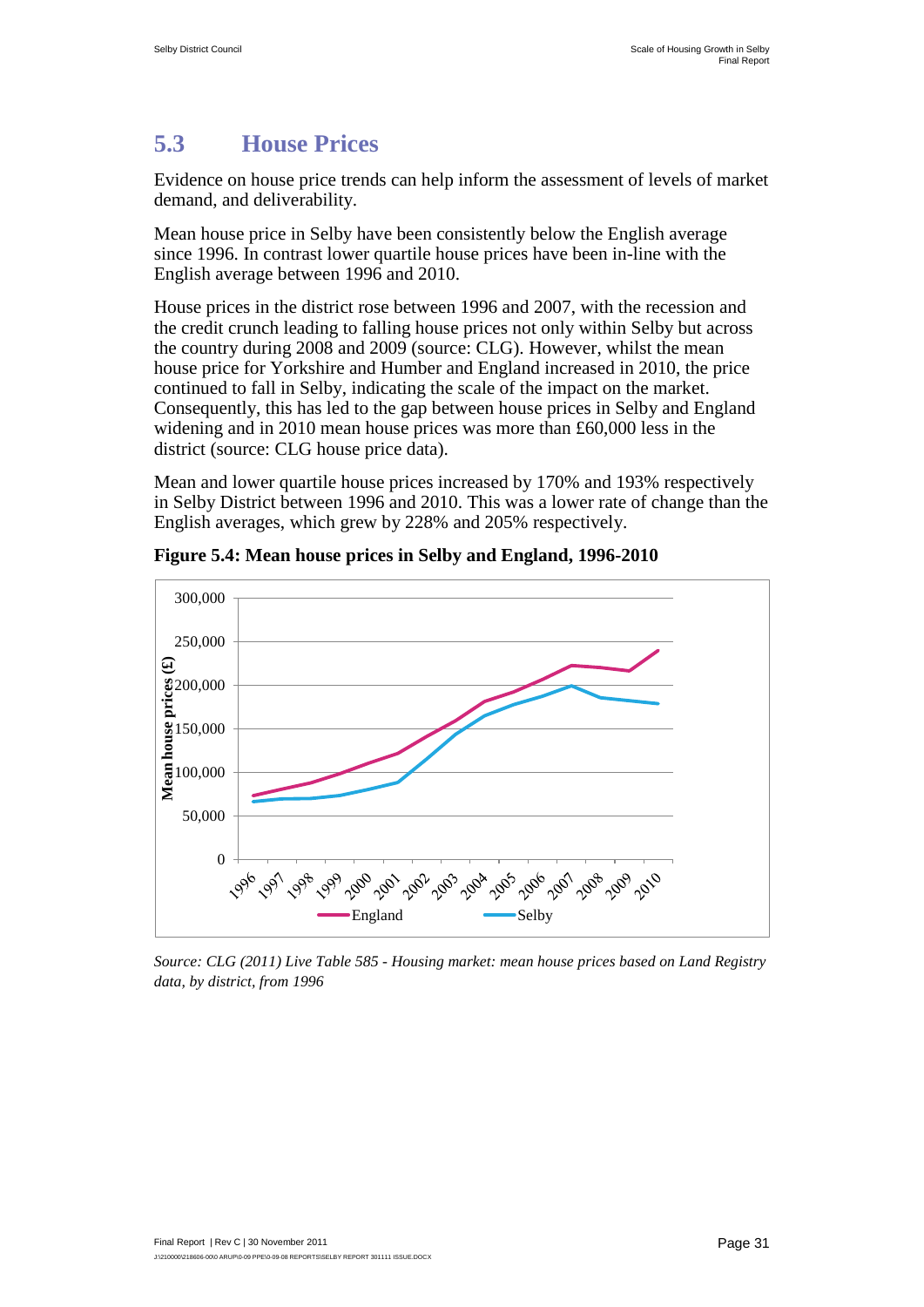

**Figure 5.5: Mean house prices in Selby and surrounding authorities, 1996- 2010**

*Source: CLG (2011) Live Table 585 - Housing market: mean house prices based on Land Registry data, by district, from 1996*



**Figure 5.6: Lower quartile house prices in Selby and England, 1996-2010** 

*Source: CLG (2011) Live Table 587 - Housing market: lower quartile house prices based on Land Registry data, by district, from 1996*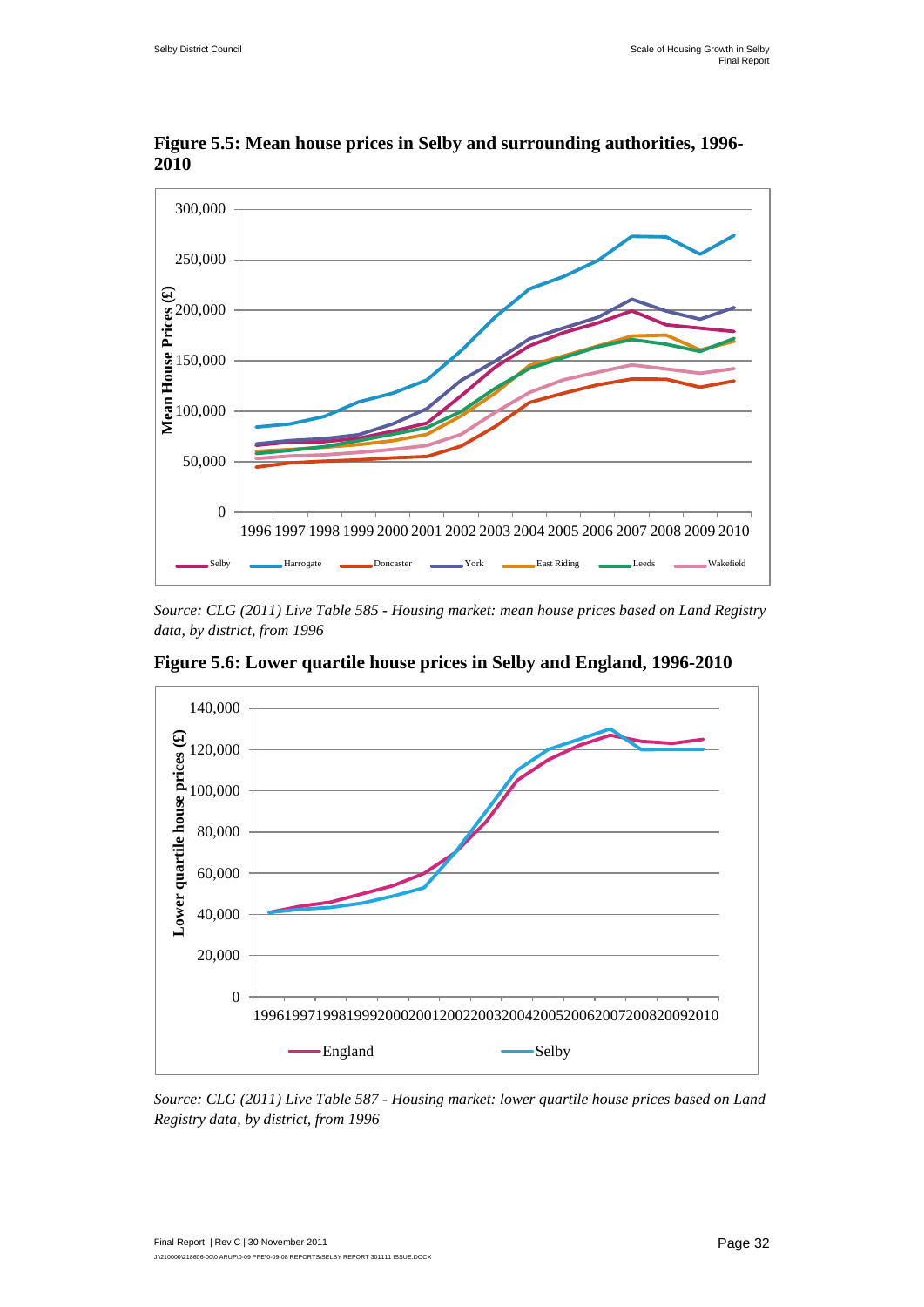

**Figure 5.7: Lower quartile house prices Selby and surrounding authorities, 1996-2010** 

*Source: CLG (2011) Live Table 587 - Housing market: lower quartile house prices based on Land Registry data, by district, from 1996*

This analysis shows that, following a period of slow growth in house prices between 1996 and 2001, between 2001 and 2006 there was substantial growth in prices. This was followed by a sharp drop in prices from early 2007 as a result of the credit crunch and the recession. Whilst there was a mini-recovery in prices in some areas in late 2009 / early 2010, this was not the case in Selby District. Most predictions are for prices to remain at current levels or decrease slightly over the next year, and to grow very slowly over the next 5 years<sup>18</sup>.

This analysis shows that the market conditions over the five years previous to the base year for the 2006 and 2008 based CLG household projections are very different to those of now, the past 2-3 years, and those that are likely in the next 5 years. This means there will be lower deliverable housing market demand than previously.

## <span id="page-43-0"></span>**5.4 Housing Affordability**

Evidence on housing affordability can inform the assessment of the scale of housing market needs, and the extent to which the needs are being met through the housing market and affordable housing provision.

It is possible to understand the affordability of Selby's housing market by understanding the ratio of lower quartile house prices to lower quartile incomes. By comparing this data with the average ratio for England it is possible to see that affordability in the area is broadly consistent with the national average. However, between 2005 and 2007 the affordability ratio was worse in Selby than the national average, indicating that house prices have grown at a faster rate than

<span id="page-43-1"></span><sup>&</sup>lt;sup>18</sup> Nationwide (November 2011) House prices data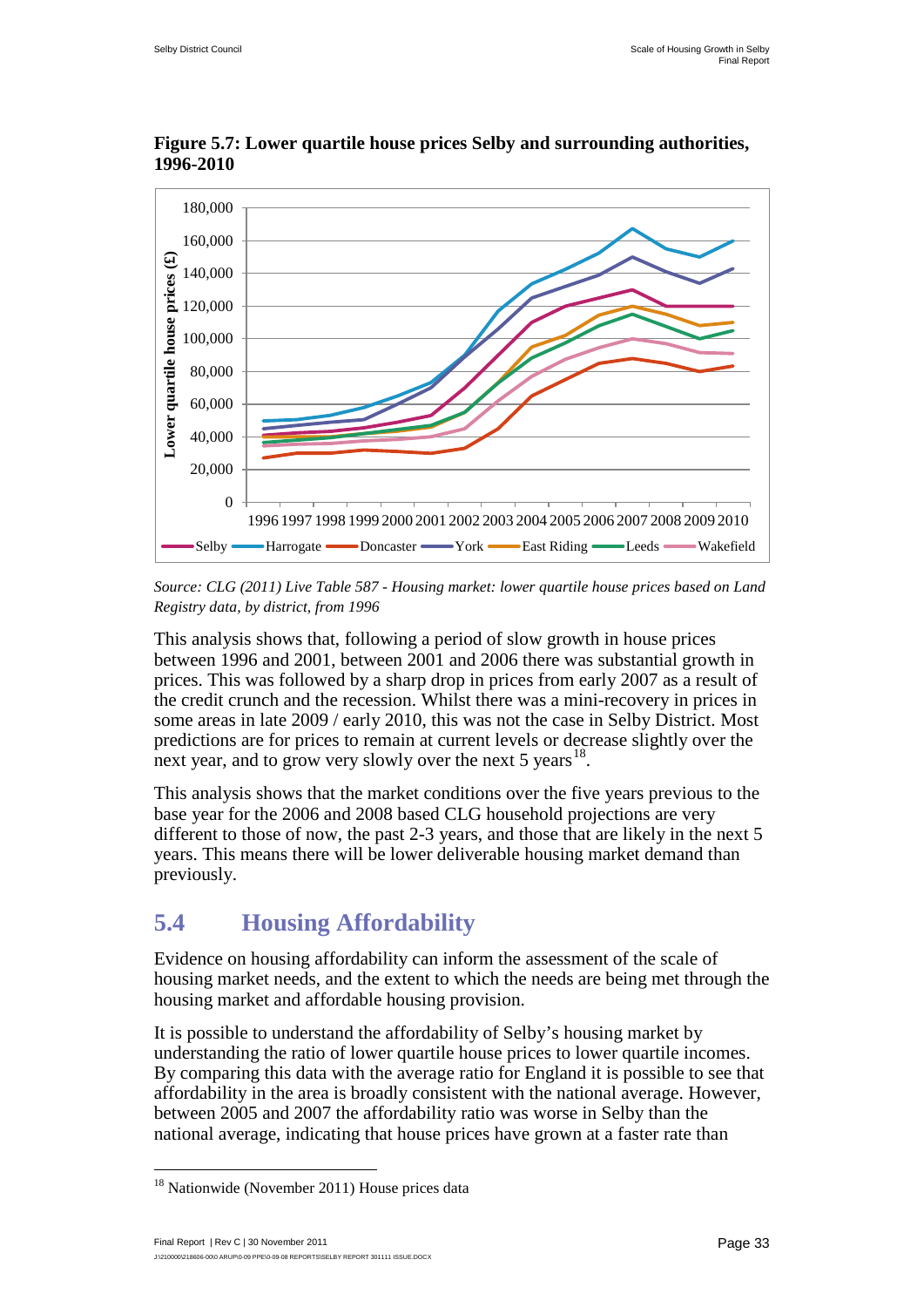incomes for those in the lower quartile. However, housing affordability is less of an issue than in surrounding districts such as York and Harrogate, although this may only serve to add to demand in Selby, with people priced out of this market.



**Figure 5.8: Housing affordability in Selby and England, 1997-2010**

*Source: CLG (2011) Live Table 576 - Ratio of lower quartile house price to lower quartile earnings by district, from 1997*



**Figure 5.9: Housing affordability in Selby and surrounding authorities**

*Source: CLG (2011) Live Table 576 - Ratio of lower quartile house price to lower quartile earnings by district, from 1997*

This evidence shows that Selby does not face as severe affordability issues as surrounding Districts, which indicates less severe housing market pressure. Lower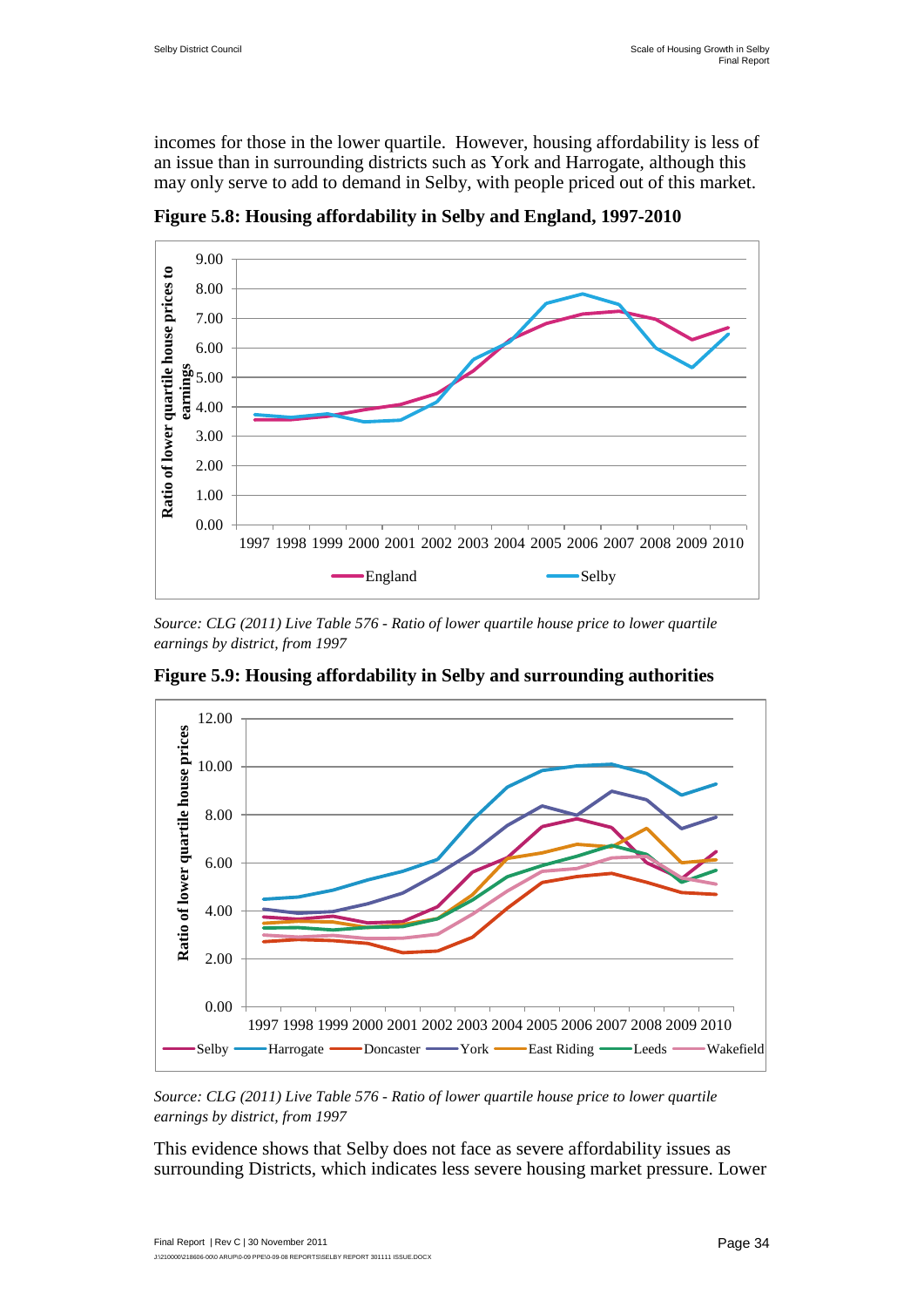house prices than the surrounding areas can help create housing market demand, particularly in the context of constrained consumer credit markets. Research by the Halifax<sup>[19](#page-43-1)</sup> shows that Selby has the youngest average first time buyers (age  $25$ ) in England, and a first time buyer average house price of £114,113. This points to the possibility that Selby District has an important market function by providing stock at the entry level of the market within the wider context of the Leeds City Region.

## <span id="page-45-0"></span>**5.5 Identified Housing Land Availability**

SDC is currently undertaking work to update the district's Strategic Housing Land Availability Assessment (SHLAA), which was completed in 2009. This found that there was a potential land supply of 43 years, when using the RSS target of 440 dwellings per year, (excluding strategic sites) and 51 years including strategic sites. This sets out the following approach to the number of homes that can be brought forward by 2026 in the District by settlement:

|                        | $0-7$ years | 8-17 years | Total supply to 2026 |
|------------------------|-------------|------------|----------------------|
| Selby Urban Area       | 1,109       | 1,973      | 3,082                |
| Remainder of SAAP      | 891         | 1,733      | 2.624                |
| Sherburn               | 1.447       | 1,117      | 2,564                |
| Tadcaster              | $\Omega$    | 1,500      | 1,500                |
| Rest of the District   | 2.528       | 6.616      | 9.144                |
| <b>Sub Total</b>       | 5,975       | 12,939     | 18,914               |
| <b>Strategic Sites</b> | $\Omega$    | 3,404      | 3.404                |
| <b>Total</b>           | 5,975       | 16,343     | 22,318               |

**Table 5.3: Capacity identified through the SHLAA for new homes in Selby District to 2026**

*Source: Selby District Council (2009) Strategic Housing Land Availability Assessment – Final Report* 

The distribution of housing land in the district shows a number of trends that could affect the ability to deliver, and the location of, housing growth:

- Approximately half of the potential land supply for housing growth is outside the three main settlements of Selby, Sherburn and Tadcaster.
- 17% of the potential homes identified in the SHLAA falls within the strategic sites in the district, meaning that they are likely to play a significant role in the ability of the district to deliver its aspirations for housing growth/ This was before the draft Core Strategy allocated one site, because the others were not considered suitable, achievable and deliverable.
- When applying the results of the Level 2 Strategic Flood Risk Assessment for the district to the results of the SHLAA it is clear that the amount of low flood risk land in the most sustainable locations is limited. This reflects the need to

<sup>&</sup>lt;sup>19</sup> See: "The North offers the best chance for young buyers to get on the housing ladder", Halifax press release, 24 September 2011.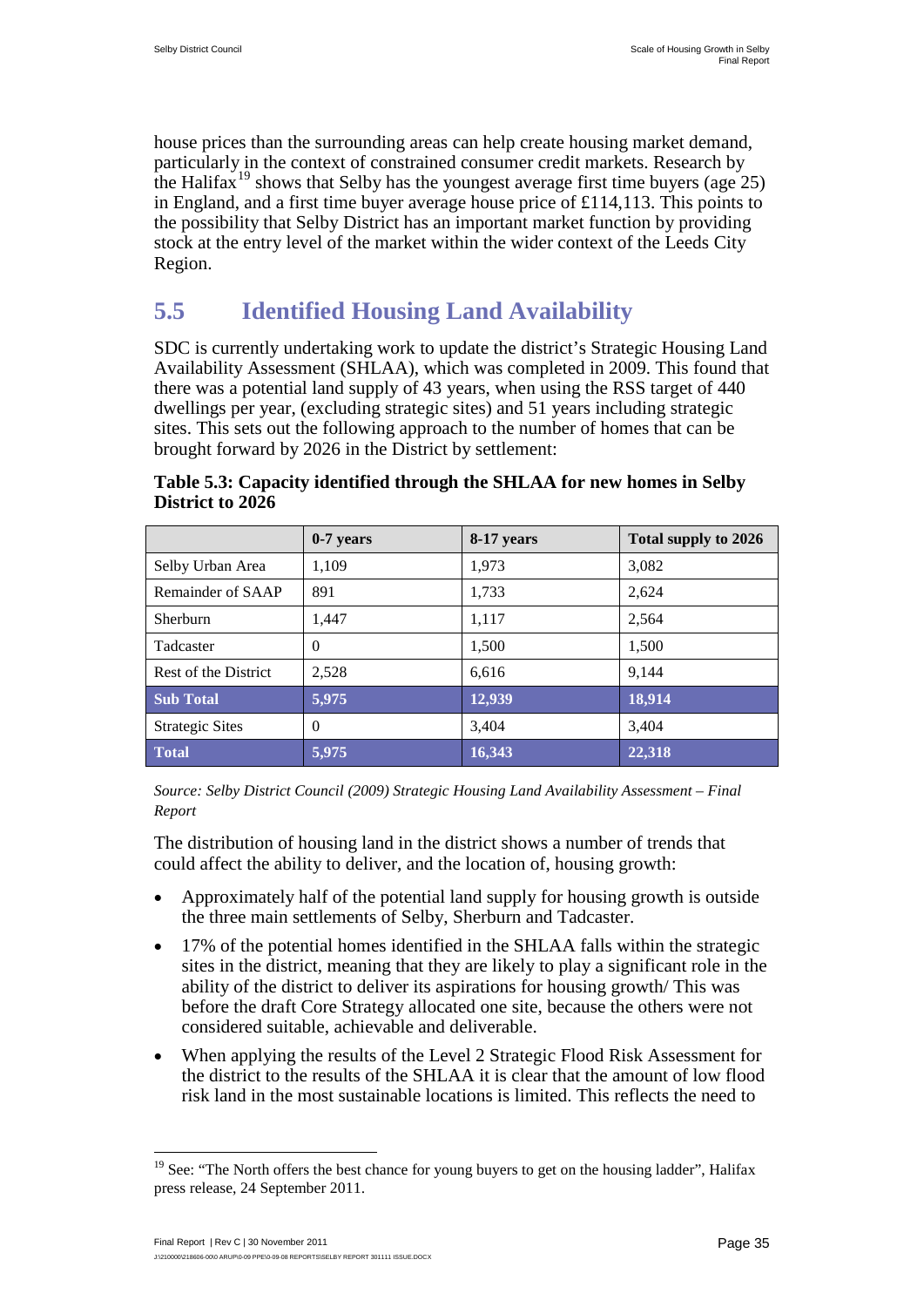identify possible strategic sites within or adjacent to the main settlement of Selby town.

During the Examination of the Core Strategy. Further information was provided by landowners' agents regarding the unwillingness to bring their sites forward within Tadcaster. Consequently a significant proportion of sites identified in the 2008 SHLAA are not deliverable within the plan period of the Core Strategy. This issue is currently being considered by SDC through its update of the SHLAA, with its results providing a useful indicator of where land is available for housing development.

## <span id="page-46-0"></span>**5.6 Conclusions**

Past completion rates have fluctuated significantly. This reflects changes in the housing market, and also the impact of large schemes being developed in certain years. The extent of these fluctuations means care is needed in considering completion rates as a basis for planning future housing provision.

The average annual completions rate for the period 2003/04 and 2010/11 is 465 dwellings per annum. This provides an indication of the housing development market's capacity to deliver housing growth. A housing requirement figure significantly below the long term average completion rate would raise questions as to whether housing needs were being met. A housing requirement figure significantly above the long term average completion rate would raise questions about the deliverability in terms of market capacity of the planned housing growth.

Housing price trends have been broadly in line with that of surrounding districts. The evidence points to reasonably robust demand in Selby at the entry and lower levels of the housing market. However the most recent data shows average house prices still falling. Development values in Selby are generally lower than in some surrounding districts. Although analysis of the SHLAA indicates that this may be off-set by lower development costs relating to infrastructure for some (although not necessarily) all sites in Selby District. Unlike some other Districts, Selby is not relying heavily on bringing forward highly constrained, brownfield sites in areas of housing market weakness. Therefore it would be wrong to conclude that relatively low development values will impair delivery more than in other areas.

Based on the evidence on completions and the fact housing market conditions are likely to be weak for the near future, there could be a case for slightly lower levels of housing delivery in the first 5 years of the plan.

The evidence on housing completions and house prices is that in line with many other places there are weaknesses in the housing development market in Selby District, and significant price increases or increases in development activity are unlikely in the next 2 to 3 years. The fact that annual housing completions exceeded 500 in only three years, at the height of the housing boom, provides a further indication of the deliverability constraints, particularly given current market conditions. Therefore we conclude that a housing requirement figure significantly above the long term average completion rate would not be sound.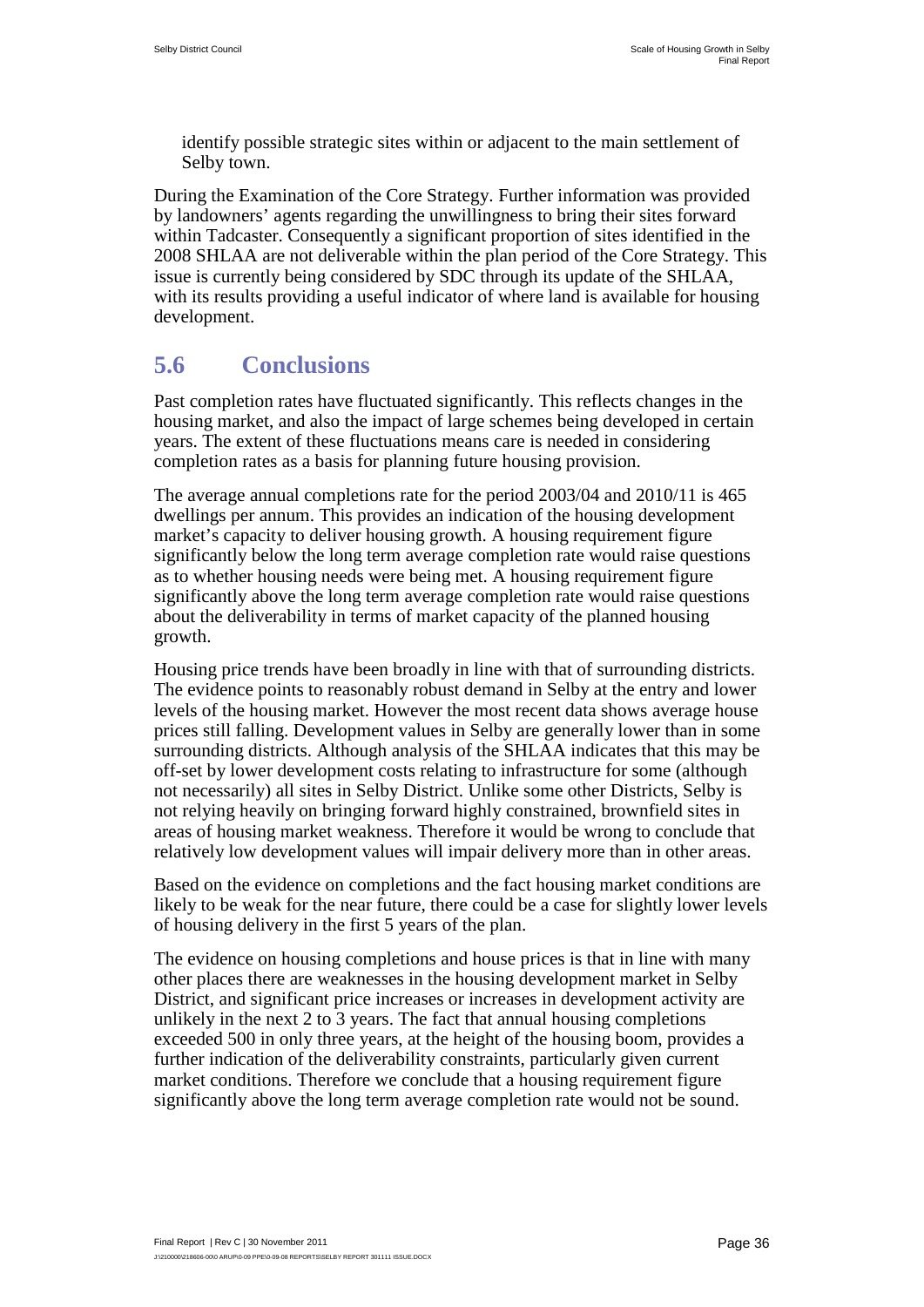Our judgement is that as an approximation of trends representative of an economic cycle, the 2003 or 2004 based forecasts are more representative of minimum long term requirements. We are also aware that ONS have worked to improve the accuracy of their forecasts, albeit Government forecasters did not predict the onset of recession in 2008-9. But it is clear that the methodology used for the production of the forecasts is trend based and that the 2008 forecasts were produced at a time of relatively high economic optimism. The 2003 and 2004 based forecasts on the other hand, were preceded by a period of less rapid growth in 2001/02. If this view is accepted, we encourage that Selby use the 2003 or 2004 based projections for its allocations (see table 1).

The 2003 based forecasts suggest an annual housing requirement of about 17,700 dwellings per annum across the Yorkshire and Humber region, equating to an average of around 345-365 net additional dwellings on average per annum for Selby District. The 2004 based projections forecast an annual increase of 22,000 dwellings per annum in the region, equating to an average of 450 dwellings per annum in Selby (see table 1). Based on these figures and that the long term trend of completions has been 465 net additional dwellings per annum between 2003/04 and 2010/11, we believe that a figure closer to the 2004 based projections would be more appropriate for Selby than the 2003 based projections. Such a figure would be similar to the RSS provision. As is indicated above, more recent forecasts suggest a substantially higher requirement.

Taking these factors into account, our conclusion is that the 2004-based household projections provide a more robust basis for identifying future housing growth requirements.

#### **6.2.2 Cross-boundary issues**

Selby is part of a wider strategic housing market and there is potential for the under provision (in terms of planning and / or actual delivery) of housing in parts of this wider area, particularly in Harrogate, Leeds and York. This under provision is likely to increase pressures in the wider housing markets, including in Selby District.

Final decisions on housing requirements need to take account of the implications of allocations in terms of the impact on transport networks and overall sustainability. The high levels of out-commuting from Selby when combined with the economic forecast for the area from the REM would indicate that housing growth is likely to be above employment growth, suggesting continuing high levels of out commuting under most reasonable scenarios.

However we conclude that would be inappropriate for Selby District to accommodate additional housing growth as a result of potential under provision by others. It would be contrary to the policy approach of the draft Core Strategy to increase Selby District's self containment economically, and to the overarching policy approach of the RSS to focus growth in the main urban areas. Other than the RSS there is no clear agreed sub-regional spatial strategy or approach between local authorities in the Leeds City Region or the York Sub Area for dealing with cross-boundary housing market pressures. Housing Market and Completions

Whilst CLG projections may represent trends in household formation and thus housing demand, given affordability constraints this is not to suggest that this demand will be met through affordable or market-based housing completions. The